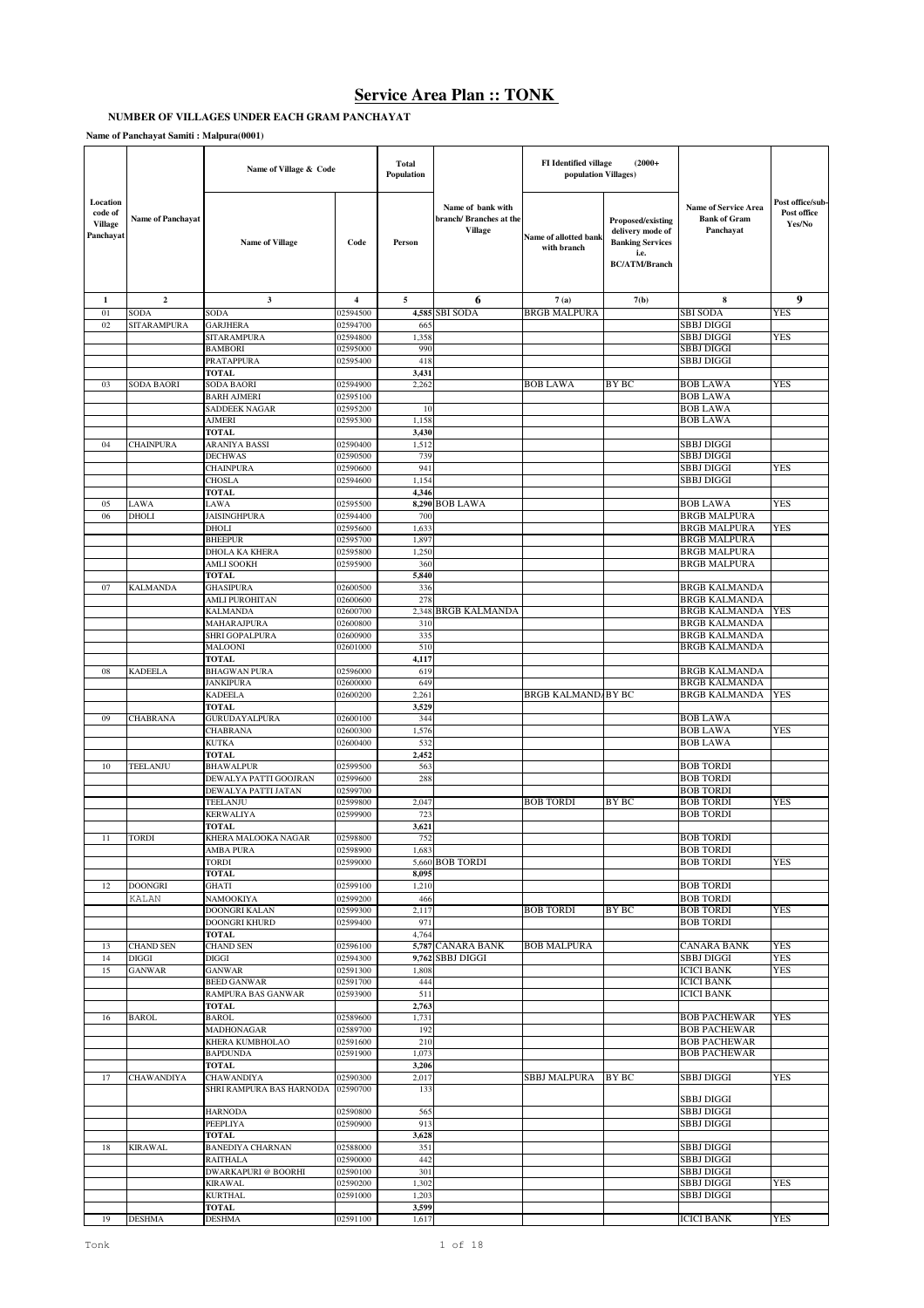|                                                    |                                 | Name of Village & Code                  |                         | Total<br><b>Population</b> |                                                                | FI Identified village<br>population Villages) | $(2000+$                                                                                         |                                                                 |                                           |
|----------------------------------------------------|---------------------------------|-----------------------------------------|-------------------------|----------------------------|----------------------------------------------------------------|-----------------------------------------------|--------------------------------------------------------------------------------------------------|-----------------------------------------------------------------|-------------------------------------------|
| Location<br>code of<br><b>Village</b><br>Panchayat | <b>Name of Panchayat</b>        | <b>Name of Village</b>                  | Code                    | Person                     | Name of bank with<br>branch/ Branches at the<br><b>Village</b> | Name of allotted bank<br>with branch          | Proposed/existing<br>delivery mode of<br><b>Banking Services</b><br>i.e.<br><b>BC/ATM/Branch</b> | <b>Name of Service Area</b><br><b>Bank of Gram</b><br>Panchayat | Post office/sub-<br>Post office<br>Yes/No |
| $\mathbf{1}$                                       | $\mathbf 2$                     | 3                                       | $\overline{\mathbf{4}}$ | 5                          | 6                                                              | 7(a)                                          | 7(b)                                                                                             | 8                                                               | 9                                         |
|                                                    |                                 | <b>SHYOPUR</b>                          | 02594000                | 176                        |                                                                |                                               |                                                                                                  | <b>ICICI BANK</b>                                               |                                           |
|                                                    |                                 | <b>DESHMI</b>                           | 02594100                | 864                        |                                                                |                                               |                                                                                                  | <b>ICICI BANK</b>                                               |                                           |
|                                                    |                                 | PEENANI                                 | 02594200                | 918                        |                                                                |                                               |                                                                                                  | <b>ICICI BANK</b>                                               |                                           |
| 20                                                 | <b>MALIKPUR</b>                 | <b>TOTAL</b><br><b>MALIKPUR</b>         | 02589800                | 3,575<br>1,551             |                                                                |                                               |                                                                                                  | <b>CBI MALPURA</b>                                              | YES                                       |
|                                                    |                                 | <b>BACHHERA</b>                         | 02589900                | 738                        |                                                                |                                               |                                                                                                  | CBI MALPURA                                                     |                                           |
|                                                    |                                 | <b>GOVINDPURA @ KERIYA</b>              | 02591200                | 928                        |                                                                |                                               |                                                                                                  | CBI MALPURA                                                     |                                           |
|                                                    |                                 | <b>BARH GOVINDPURA @ KERIYA</b>         | 02591400                |                            |                                                                |                                               |                                                                                                  |                                                                 |                                           |
|                                                    |                                 |                                         |                         |                            |                                                                |                                               |                                                                                                  | CBI MALPURA                                                     |                                           |
|                                                    |                                 | SAWAI RAMSINGH @ BIBLI                  | 02591500                |                            |                                                                |                                               |                                                                                                  | CBI MALPURA                                                     |                                           |
|                                                    |                                 | <b>KHERI</b><br><b>TOTAL</b>            |                         | 3,217                      |                                                                |                                               |                                                                                                  |                                                                 |                                           |
| 21                                                 | <b>PARLI</b>                    | <b>AKHATARI</b>                         | 02587700                | 1,410                      |                                                                |                                               |                                                                                                  | <b>BRGB PARLI</b>                                               |                                           |
|                                                    |                                 | PARLI                                   | 02587800                |                            | 3,123 BRGB PARLI                                               |                                               |                                                                                                  | <b>BRGB PARLI</b>                                               | <b>YES</b>                                |
|                                                    |                                 | <b>TOTAL</b>                            |                         | 4,533                      |                                                                |                                               |                                                                                                  |                                                                 |                                           |
| 22                                                 | AWRA                            | <b>CHAK NAGAR</b>                       | 02587300                |                            |                                                                |                                               |                                                                                                  | <b>BRGB PARLI</b>                                               |                                           |
|                                                    |                                 | <b>SITAPURA</b>                         | 02587400                | 742                        |                                                                |                                               |                                                                                                  | <b>BRGB PARLI</b>                                               |                                           |
|                                                    |                                 | <b>TUNDERA</b><br><b>DORIYA</b>         | 02587500                | 902<br>1,074               |                                                                |                                               |                                                                                                  | <b>BRGB PARLI</b>                                               |                                           |
|                                                    |                                 | AWRA                                    | 02587600<br>02588600    | 2,328                      |                                                                | <b>BRGB PARLI</b>                             | <b>BY BC</b>                                                                                     | BRGB PARLI<br><b>BRGB PARLI</b>                                 | YES                                       |
|                                                    |                                 | MADHOGARH                               | 02588900                |                            |                                                                |                                               |                                                                                                  | <b>BRGB PARLI</b>                                               |                                           |
|                                                    |                                 | <b>TOTAL</b>                            |                         | 5,046                      |                                                                |                                               |                                                                                                  |                                                                 |                                           |
| 23                                                 | KACHOLIYA                       | <b>KACHOLIYA</b>                        | 02591800                | 1,495                      |                                                                |                                               |                                                                                                  | <b>BOB MALPURA</b>                                              |                                           |
|                                                    |                                 | SANS                                    | 02592000                | 1,057                      |                                                                |                                               |                                                                                                  | <b>BOB MALPURA</b>                                              |                                           |
|                                                    |                                 | <b>SOTWARA</b>                          | 02592100                | 546                        |                                                                |                                               |                                                                                                  | <b>BOB MALPURA</b>                                              |                                           |
|                                                    |                                 | <b>DADAWAT</b><br><b>TOTAL</b>          | 02593600                | 628<br>3,726               |                                                                |                                               |                                                                                                  | <b>BOB MALPURA</b>                                              |                                           |
| 24                                                 | NAGAR                           | <b>KUMHARIYA</b>                        | 02588700                | 732                        |                                                                |                                               |                                                                                                  | <b>BRGB NAGAR</b>                                               |                                           |
|                                                    |                                 | <b>NAGAR</b>                            | 02588800                |                            | 3,901 BRGB NAGAR                                               |                                               |                                                                                                  | <b>BRGB NAGAR</b>                                               | YES                                       |
|                                                    |                                 | <b>TOTAL</b>                            |                         | 4,633                      |                                                                |                                               |                                                                                                  |                                                                 |                                           |
| 25                                                 | <b>KURAD</b>                    | <b>THARI</b>                            | 02589300                | 839                        |                                                                |                                               |                                                                                                  | <b>BRGB NAGAR</b>                                               |                                           |
|                                                    |                                 | <b>KURAD</b>                            | 02589400                | 1,624                      |                                                                |                                               |                                                                                                  | <b>BRGB NAGAR</b>                                               | YES                                       |
|                                                    |                                 | <b>SYAH</b><br><b>TOTAL</b>             | 02589500                | 888<br>3,351               |                                                                |                                               |                                                                                                  | <b>BRGB NAGAR</b>                                               |                                           |
| 26                                                 | <b>LAMBA HARI</b>               | <b>AMLI CHARNAN</b>                     | 02592600                | 445                        |                                                                |                                               |                                                                                                  | <b>BOB LAMBAHR</b>                                              |                                           |
|                                                    | <b>SINGH</b>                    | <b>GULGAON</b>                          | 02592700                | 813                        |                                                                |                                               |                                                                                                  | <b>BOB LAMBAHR</b>                                              |                                           |
|                                                    |                                 | <b>BHEELEDA</b>                         | 02592900                | 168                        |                                                                |                                               |                                                                                                  | <b>BOB LAMBAHR</b>                                              |                                           |
|                                                    |                                 | LAMBA HARI SINGH                        | 02593000                |                            | 5,847 BOB LAMBAHR                                              |                                               |                                                                                                  | <b>BOB LAMBAHR</b>                                              | YES                                       |
|                                                    |                                 | <b>TOTAL</b>                            |                         | 7,273                      |                                                                |                                               |                                                                                                  |                                                                 |                                           |
| 27                                                 | <b>MORLA</b>                    | <b>MORLA</b><br><b>GANESHPURA</b>       | 02592200<br>02593200    | 3,785<br>410               |                                                                | <b>BOB LAMBAHR</b>                            | <b>BY BC</b>                                                                                     | <b>BOB LAMBAHR</b><br><b>BOB LAMBAHR</b>                        | YES                                       |
|                                                    |                                 | SHANKARPURA                             | 02593300                |                            |                                                                |                                               |                                                                                                  | <b>BOB LAMBAHR</b>                                              |                                           |
|                                                    |                                 | <b>BAGRI</b>                            | 02593400                | 1,266                      |                                                                |                                               |                                                                                                  | <b>BOB LAMBAHR</b>                                              |                                           |
|                                                    |                                 | <b>RAMPURA BAS BAGRI</b>                | 02593500                | 288                        |                                                                |                                               |                                                                                                  | <b>BOB LAMBAHR</b>                                              |                                           |
|                                                    |                                 | <b>TOTAL</b>                            |                         | 5,749                      |                                                                |                                               |                                                                                                  |                                                                 |                                           |
| 28                                                 | <b>ANTOLI</b>                   | <b>DETHANI</b>                          | 02589000                | 931                        |                                                                |                                               |                                                                                                  | <b>BOB LAMBAHR</b>                                              |                                           |
|                                                    |                                 | <b>ANTOLI</b><br>LARI                   | 02589100<br>02589200    | 1,550<br>307               |                                                                |                                               |                                                                                                  | <b>BOB LAMBAHR</b><br><b>BOB LAMBAHR</b>                        | YES                                       |
|                                                    |                                 | SUWADIYARI                              | 02592300                | 154                        |                                                                |                                               |                                                                                                  | <b>BOB LAMBAHR</b>                                              |                                           |
|                                                    |                                 | <b>KUHARA</b>                           | 02592400                | 727                        |                                                                |                                               |                                                                                                  | <b>BOB LAMBAHR</b>                                              |                                           |
|                                                    |                                 | <b>ADOOSYA</b>                          | 02592500                | 547                        |                                                                |                                               |                                                                                                  | <b>BOB LAMBAHR</b>                                              |                                           |
|                                                    |                                 | <b>BADGAON @ JARKHIYA</b>               | 02593100                | 152                        |                                                                |                                               |                                                                                                  | <b>BOB LAMBAHR</b>                                              |                                           |
| 29                                                 | <b>BUDHA</b>                    | <b>TOTAL</b><br><b>ASAN JOGIYAN</b>     | 02592800                | 4,368<br>157               |                                                                |                                               |                                                                                                  | <b>BOB LAMBAHR</b>                                              |                                           |
|                                                    | <b>DEWAL</b>                    | <b>MAHADEO PURA</b>                     | 02597000                | 187                        |                                                                |                                               |                                                                                                  | <b>BOB LAMBAHR</b>                                              |                                           |
|                                                    |                                 | <b>BUDHA DEWAL</b>                      | 02597100                | 3,595                      |                                                                | <b>BOB LAMBAHR</b>                            | BY BC                                                                                            | <b>BOB LAMBAHR</b>                                              | <b>YES</b>                                |
|                                                    |                                 | <b>TOTAL</b>                            |                         | 3,939                      |                                                                |                                               |                                                                                                  |                                                                 |                                           |
| 30                                                 | JHARLI                          | PHOOL MALIYA                            | 02597200                | 196                        |                                                                |                                               |                                                                                                  | <b>BOB LAMBAHR</b>                                              |                                           |
|                                                    |                                 | SAWAI RAM SINGHPURA @<br>ARNIYA         | 02597300                | 399                        |                                                                |                                               |                                                                                                  | <b>BOB LAMBAHR</b>                                              |                                           |
|                                                    |                                 | <b>KISHANPURA</b>                       | 02597400                | 739                        |                                                                |                                               |                                                                                                  | <b>BOB LAMBAHR</b>                                              |                                           |
|                                                    |                                 | <b>SANODIYA</b>                         | 02597500                | 354                        |                                                                |                                               |                                                                                                  | <b>BOB LAMBAHR</b>                                              |                                           |
|                                                    |                                 | JHARLI                                  | 02597600                | 2,115                      |                                                                | <b>BOB LAMBAHR</b>                            | BY BC                                                                                            | <b>BOB LAMBAHR</b>                                              | <b>YES</b>                                |
|                                                    |                                 | <b>LAMYA JOONARDAR</b>                  | 02597700                | 1,454                      |                                                                |                                               |                                                                                                  | <b>BOB LAMBAHR</b>                                              |                                           |
| $31\,$                                             | <b>KANTOLI</b>                  | <b>TOTAL</b><br><b>KANTOLI</b>          | 02596900                | 5,257<br>3,220             |                                                                | <b>SBBJ MALPURA</b>                           | <b>BY BC</b>                                                                                     | SBBJ MALPURA                                                    | <b>YES</b>                                |
|                                                    |                                 | <b>DHEEBRU</b>                          | 02597800                | 896                        |                                                                |                                               |                                                                                                  | <b>SBBJ MALPURA</b>                                             |                                           |
|                                                    |                                 | <b>TOTAL</b>                            |                         | 4,116                      |                                                                |                                               |                                                                                                  |                                                                 |                                           |
| 32                                                 | <b>RAJPURA</b>                  | <b>RAJPURA</b>                          | 02593800                | 2,323                      |                                                                | <b>BOB MALPURA</b>                            | BY BC                                                                                            | <b>BOB MALPURA</b>                                              | <b>YES</b>                                |
|                                                    |                                 | <b>BRIJLAL NAGAR</b>                    | 02596200                | 3,808                      |                                                                |                                               |                                                                                                  | <b>BOB MALPURA</b>                                              |                                           |
|                                                    |                                 | <b>SADARPURA</b><br><b>HATHGI</b>       | 02596300                | 981                        |                                                                |                                               |                                                                                                  | <b>BOB MALPURA</b><br><b>BOB MALPURA</b>                        |                                           |
|                                                    |                                 | <b>TOTAL</b>                            | 02596400                | 1,717<br>8,829             |                                                                |                                               |                                                                                                  |                                                                 |                                           |
| 33                                                 | <b>INDOLI</b>                   | <b>HINDOLA</b>                          | 02597900                | 1,096                      |                                                                |                                               |                                                                                                  | <b>SBBJ MALPURA</b>                                             |                                           |
|                                                    |                                 | <b>INDOLI</b>                           | 02598000                | 1,138                      |                                                                |                                               |                                                                                                  | <b>SBBJ MALPURA</b>                                             | <b>YES</b>                                |
|                                                    |                                 | <b>TANTIYA</b>                          | 02598100                | 1,784                      |                                                                |                                               |                                                                                                  | <b>SBBJ MALPURA</b>                                             |                                           |
|                                                    |                                 | <b>TOTAL</b>                            |                         | 4,018                      |                                                                |                                               |                                                                                                  |                                                                 |                                           |
| 34                                                 | <b>REEDLYA</b><br><b>BUJURG</b> | <b>SALI LAKHAPURA</b><br>REEDLYA BUJURG | 02598200<br>02598300    | 148<br>1,588               |                                                                |                                               |                                                                                                  | <b>SBBJ MALPURA</b><br>SBBJ MALPURA                             | YES                                       |
|                                                    |                                 | <b>DHANOTA</b>                          | 02598500                | 387                        |                                                                |                                               |                                                                                                  | SBBJ MALPURA                                                    |                                           |
|                                                    |                                 | KALYANPURA PEEGOON                      | 02598600                | 1,235                      |                                                                |                                               |                                                                                                  | <b>SBBJ MALPURA</b>                                             |                                           |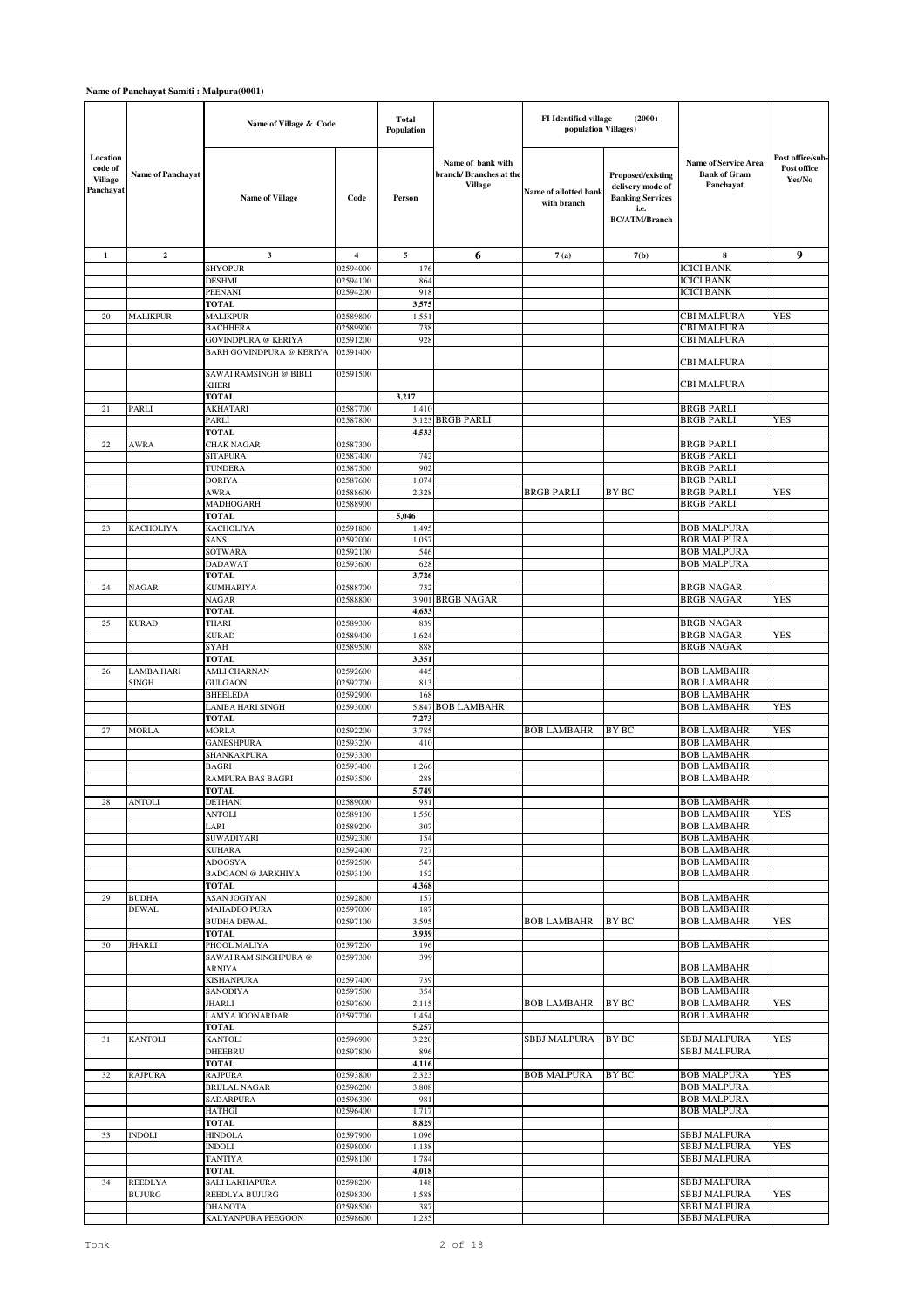### **Name of Panchayat Samiti : Malpura(0001)**

|                                                    |                          | Name of Village & Code                   |                         | <b>Total</b><br>Population |                                                                | <b>FI</b> Identified village<br>population Villages) | $(2000+$                                                                                         |                                                          |                                           |
|----------------------------------------------------|--------------------------|------------------------------------------|-------------------------|----------------------------|----------------------------------------------------------------|------------------------------------------------------|--------------------------------------------------------------------------------------------------|----------------------------------------------------------|-------------------------------------------|
| Location<br>code of<br><b>Village</b><br>Panchayat | <b>Name of Panchavat</b> | <b>Name of Village</b>                   | Code                    | Person                     | Name of bank with<br>branch/ Branches at the<br><b>Village</b> | Name of allotted bank<br>with branch                 | Proposed/existing<br>delivery mode of<br><b>Banking Services</b><br>i.e.<br><b>BC/ATM/Branch</b> | Name of Service Area<br><b>Bank of Gram</b><br>Panchayat | Post office/sub-<br>Post office<br>Yes/No |
| 1                                                  | $\overline{2}$           | 3                                        | $\overline{\mathbf{4}}$ | 5                          | 6                                                              | 7(a)                                                 | 7(b)                                                                                             | 8                                                        | 9                                         |
|                                                    |                          | <b>GOLIPURA</b>                          | 02598700                | 865                        |                                                                |                                                      |                                                                                                  | <b>SBBJ MALPURA</b>                                      |                                           |
|                                                    |                          | <b>TOTAL</b>                             |                         | 4,223                      |                                                                |                                                      |                                                                                                  |                                                          |                                           |
| 35                                                 | <b>SINDOLIYA</b>         | <b>SINDOLIYA</b>                         | 02593700                | 1,865                      |                                                                |                                                      |                                                                                                  | CBI MALPURA                                              | <b>YES</b>                                |
|                                                    |                          | <b>DORAI</b>                             | 02596500                | 387                        |                                                                |                                                      |                                                                                                  | CBI MALPURA                                              |                                           |
|                                                    |                          | MAHARAJPURA @ TEETRIYA                   | 02596600                | 866                        |                                                                |                                                      |                                                                                                  | CBI MALPURA                                              |                                           |
|                                                    |                          | <b>BARH DORAI</b>                        | 02596700                |                            |                                                                |                                                      |                                                                                                  | <b>CBI MALPURA</b>                                       |                                           |
|                                                    |                          | <b>ROOPAHELI</b>                         | 02596800                | 939                        |                                                                |                                                      |                                                                                                  | <b>CBI MALPURA</b>                                       |                                           |
|                                                    |                          | <b>TOTAL</b>                             |                         | 4.057                      |                                                                |                                                      |                                                                                                  |                                                          |                                           |
| 36                                                 | <b>PACHEWAR</b>          | <b>GULAB PURA</b>                        | 02587900                | 696                        |                                                                |                                                      |                                                                                                  | <b>BOB PACHEWAR</b>                                      |                                           |
|                                                    |                          | <b>SELSAGAR</b>                          | 02588100                | 589                        |                                                                |                                                      |                                                                                                  | <b>BOB PACHEWAR</b>                                      |                                           |
|                                                    |                          | SOORSAGAR AMBAPURA                       | 02588200                | 673                        |                                                                |                                                      |                                                                                                  | <b>BOB PACHEWAR</b>                                      |                                           |
|                                                    |                          | <b>HUNATYA</b>                           | 02588300                | 351                        |                                                                |                                                      |                                                                                                  | <b>BOB PACHEWAR</b>                                      |                                           |
|                                                    |                          | <b>PACHEWAR</b>                          | 02588400                |                            | 5.955 BOB PACHEWAR                                             |                                                      |                                                                                                  | <b>BOB PACHEWAR</b>                                      | <b>YES</b>                                |
|                                                    |                          | <b>RAJPURA</b>                           | 02588500                | 1,271                      |                                                                |                                                      |                                                                                                  | <b>BOB PACHEWAR</b>                                      |                                           |
|                                                    | Unspecified              | MALPURA (RURAL)                          | 02598400                | 2,242                      |                                                                |                                                      |                                                                                                  | <b>BOB PACHEWAR</b>                                      |                                           |
|                                                    |                          | <b>TOTAL</b>                             |                         | 11,777                     |                                                                |                                                      |                                                                                                  |                                                          |                                           |
|                                                    |                          |                                          |                         |                            |                                                                |                                                      |                                                                                                  |                                                          |                                           |
|                                                    |                          | * GRAM PANCHAYAT NAME WERE NOT MENTIONED |                         |                            |                                                                |                                                      |                                                                                                  |                                                          |                                           |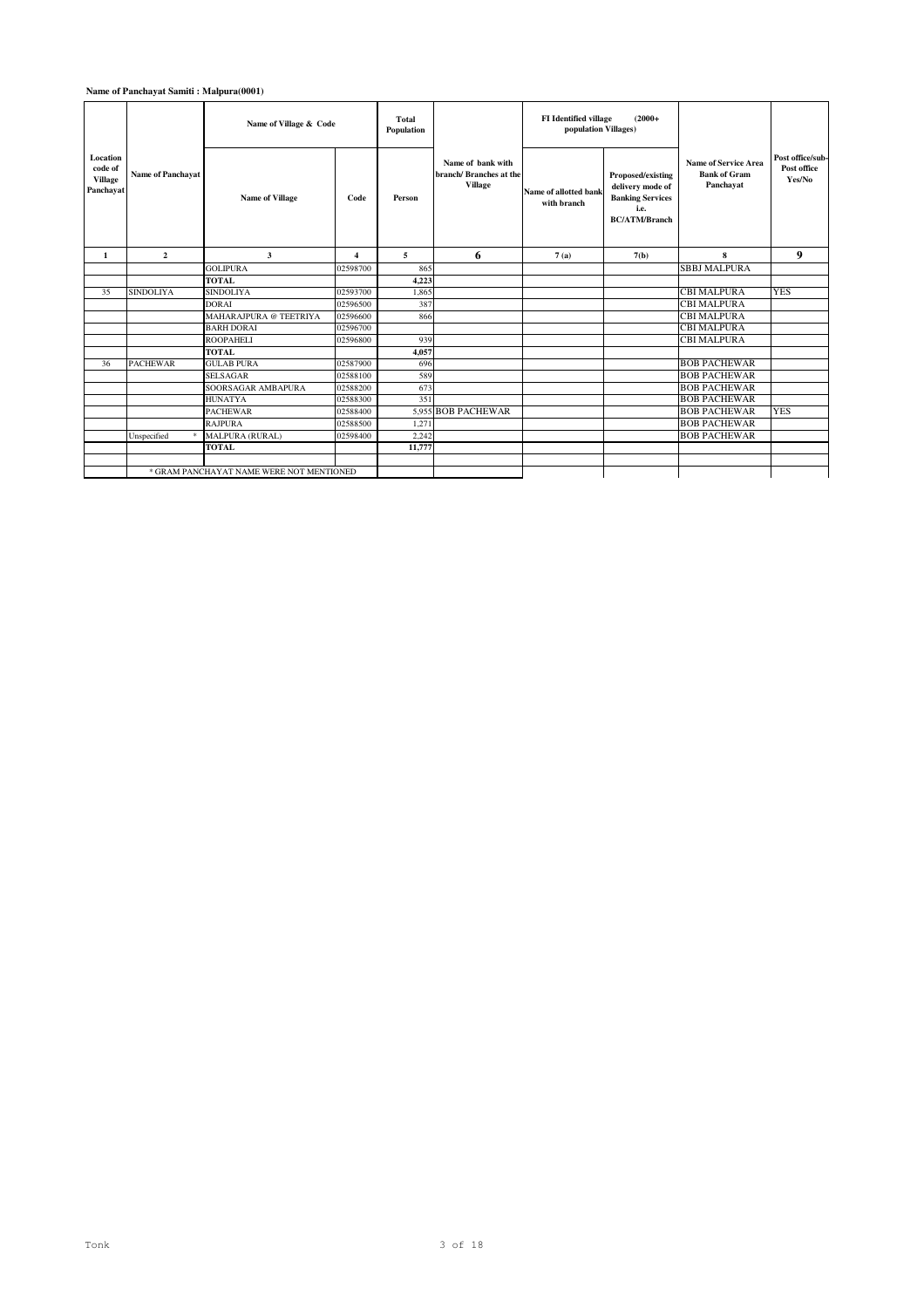## **NUMBER OF VILLAGES UNDER EACH GRAM PANCHAYAT**

|                                                    |                          | Name of Village & Code                     |                      | <b>Total</b><br>Population |                                                               | FI Identified village<br>Villages)   | (2000+ population                                                                             |                                                | Post office/sub-      |
|----------------------------------------------------|--------------------------|--------------------------------------------|----------------------|----------------------------|---------------------------------------------------------------|--------------------------------------|-----------------------------------------------------------------------------------------------|------------------------------------------------|-----------------------|
| Location<br>code of<br><b>Village</b><br>Panchayat | <b>Name of Panchayat</b> | <b>Name of Village</b>                     | Code                 | Person                     | Name of bank with<br>branch/Branches at the<br><b>Village</b> | Name of allotted bank<br>with branch | Proposed/existing<br>delivery mode of<br><b>Banking Services i.e.</b><br><b>BC/ATM/Branch</b> | Name of Service Area Bank of Gram<br>Panchayat | Post office<br>Yes/No |
| $\mathbf{1}$                                       | $\overline{2}$           | $\mathbf{3}$                               | $\overline{4}$       | $\sqrt{5}$                 | 6                                                             | 7(a)                                 | 7(b)                                                                                          | 8                                              | 9                     |
| $01\,$                                             | RANOLI                   | <b>BEEJALPURA</b>                          | 02601600             | 338                        |                                                               |                                      |                                                                                               | <b>BRGB RANOLI</b>                             | YES                   |
|                                                    |                          | <b>HANEEFGANJ</b><br>RANOLI                | 02601700<br>02602500 | 183<br>3,950               | <b>BRGB RANOLI</b>                                            |                                      |                                                                                               | <b>BRGB RANOLI</b><br><b>BRGB RANOLI</b>       |                       |
|                                                    |                          | <b>INAYAT GANJ</b>                         | 02602700             | 303                        |                                                               |                                      |                                                                                               | <b>BRGB RANOLI</b>                             |                       |
|                                                    |                          | <b>SITARAM PURA</b>                        | 02602800             | 403                        |                                                               |                                      |                                                                                               | <b>BRGB RANOLI</b>                             |                       |
|                                                    |                          | <b>TOTAL</b>                               |                      | 5,177                      |                                                               |                                      |                                                                                               |                                                |                       |
| 02                                                 | <b>KATHMANA</b>          | ARNIYA KANKAR<br><b>KATHMANA</b>           | 02601100<br>02601400 | 1,182<br>3,054             |                                                               | <b>BRGB RANOLI</b>                   | BY BC                                                                                         | <b>BRGB RANOLI</b><br><b>BRGB RANOLI</b>       | YES                   |
|                                                    |                          | <b>BEGAM PURA</b>                          | 02601500             | 399                        |                                                               |                                      |                                                                                               | <b>BRGB RANOLI</b>                             |                       |
|                                                    |                          | <b>TOTAL</b>                               |                      | 4,635                      |                                                               |                                      |                                                                                               |                                                |                       |
| 03                                                 | <b>BAGARWA</b>           | <b>IBRAHIMA BAD</b><br>RADHA KISHAN PURA   | 02601800<br>02601900 | 358                        |                                                               |                                      |                                                                                               | <b>BRGB RANOLI</b>                             |                       |
|                                                    |                          | MOHAMMAD NAGAR DHANI                       | 02602000             | 372<br>582                 |                                                               |                                      |                                                                                               | <b>BRGB RANOLI</b><br><b>BRGB RANOLI</b>       |                       |
|                                                    |                          | <b>GANGAPURA</b>                           | 02602100             | 348                        |                                                               |                                      |                                                                                               | <b>BRGB RANOLI</b>                             |                       |
|                                                    |                          | NORANGPURA                                 | 02602200             | 1,095                      |                                                               |                                      |                                                                                               | <b>BRGB RANOLI</b>                             |                       |
|                                                    |                          | <b>ALINAGAR</b><br><b>BAGARWA</b>          | 02602300<br>02602400 | 272<br>576                 |                                                               |                                      |                                                                                               | <b>BRGB RANOLI</b><br><b>BRGB RANOLI</b>       |                       |
|                                                    |                          | MURTAZANAGAR                               | 02604300             | 171                        |                                                               |                                      |                                                                                               | <b>BRGB RANOLI</b>                             |                       |
|                                                    |                          | AHMADULLA PURA                             | 02604500             |                            |                                                               |                                      |                                                                                               |                                                |                       |
|                                                    |                          | <b>GUDHA RAMDAS</b>                        | 02604600             | 486                        |                                                               |                                      |                                                                                               | <b>BRGB RANOLI</b>                             | YES                   |
| 04                                                 | <b>JHIRANA</b>           | <b>TOTAL</b><br><b>JHIRANA</b>             | 02608100             | 4,260<br>4,472             | <b>BOB JHIRANA</b>                                            |                                      |                                                                                               | <b>BOB JHIRANA</b>                             | YES                   |
| 05                                                 | LOHARWARA                | RAMKISHANPURA                              | 02604400             | 391                        |                                                               |                                      |                                                                                               | <b>BOB BAGRI</b>                               |                       |
|                                                    |                          | ABBAS NAGAR KHAS                           | 02604700             | 109                        |                                                               |                                      |                                                                                               | <b>BOB BAGRI</b>                               |                       |
|                                                    |                          | MOHAMMAD PURA @                            | 02604800             | 87                         |                                                               |                                      |                                                                                               | <b>BOB BAGRI</b><br><b>BOB BAGRI</b>           |                       |
|                                                    |                          | ONKARPURA<br>ABBASNAGAR CHAK NO.1          | 02604900             | 72                         |                                                               |                                      |                                                                                               | <b>BOB BAGRI</b>                               |                       |
|                                                    |                          | ABBASNAGAR CHAK NO.2                       | 02605100             |                            |                                                               |                                      |                                                                                               | <b>BOB BAGRI</b>                               |                       |
|                                                    |                          | ABBAS NAGAR CHAK NO.3                      | 02605200             |                            |                                                               |                                      |                                                                                               | <b>BOB BAGRI</b>                               |                       |
|                                                    |                          | ANWAR NAGAR @<br><b>BHOORAWALI</b>         | 02605300             | 630                        |                                                               |                                      |                                                                                               | <b>BOB BAGRI</b><br><b>BOB BAGRI</b>           |                       |
|                                                    |                          | LOHARWARA                                  | 02605400             | 2,177                      |                                                               | <b>BOB BAGRI</b>                     | BY BC                                                                                         | <b>BOB BAGRI</b>                               | YES                   |
|                                                    |                          | <b>AZAMPURA</b>                            | 02605500             | 297                        |                                                               |                                      |                                                                                               | <b>BOB BAGRI</b>                               |                       |
|                                                    |                          | <b>TOTAL</b>                               |                      | 3,763                      |                                                               |                                      |                                                                                               |                                                |                       |
| 06                                                 | <b>SANDERA</b>           | <b>KALYAN PURA</b><br>AHMEDGANJ            | 02603800<br>02603900 | 384<br>468                 |                                                               |                                      |                                                                                               | <b>BOB PIPLOO</b><br><b>BOB PIPLOO</b>         |                       |
|                                                    |                          | <b>SANDERA</b>                             | 02604000             | 2,617                      |                                                               | <b>BOB PIPLOO</b>                    | BY BC                                                                                         | <b>BOB PIPLOO</b>                              | YES                   |
|                                                    |                          | CHAK MIYARAMPURA                           | 02607300             | 54                         |                                                               |                                      |                                                                                               | <b>BOB PIPLOO</b>                              |                       |
|                                                    |                          | <b>TOTAL</b>                               |                      | 3,523                      |                                                               |                                      |                                                                                               |                                                |                       |
| 07                                                 | CHOGAI                   | ZAHOOR PURA<br>JANKI VALLABHPURA           | 02601200<br>02601300 | 120<br>271                 |                                                               |                                      |                                                                                               | <b>BRGB RANOLI</b><br><b>BRGB RANOLI</b>       |                       |
|                                                    |                          | <b>RASOOLPURA</b>                          | 02602900             | 291                        |                                                               |                                      |                                                                                               | <b>BRGB RANOLI</b>                             |                       |
|                                                    |                          | <b>CHOGAI</b>                              | 02603000             | 1,210                      |                                                               |                                      |                                                                                               | <b>BRGB RANOLI</b>                             | YES                   |
|                                                    |                          | <b>SONDI PHAL</b><br>MOHANI                | 02603200<br>02603300 | 613<br>783                 |                                                               |                                      |                                                                                               | <b>BRGB RANOLI</b><br><b>BRGB RANOLI</b>       |                       |
|                                                    |                          | <b>GORDHANPURA</b>                         | 02603400             | 747                        |                                                               |                                      |                                                                                               | <b>BRGB RANOLI</b>                             |                       |
|                                                    |                          | TOTAL                                      |                      | 4,035                      |                                                               |                                      |                                                                                               |                                                |                       |
|                                                    | <b>BOR KHANDI</b>        | KATEERIYA MAND                             | 02603500             |                            |                                                               |                                      |                                                                                               | <b>BOB JHIRANA</b>                             |                       |
| 08                                                 | <b>KALAN</b>             | <b>SAMAD PURA</b>                          | 02603600             | 31<br>640                  |                                                               |                                      |                                                                                               | <b>BOB JHIRANA</b>                             |                       |
|                                                    |                          | <b>BOR KHANDI KALAN</b>                    | 02603700             | 2,192                      |                                                               | <b>BOB JHIRANA</b>                   | BY BC                                                                                         | <b>BOB JHIRANA</b>                             | YES                   |
|                                                    |                          | <b>IMAMNAGAR</b>                           | 02607500             | 242                        |                                                               |                                      |                                                                                               | <b>BOB JHIRANA</b>                             |                       |
|                                                    |                          | <b>HAMZAPUR</b><br><b>RAHIM NAGAR</b>      | 02607600<br>02607700 | 447<br>137                 |                                                               |                                      |                                                                                               | <b>BOB JHIRANA</b><br><b>BOB JHIRANA</b>       |                       |
|                                                    |                          | <b>NAYA TEELA</b>                          | 02607800             | 1,594                      |                                                               |                                      |                                                                                               | <b>BOB JHIRANA</b>                             |                       |
|                                                    |                          | TOTAL                                      |                      | 5,283                      |                                                               |                                      |                                                                                               |                                                |                       |
| 09                                                 | <b>NIMAHERA</b>          | MAWASIPURA<br><b>MADARIPURA</b>            | 02607900<br>02608000 | 381                        |                                                               |                                      |                                                                                               | <b>BOB JHIRANA</b><br><b>BOB JHIRANA</b>       |                       |
|                                                    |                          | <b>NIMAHERA</b>                            | 02610500             | 864                        |                                                               |                                      |                                                                                               | <b>BOB JHIRANA</b>                             |                       |
|                                                    |                          | <b>BEEJWAR</b>                             | 02610600             | 914                        |                                                               |                                      |                                                                                               | <b>BOB JHIRANA</b>                             |                       |
|                                                    |                          | AZIZPURA (SAINPURA)                        | 02610700             | 150                        |                                                               |                                      |                                                                                               | <b>BOB JHIRANA</b>                             |                       |
|                                                    |                          | <b>CHAK RAHMANPURA</b><br><b>ISHAKPURA</b> | 02611100<br>02611300 | 246                        |                                                               |                                      |                                                                                               | <b>BOB JHIRANA</b><br><b>BOB JHIRANA</b>       |                       |
|                                                    |                          | TOTAL                                      |                      | 2,555                      |                                                               |                                      |                                                                                               |                                                |                       |
| 10                                                 | <b>NANER</b>             | RAHIMPURA NAYA GAON                        | 02610800             | 1,513                      |                                                               |                                      |                                                                                               | ALLAHABAD BANK TONK                            |                       |
|                                                    |                          | <b>NANER</b><br><b>TOTAL</b>               | 02611000             | 2,510<br>4,023             |                                                               | <b>ALLAHABAD BANK BY BC</b>          |                                                                                               | ALLAHABAD BANK TONK                            | YES                   |
| $11\,$                                             | <b>DODWARI</b>           | <b>DODWARI</b>                             | 02612600             | 1,936                      |                                                               |                                      |                                                                                               | <b>CBI TONK</b>                                |                       |
|                                                    |                          | <b>LANK</b>                                | 02613000             | 762                        |                                                               |                                      |                                                                                               | <b>CBI TONK</b>                                |                       |
|                                                    |                          | <b>BASHIRPURA</b>                          | 02613100             | 349                        |                                                               |                                      |                                                                                               | <b>CBI TONK</b>                                |                       |
| 12                                                 | PASROTIYA                | TOTAL<br><b>MALIPURA</b>                   | 02611400             | 3,047<br>829               |                                                               |                                      |                                                                                               | <b>SBBJ TONK</b>                               |                       |
|                                                    |                          | PASROTIYA                                  | 02611500             | 1,182                      |                                                               |                                      |                                                                                               | <b>SBBJ TONK</b>                               |                       |
|                                                    |                          | <b>ALI NAGAR</b>                           | 02612300             | 223                        |                                                               |                                      |                                                                                               | <b>SBBJ TONK</b>                               |                       |
|                                                    |                          | <b>ISLAMPURA GATA</b>                      | 02612400             | 259                        |                                                               |                                      |                                                                                               | <b>SBBJ TONK</b><br><b>SBBJ TONK</b>           |                       |
|                                                    |                          | MOONDIYA<br>TOTAL                          | 02612500             | 805<br>3,298               |                                                               |                                      |                                                                                               |                                                |                       |
| 13                                                 | PEEPLOO                  | PEEPLOO                                    | 02607000             |                            | 7,041 BOB PIPLOO                                              |                                      |                                                                                               | <b>BOB PIPLOO</b>                              | YES                   |
| 14                                                 | <b>KASHIPURA</b>         | <b>BALKHANDIYA</b>                         | 02607100             | 405                        |                                                               |                                      |                                                                                               | <b>BOB PIPLOO</b>                              |                       |
|                                                    |                          | MIYARAMPURA<br><b>DHODHARIYA</b>           | 02607200<br>02607400 | 123<br>565                 |                                                               |                                      |                                                                                               | <b>BOB PIPLOO</b><br><b>BOB PIPLOO</b>         |                       |
|                                                    |                          | <b>ALIMPURA</b>                            | 02608200             | 344                        |                                                               |                                      |                                                                                               | <b>BOB PIPLOO</b>                              |                       |
|                                                    |                          | <b>KASHIPURA</b>                           | 02608300             | 994                        |                                                               | <b>BOB PIPLOO</b>                    | BY BC                                                                                         | <b>BOB PIPLOO</b>                              |                       |
|                                                    |                          | <b>MUMANA</b>                              | 02610400             | 836                        |                                                               |                                      |                                                                                               | <b>BOB PIPLOO</b>                              |                       |
| 15                                                 | <b>GALOD</b>             | TOTAL                                      | 02610200             | 3,267<br>155               |                                                               |                                      |                                                                                               | <b>CBI TONK</b>                                | YES                   |
|                                                    |                          | VILAYATI PURA<br><b>DEORI</b>              | 02611800             | 304                        |                                                               |                                      |                                                                                               | <b>CBI TONK</b>                                |                       |
|                                                    |                          | GALOD                                      | 02611900             | 1,394                      |                                                               |                                      |                                                                                               | <b>CBI TONK</b>                                |                       |
|                                                    |                          | <b>ISLAMPURA</b>                           | 02612000             | 649                        |                                                               |                                      |                                                                                               | CBI TONK                                       |                       |
|                                                    |                          | <b>MARKHERA</b><br><b>KISHANPURA</b>       | 02612100<br>02612200 | 452<br>538                 |                                                               |                                      |                                                                                               | CBI TONK<br><b>CBI TONK</b>                    |                       |
|                                                    |                          | TOTAL                                      |                      | 3,492                      |                                                               |                                      |                                                                                               |                                                |                       |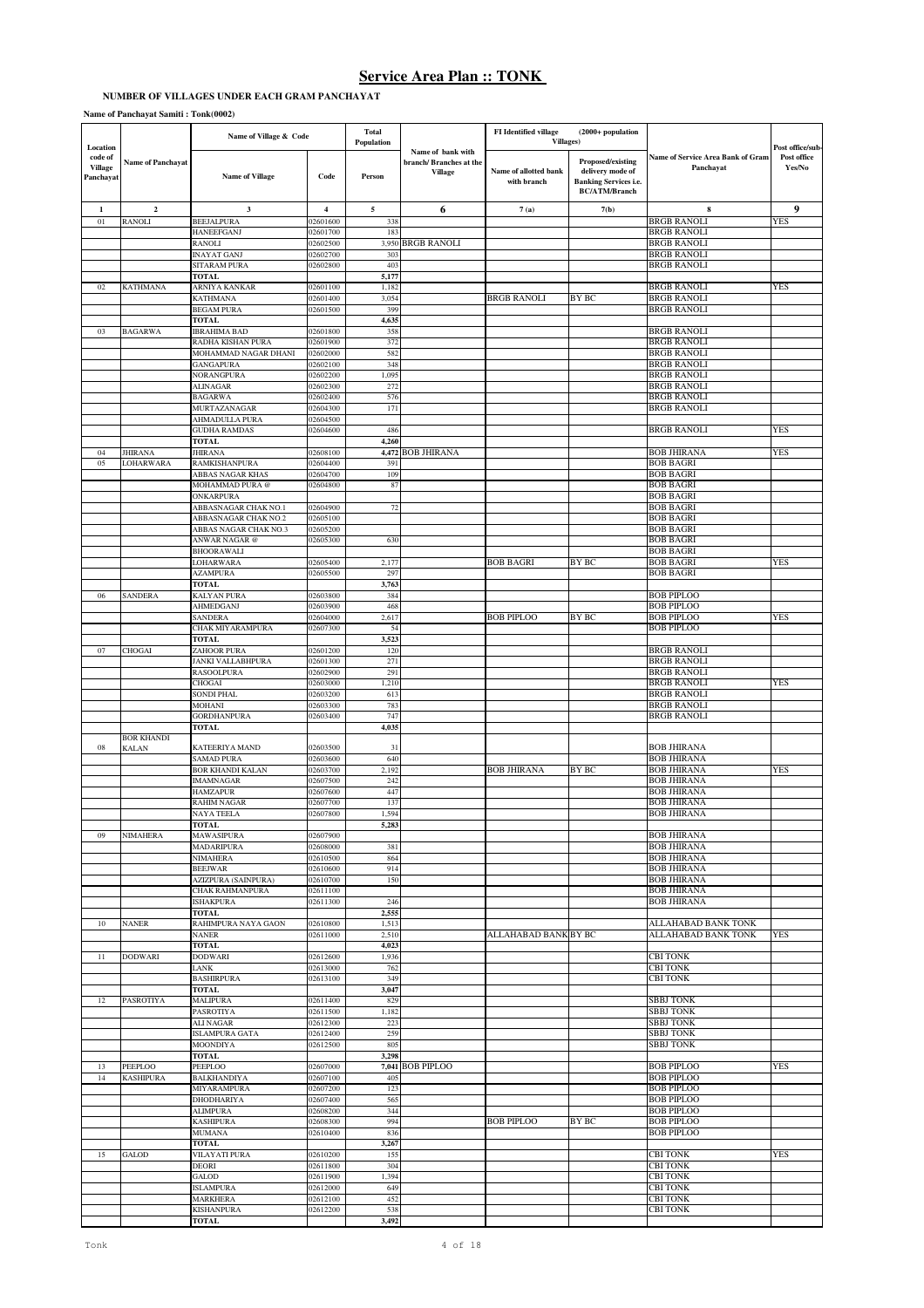|                                             |                          | Name of Village & Code                 |                      | <b>Total</b><br>Population |                                                               | <b>FI</b> Identified village<br><b>Villages</b> ) | (2000+ population                                                                             |                                                  |                                           |
|---------------------------------------------|--------------------------|----------------------------------------|----------------------|----------------------------|---------------------------------------------------------------|---------------------------------------------------|-----------------------------------------------------------------------------------------------|--------------------------------------------------|-------------------------------------------|
| Location<br>code of<br>Village<br>Panchayat | <b>Name of Panchavat</b> | <b>Name of Village</b>                 | Code                 | Person                     | Name of bank with<br>branch/Branches at the<br><b>Village</b> | Name of allotted bank<br>with branch              | Proposed/existing<br>delivery mode of<br><b>Banking Services i.e.</b><br><b>BC/ATM/Branch</b> | Name of Service Area Bank of Gram<br>Panchayat   | Post office/sub-<br>Post office<br>Yes/No |
| 1                                           | $\overline{\mathbf{2}}$  | 3                                      | $\overline{4}$       | 5                          | 6                                                             | 7(a)                                              | 7(b)                                                                                          | 8                                                | 9                                         |
| 16                                          | <b>DARDA TURKI</b>       | YAMINPURA                              | 02608700             |                            |                                                               |                                                   |                                                                                               | <b>BRGB SOHELA</b>                               | YES                                       |
|                                             |                          | SHRINAGAR<br>PEETAWAS                  | 02608900<br>02609100 | 97<br>356                  |                                                               |                                                   |                                                                                               | <b>BRGB SOHELA</b><br>BRGB SOHELA                |                                           |
|                                             |                          | HADI KHURD                             | 02609600             | 612                        |                                                               |                                                   |                                                                                               | <b>BRGB SOHELA</b>                               |                                           |
|                                             |                          | KHEDOOLIYA                             | 02609900             | 413                        |                                                               |                                                   |                                                                                               | BRGB SOHELA                                      |                                           |
|                                             |                          | SADDIQPURA<br>DARDA TURKI              | 02610000<br>02610100 | 80<br>2,747                |                                                               | <b>BRGB SOHELA</b>                                | BY BC                                                                                         | <b>BRGB SOHELA</b><br><b>BRGB SOHELA</b>         |                                           |
|                                             |                          | <b>TOTAL</b>                           |                      | 4,305                      |                                                               |                                                   |                                                                                               |                                                  |                                           |
| 17                                          | <b>BAGRI</b>             | <b>ISMAILPURA</b><br>ANWARPURA KHERA   | 02605800<br>02605900 | 373<br>988                 |                                                               |                                                   |                                                                                               | <b>BOB BAGRI</b><br><b>BOB BAGRI</b>             | YES                                       |
|                                             |                          | RAHIMPURA(DHOLA BHATA)                 | 02606600             | 340                        |                                                               |                                                   |                                                                                               | <b>BOB BAGRI</b>                                 |                                           |
|                                             |                          | AKBARNAGAR                             | 02606700             | 112                        |                                                               |                                                   |                                                                                               | <b>BOB BAGRI</b>                                 |                                           |
|                                             |                          | <b>BAGRI</b><br><b>TOTAL</b>           | 02606900             | 3,684<br>5,497             | <b>BOB BAGRI</b>                                              |                                                   |                                                                                               | <b>BOB BAGRI</b>                                 |                                           |
| 18                                          | JOLA                     | <b>DHOOSRI</b>                         | 02606000             | 463                        |                                                               |                                                   |                                                                                               | <b>BRGB SOHELA</b>                               | NIL                                       |
|                                             |                          | SAFIPURA<br><b>DOTANA</b>              | 02606100             | 236                        |                                                               |                                                   |                                                                                               | <b>BRGB SOHELA</b><br><b>BRGB SOHELA</b>         |                                           |
|                                             |                          | <b>JOLA</b>                            | 02606200<br>02606300 | 666<br>2,188               |                                                               | <b>BRGB SOHELA</b>                                | BY BC                                                                                         | <b>BRGB SOHELA</b>                               |                                           |
|                                             |                          | DAULAT PURA                            | 02606400             | 400                        |                                                               |                                                   |                                                                                               | <b>BRGB SOHELA</b>                               |                                           |
| 19                                          | <b>SOHELA</b>            | TOTAL<br>SOHELA                        | 02609300             | 3,953<br>2,630             | <b>BRGB SOHELA</b>                                            |                                                   |                                                                                               | <b>BRGB SOHELA</b>                               | YES                                       |
|                                             |                          | <b>BOR KHANDI KHURD</b>                | 02609400             | 430                        |                                                               |                                                   |                                                                                               | <b>BRGB SOHELA</b>                               |                                           |
|                                             |                          | <b>JEBARIYA</b>                        | 02609500             | 561                        |                                                               |                                                   |                                                                                               | <b>BRGB SOHELA</b>                               |                                           |
| 20                                          | <b>BANWARA</b>           | TOTAL<br>ANWARPURA @ HAMEERIYA         | 02602600             | 3,621<br>405               |                                                               |                                                   |                                                                                               | <b>BOB PIPLOO</b>                                | NO                                        |
|                                             |                          | HARIPURA                               | 02603100             | 825                        |                                                               |                                                   |                                                                                               | BOB PIPLOO                                       |                                           |
|                                             |                          | ILAHIPURA @ HAJIPURA<br><b>BANWARA</b> | 02604100<br>02604200 | 434<br>1,819               |                                                               |                                                   |                                                                                               | <b>BOB PIPLOO</b><br><b>BOB PIPLOO</b>           |                                           |
|                                             |                          | JAI KISHAN PURA                        | 02605000             | 909                        |                                                               |                                                   |                                                                                               | <b>BOB PIPLOO</b>                                |                                           |
|                                             |                          | <b>TOTAL</b>                           |                      | 4,392                      |                                                               |                                                   |                                                                                               |                                                  |                                           |
| 21                                          | <b>NATHRI</b>            | SEESOLA<br>MOHAMMAD NAGAR              | 02606800<br>02608400 | 1,145<br>408               |                                                               |                                                   |                                                                                               | <b>BOB PIPLOO</b><br><b>BOB PIPLOO</b>           | YES                                       |
|                                             |                          | NATHRI                                 | 02608500             | 647                        |                                                               |                                                   |                                                                                               | <b>BOB PIPLOO</b>                                |                                           |
|                                             |                          | MASOODAPURA<br>MAWASIPURA              | 02608600<br>02608800 | 445<br>471                 |                                                               |                                                   |                                                                                               | <b>BOB PIPLOO</b><br><b>BOB PIPLOO</b>           |                                           |
|                                             |                          | <b>DHOONDIYA</b>                       | 02610300             | 931                        |                                                               |                                                   |                                                                                               | <b>BOB PIPLOO</b>                                |                                           |
|                                             |                          | TOTAL                                  |                      | 4,047                      |                                                               |                                                   |                                                                                               |                                                  |                                           |
| $22\,$                                      | <b>KUREDA</b>            | <b>KUREDI</b><br><b>KUREDA</b>         | 02611600<br>02611700 | 1,498<br>1,836             |                                                               |                                                   |                                                                                               | ICICI BANK CLOCK TOWER<br>ICICI BANK CLOCK TOWER | YES                                       |
|                                             |                          | <b>TOTAL</b>                           |                      | 3,334                      |                                                               |                                                   |                                                                                               |                                                  |                                           |
| 23                                          | <b>FYAWARI</b>           | FYAWARI                                | 02605600             | 2,261                      |                                                               | <b>BOB BAGRI</b>                                  | BY BC                                                                                         | <b>BOB BAGRI</b>                                 | YES                                       |
|                                             |                          | FAZALPURA<br>TOTAL                     | 02605700             | 1,060<br>3,321             |                                                               |                                                   |                                                                                               |                                                  |                                           |
| 24                                          | HADI KALAN               | <b>KARIMPURA</b>                       | 02606500             | 310                        |                                                               |                                                   |                                                                                               | BRGB SOHELA                                      |                                           |
|                                             |                          | RAIRAMPURA<br>HADI KALAN               | 02609000<br>02609200 | 84<br>1,718                |                                                               |                                                   |                                                                                               | <b>BRGB SOHELA</b><br><b>BRGB SOHELA</b>         |                                           |
|                                             |                          | KAKRAJ KALAN                           | 02609700             | 844                        |                                                               |                                                   |                                                                                               | <b>BRGB SOHELA</b>                               |                                           |
|                                             |                          | KAKRAJ KHURD                           | 02609800             | 462                        |                                                               |                                                   |                                                                                               | <b>BRGB SOHELA</b>                               |                                           |
| 25                                          | <b>JANWALI</b>           | TOTAL<br><b>KARIM NAGAR</b>            | 02610900             | 3,418                      |                                                               |                                                   |                                                                                               | <b>SBBJ TONK</b>                                 |                                           |
|                                             |                          | <b>IBRAHIMPURA THATHA</b>              | 02611200             | 979                        |                                                               |                                                   |                                                                                               | SBBJ TONK                                        |                                           |
|                                             |                          | JANWALI<br>HANOTIYA                    | 02612700<br>02612800 | 1,113                      |                                                               |                                                   |                                                                                               | <b>SBBJ TONK</b><br>SBBJ TONK                    |                                           |
|                                             |                          | <b>ATALEEKPURA</b>                     | 02612900             | 876<br>532                 |                                                               |                                                   |                                                                                               | <b>SBBJ TONK</b>                                 |                                           |
|                                             |                          | <b>TOTAL</b>                           |                      | 3,500                      |                                                               |                                                   |                                                                                               |                                                  |                                           |
| 28                                          | <b>DEOLI</b>             | <b>KAROLA</b><br>CHIROJ                | 02634300<br>02634400 | 821<br>2,004               |                                                               | <b>SBI TONK</b>                                   | BY BC                                                                                         | SBI TONK<br>SBI TONK                             | <b>YES</b>                                |
|                                             |                          | DEOLI                                  | 02634700             | 815                        |                                                               |                                                   |                                                                                               | SBI TONK                                         |                                           |
|                                             |                          | <b>BHANCHI</b>                         | 02634800             | 874                        |                                                               |                                                   |                                                                                               | <b>SBI TONK</b>                                  |                                           |
| 29                                          | <b>MANDAWAR</b>          | TOTAL<br>MANDAWAR                      | 02634900             | 4,514<br>3,911             |                                                               | ALLAHABAD BANK BY BC                              |                                                                                               | ALLAHABAD BANK TONK                              | YES                                       |
|                                             |                          | <b>SITARAMPURA</b>                     | 02635000             | 1,051                      |                                                               |                                                   |                                                                                               | ALLAHABAD BANK TONK                              |                                           |
| 30                                          | ARNIYAKEDAR              | <b>TOTAL</b><br>SAWAI                  | 02635300             | 4,962                      |                                                               |                                                   |                                                                                               | <b>BRGB BAMOR</b>                                | YES                                       |
|                                             |                          | <b>ARNIYAKEDAR</b>                     | 02635400             | 1,892                      |                                                               |                                                   |                                                                                               | <b>BRGB BAMOR</b>                                |                                           |
|                                             |                          | ARNIYA TIWARI                          | 02635500             | 448                        |                                                               |                                                   |                                                                                               | <b>BRGB BAMOR</b>                                |                                           |
|                                             |                          | HAYATPURA<br>THEEKARIYA                | 02635600<br>02635700 | 322<br>391                 |                                                               |                                                   |                                                                                               | <b>BRGB BAMOR</b><br><b>BRGB BAMOR</b>           |                                           |
|                                             |                          | <b>ISLAMPURA</b>                       | 02639100             | 579                        |                                                               |                                                   |                                                                                               | <b>BRGB BAMOR</b>                                |                                           |
|                                             |                          | NIMOLA<br>NOORPUR KHERA                | 02639200<br>02639300 | 452<br>587                 |                                                               |                                                   |                                                                                               | <b>BRGB BAMOR</b><br><b>BRGB BAMOR</b>           |                                           |
|                                             |                          | <b>TOTAL</b>                           |                      | 4,671                      |                                                               |                                                   |                                                                                               |                                                  |                                           |
| 31                                          | <b>HARCHANDERA</b>       | AHAMADPURA CHAUKI<br>SADAGAON          | 02639800             | 822<br>822                 |                                                               |                                                   |                                                                                               | <b>BRGB BAMOR</b><br><b>BRGB BAMOR</b>           | YES                                       |
|                                             |                          | MOHAMMD GANJ JAGEER                    | 02639900<br>02640300 | 74                         |                                                               |                                                   |                                                                                               | <b>BRGB BAMOR</b>                                |                                           |
|                                             |                          | MOHAMMADPURA                           | 02640400             | 354                        |                                                               |                                                   |                                                                                               |                                                  |                                           |
|                                             |                          | WITHNAYAGAON<br><b>BORDI</b>           | 02640500             | 572                        |                                                               |                                                   |                                                                                               | <b>BRGB BAMOR</b><br><b>BRGB BAMOR</b>           |                                           |
|                                             |                          | <b>HARCHANDERA</b>                     | 02640800             | 1,263                      |                                                               |                                                   |                                                                                               | <b>BRGB BAMOR</b>                                |                                           |
| 32                                          | <b>BAMOR</b>             | <b>TOTAL</b><br><b>BAMOR</b>           | 02638900             | 3,907                      | 3,327 BRGB BAMOR                                              |                                                   |                                                                                               | <b>BRGB BAMOR</b><br><b>BRGB BAMOR</b>           | <b>YES</b>                                |
|                                             |                          | <b>ILAHIPURA</b>                       | 02639400             | 544                        |                                                               |                                                   |                                                                                               | <b>BRGB BAMOR</b>                                |                                           |
|                                             |                          | <b>TOTAL</b>                           |                      | 3,871                      |                                                               |                                                   |                                                                                               |                                                  |                                           |
| 33                                          | <b>GHAS</b>              | <b>BARA ABDULLAPURA</b><br><b>GHAS</b> | 02638700<br>02640900 | 329<br>1,654               |                                                               |                                                   |                                                                                               | SYNDICATE BANK TONK<br>SYNDICATE BANK TONK       | YES                                       |
|                                             |                          | <b>TOTAL</b>                           |                      | 1,983                      |                                                               |                                                   |                                                                                               |                                                  |                                           |
| 34                                          | CHANDLAI                 | <b>KHANPURA</b>                        | 02636000             | 150                        |                                                               |                                                   |                                                                                               | PNB TONK<br>PNB TONK                             |                                           |
|                                             |                          | <b>BICHPURI</b><br>CHANDLAI            | 02636100<br>02636200 | 551<br>1,528               |                                                               |                                                   |                                                                                               | PNB TONK                                         | YES                                       |
|                                             |                          | LATIFGANJ                              | 02638600             | 464                        |                                                               |                                                   |                                                                                               | PNB TONK                                         |                                           |
|                                             |                          | <b>RAHIMPURA</b><br>UNTITANA           | 02638800<br>02640000 | 483<br>1,058               |                                                               |                                                   |                                                                                               | PNB TONK<br>PNB TONK                             |                                           |
|                                             |                          | <b>KHAJOORIYA</b>                      | 02640100             | 1,516                      |                                                               |                                                   |                                                                                               | PNB TONK                                         |                                           |
|                                             |                          | KHALEEL PURA PAPRA                     | 02640200             | 259                        |                                                               |                                                   |                                                                                               | PNB TONK                                         |                                           |
| 35                                          | <b>SORAN</b>             | TOTAL<br><b>SHYOPURI</b>               | 02635800             | 6,009<br>674               |                                                               |                                                   |                                                                                               | UCO BANK TONK                                    | YES                                       |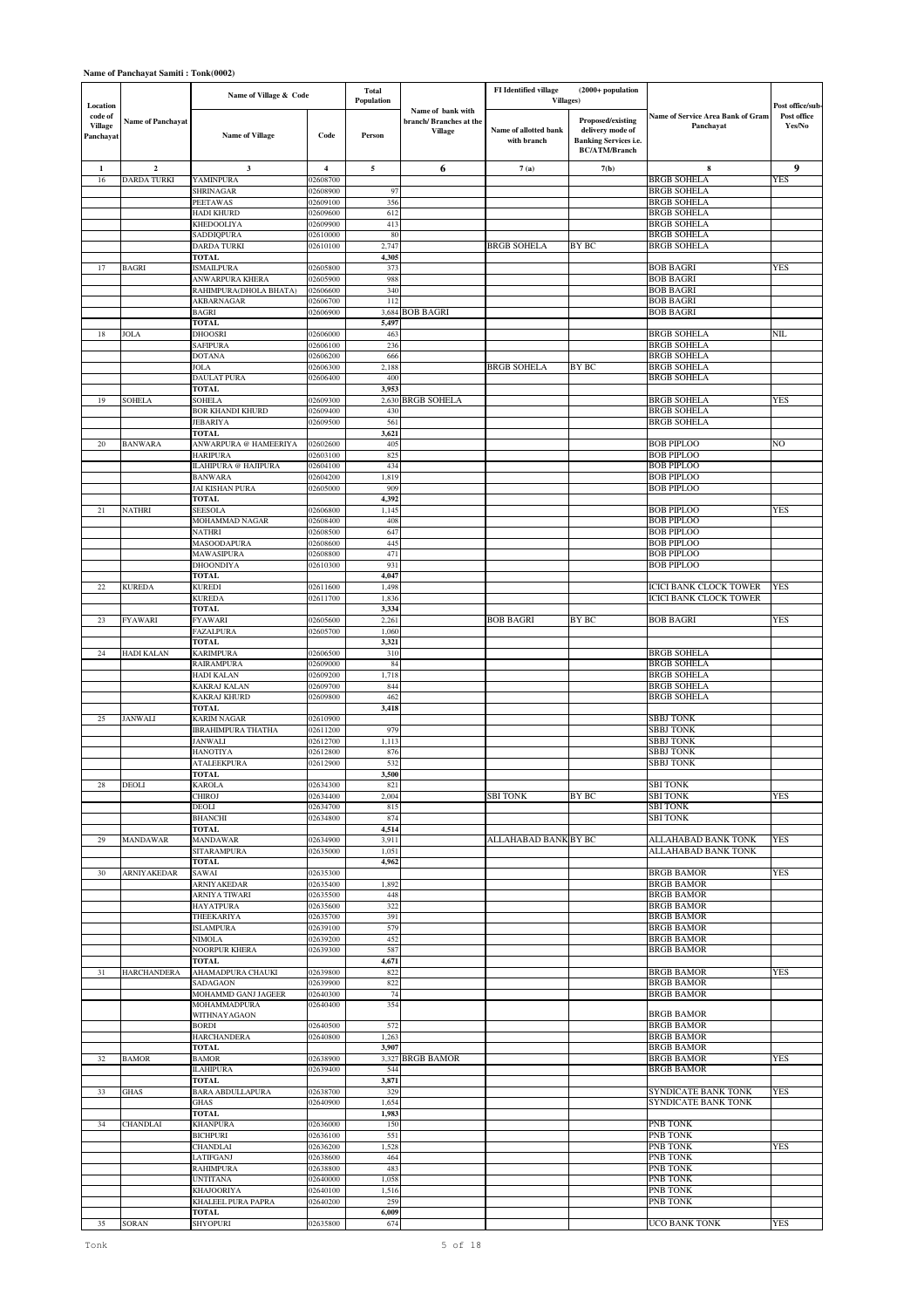|                                                    |                          | Name of Village & Code                     |                         | Total<br>Population |                                                               | FI Identified village<br>Villages)   | (2000+ population                                                                             |                                                                |                                          |
|----------------------------------------------------|--------------------------|--------------------------------------------|-------------------------|---------------------|---------------------------------------------------------------|--------------------------------------|-----------------------------------------------------------------------------------------------|----------------------------------------------------------------|------------------------------------------|
| Location<br>code of<br><b>Village</b><br>Panchayat | <b>Name of Panchayat</b> | <b>Name of Village</b>                     | Code                    | Person              | Name of bank with<br>branch/Branches at the<br><b>Village</b> | Name of allotted bank<br>with branch | Proposed/existing<br>delivery mode of<br><b>Banking Services i.e.</b><br><b>BC/ATM/Branch</b> | Name of Service Area Bank of Gram<br>Panchayat                 | Post office/sub<br>Post office<br>Yes/No |
| 1                                                  | $\mathbf 2$              | 3                                          | $\overline{\mathbf{4}}$ | 5                   | 6                                                             | 7(a)                                 | 7(b)                                                                                          | 8                                                              | 9                                        |
|                                                    |                          | YUSUFPURA @ CHARAI<br>SORAN                | 02635900<br>02639000    | 583<br>632          |                                                               |                                      |                                                                                               | UCO BANK TONK<br>UCO BANK TONK                                 |                                          |
|                                                    |                          | <b>TOTAL</b>                               |                         | 1,889               |                                                               |                                      |                                                                                               |                                                                |                                          |
| 36                                                 | DARDA HIND               | PALRI<br>DARDA HIND                        | 02636400<br>02636500    | 812<br>2,946        |                                                               | <b>BRGB MEHANDWASBY BC</b>           |                                                                                               | <b>BRGB MEHANDWAS</b><br><b>BRGB MEHANDWAS</b>                 | YES                                      |
|                                                    |                          | THADA                                      | 02637300                | 361                 |                                                               |                                      |                                                                                               | <b>BRGB MEHANDWAS</b>                                          |                                          |
|                                                    |                          | <b>USMANPURA</b><br>TOTAL                  | 02637800                | 60<br>4,179         |                                                               |                                      |                                                                                               | <b>BRGB MEHANDWAS</b>                                          |                                          |
| 37                                                 | PALRA                    | AHMADGANJ                                  | 02636600                | 621                 |                                                               |                                      |                                                                                               | <b>BRGB TONK</b>                                               | YES                                      |
|                                                    |                          | LAHAN<br>AHMADPURA                         | 02636700<br>02636800    | 1,196<br>719        |                                                               |                                      |                                                                                               | <b>BRGB TONK</b><br><b>BRGB TONK</b>                           |                                          |
|                                                    |                          | <b>BORDA</b>                               | 02636900                | 601                 |                                                               |                                      |                                                                                               | <b>BRGB TONK</b>                                               |                                          |
|                                                    |                          | PALRA<br>MOHAMMAD NAGAR                    | 02637000<br>02637100    | 704<br>477          |                                                               |                                      |                                                                                               | <b>BRGB TONK</b><br><b>BRGB TONK</b>                           |                                          |
|                                                    |                          | TALIBPURA                                  | 02637200                | 755                 |                                                               |                                      |                                                                                               | <b>BRGB TONK</b>                                               |                                          |
|                                                    |                          | <b>NAWABPURA</b><br><b>TOTAL</b>           | 02637400                | 483<br>5,556        |                                                               |                                      |                                                                                               | <b>BRGB TONK</b>                                               |                                          |
| 38                                                 | <b>MEHANDWAS</b>         | AMINPURA                                   | 02637500                | 634                 |                                                               |                                      |                                                                                               | <b>BRGB MEHANDWAS</b>                                          | YES                                      |
|                                                    |                          | MALIYON KI JHONPARIYAN<br><b>MEHANDWAS</b> | 02637600<br>02637700    | 1,045               | 3,570 BRGB MEHANDWAS                                          |                                      |                                                                                               | <b>BRGB MEHANDWAS</b><br><b>BRGB MEHANDWAS</b>                 |                                          |
|                                                    |                          | BEER HASANPURA                             | 02641700                |                     |                                                               |                                      |                                                                                               | <b>BRGB MEHANDWAS</b>                                          |                                          |
| 39                                                 | SONWA                    | <b>TOTAL</b><br>SONWA                      | 02636300                | 5,249<br>2,617      |                                                               | PNB TONK                             | BY BC                                                                                         | PNB TONK                                                       | YES                                      |
|                                                    |                          | <b>USMANPURA</b>                           | 02637900                | 122                 |                                                               |                                      |                                                                                               | PNB TONK                                                       |                                          |
|                                                    |                          | <b>GOHARPURA</b><br><b>TOTAL</b>           | 02638000                | 534<br>3,273        |                                                               |                                      |                                                                                               | PNB TONK                                                       |                                          |
| 40                                                 | LAWADAR                  | <b>GHASRI</b>                              | 02641000                | 383                 |                                                               |                                      |                                                                                               | <b>ICICI BANK CLOCK TOWER</b>                                  | YES                                      |
|                                                    |                          | LAWADAR<br><b>FAROOKABAD</b>               | 02641200<br>02645600    | 1,286<br>430        |                                                               |                                      |                                                                                               | <b>ICICI BANK CLOCK TOWER</b><br><b>ICICI BANK CLOCK TOWER</b> |                                          |
|                                                    |                          | <b>GULABPURA</b>                           | 02645700                | 180                 |                                                               |                                      |                                                                                               | <b>ICICI BANK CLOCK TOWER</b>                                  |                                          |
|                                                    |                          | <b>RASOOLAPURA</b><br><b>BISHNPURA</b>     | 02645800<br>02645900    | 324<br>590          |                                                               |                                      |                                                                                               | ICICI BANK CLOCK TOWER<br>ICICI BANK CLOCK TOWER               |                                          |
|                                                    |                          | <b>TOTAL</b>                               |                         | 3,193               |                                                               |                                      |                                                                                               |                                                                |                                          |
| 41                                                 | LAMBA                    | <b>ALIMPURA</b><br>LAMBA                   | 02638100<br>02638200    | 299<br>1,738        |                                                               |                                      |                                                                                               | <b>BRGB MEHANDWAS</b><br><b>BRGB MEHANDWAS</b>                 | YES                                      |
|                                                    |                          | <b>NIMOLA</b>                              | 02641600                | 1,169               |                                                               |                                      |                                                                                               | <b>BRGB MEHANDWAS</b>                                          |                                          |
|                                                    |                          | <b>RHIMPURA</b><br>PHARASYA                | 02641800<br>02641900    | 148<br>375          |                                                               |                                      |                                                                                               | <b>BRGB MEHANDWAS</b><br><b>BRGB MEHANDWAS</b>                 |                                          |
|                                                    |                          | <b>HAKEEMPUR</b>                           | 02642000                | 198                 |                                                               |                                      |                                                                                               | <b>BRGB MEHANDWAS</b>                                          |                                          |
|                                                    |                          | AHMADNAGAR<br><b>TOTAL</b>                 | 02642100                | 283<br>4,210        |                                                               |                                      |                                                                                               | <b>BRGB MEHANDWAS</b>                                          |                                          |
| 42                                                 | <b>DAKHIYA</b>           | ARNIYA NEEL                                | 02642200                | 1,747               |                                                               |                                      |                                                                                               | <b>IDBI TONK</b>                                               | YES                                      |
|                                                    |                          | <b>KARIMPURA</b><br><b>DAKHIYA</b>         | 02642300<br>02642600    | 1,526<br>1,753      |                                                               |                                      |                                                                                               | <b>IDBI TONK</b><br><b>IDBI TONK</b>                           |                                          |
|                                                    |                          | <b>SANDILA</b>                             | 02643700                | 302                 |                                                               |                                      |                                                                                               | <b>IDBI TONK</b>                                               |                                          |
| 43                                                 | <b>CHHAN</b>             | <b>TOTAL</b><br>AHMADPURA CHOUKI           | 02642400                | 5,328<br>87         |                                                               |                                      |                                                                                               |                                                                | YES                                      |
|                                                    |                          | AMIRPURA KHERA                             | 02642500                | 862                 |                                                               |                                      |                                                                                               | <b>BRGB CHHAN</b>                                              |                                          |
|                                                    |                          | <b>CHHAN</b><br><b>ALIPURA</b>             | 02642700<br>02642800    | 2,783<br>822        | <b>BRGB CHHAN</b>                                             |                                      |                                                                                               | <b>BRGB CHHAN</b><br><b>BRGB CHHAN</b>                         |                                          |
|                                                    |                          | MAHUWA                                     | 02642900                | 1,548               |                                                               |                                      |                                                                                               | <b>BRGB CHHAN</b>                                              |                                          |
| 44                                                 | <b>BHARNI</b>            | <b>TOTAL</b><br><b>BHARNI</b>              | 02643000                | 6,102<br>2,077      |                                                               | <b>BRGB CHHAN</b>                    | BY BC                                                                                         | BRGB CHHAN                                                     | YES                                      |
|                                                    |                          | <b>RANIPURA</b>                            | 02643100                | 1,005               |                                                               |                                      |                                                                                               | <b>BRGB CHHAN</b>                                              |                                          |
|                                                    |                          | MAHMOODGANJ<br>THALI                       | 02643200<br>02643300    | 475<br>1,559        |                                                               |                                      |                                                                                               | <b>BRGB CHHAN</b><br><b>BRGB CHHAN</b>                         |                                          |
|                                                    |                          | <b>TOTAL</b>                               |                         | 5,116               |                                                               |                                      |                                                                                               |                                                                |                                          |
| 45                                                 | <b>SANKHANA</b>          | SHAHDATABAD<br>MEERNAGAR                   | 02643400<br>02643500    | 241                 |                                                               |                                      |                                                                                               | <b>BRGB CHHAN</b><br><b>BRGB CHHAN</b>                         | YES                                      |
|                                                    |                          | <b>RAJNAGAR</b>                            | 02644300                | 170                 |                                                               |                                      |                                                                                               | <b>BRGB CHHAN</b>                                              |                                          |
|                                                    |                          | SANKHANA<br><b>FAROOQ NAGAR</b>            | 02644400<br>02644500    | 1,778               |                                                               |                                      |                                                                                               | <b>BRGB CHHAN</b><br><b>BRGB CHHAN</b>                         |                                          |
|                                                    |                          | <b>DEOPURA</b>                             | 02644600                | 356                 |                                                               |                                      |                                                                                               | <b>BRGB CHHAN</b>                                              |                                          |
|                                                    |                          | <b>SAULATPURA</b><br><b>BHANWAR KHO</b>    | 02644700<br>02644800    | 82<br>495           |                                                               |                                      |                                                                                               | <b>BRGB CHHAN</b><br><b>BRGB CHHAN</b>                         |                                          |
|                                                    |                          | NASIRPURA                                  | 02644900                |                     |                                                               |                                      |                                                                                               | <b>BRGB CHHAN</b>                                              |                                          |
| 46                                                 | <b>TAKHOLI</b>           | <b>TOTAL</b><br>MEERGANJ SHERPUR           | 02643600                | 3,122<br>229        |                                                               |                                      |                                                                                               | <b>BOB TONK</b>                                                | YES                                      |
|                                                    |                          | <b>CHAK SARDARPURA</b>                     | 02643800                |                     |                                                               |                                      |                                                                                               | <b>BOB TONK</b>                                                |                                          |
|                                                    |                          | RAGHUNATHPURA<br>ALLAPURA CHANDOLA         | 02643900<br>02644000    | 100<br>163          |                                                               |                                      |                                                                                               | <b>BOB TONK</b><br><b>BOB TONK</b>                             |                                          |
|                                                    |                          | <b>NIRWANA</b>                             | 02644100                | 651                 |                                                               |                                      |                                                                                               | <b>BOB TONK</b>                                                |                                          |
|                                                    |                          | <b>LAXMIPURA</b><br>WAZEERPURA KHURD       | 02644200<br>02645000    | 370<br>220          |                                                               |                                      |                                                                                               | <b>BOB TONK</b><br><b>BOB TONK</b>                             |                                          |
|                                                    |                          | <b>WAZEERPURA KALAN</b>                    | 02645100                | 631                 |                                                               |                                      |                                                                                               | <b>BOB TONK</b>                                                |                                          |
|                                                    |                          | <b>TAKHOLI</b><br>SARDARPURA               | 02645200<br>02645300    | 652<br>238          |                                                               |                                      |                                                                                               | <b>BOB TONK</b><br><b>BOB TONK</b>                             |                                          |
|                                                    | <b>KABRA</b>             | <b>TOTAL</b>                               |                         | 3,254               |                                                               |                                      |                                                                                               | <b>SBI TONK</b>                                                | YES                                      |
| 47                                                 |                          | <b>KALYANPURA</b><br>UM                    | 02641500<br>02645400    | 931                 |                                                               |                                      |                                                                                               | <b>SBI TONK</b>                                                |                                          |
|                                                    |                          | <b>KABRA</b>                               | 02645500                | 835<br>926          |                                                               |                                      |                                                                                               | <b>SBI TONK</b><br>SBI TONK                                    |                                          |
|                                                    |                          | YAKOOB GANJ<br><b>ISARDA</b>               | 02646000<br>02646100    | 313                 |                                                               |                                      |                                                                                               | SBI TONK                                                       |                                          |
|                                                    |                          | <b>JHALRA</b>                              | 02646200                | 1,085               |                                                               |                                      |                                                                                               | <b>SBI TONK</b><br><b>SBI TONK</b>                             |                                          |
|                                                    |                          | ARNIYA GHATI<br><b>KHERA MEER SAMAN</b>    | 02646300<br>02646400    | 106<br>98           |                                                               |                                      |                                                                                               | SBI TONK                                                       |                                          |
| $48\,$                                             | <b>BARONI</b>            | TOTAL<br><b>BARONI</b>                     | 02633300                | 4,294<br>1,503      |                                                               |                                      |                                                                                               | <b>BANK OF INDIA TONK</b>                                      | YES                                      |
|                                                    |                          | MOTOOKA                                    | 02633400                | 753                 |                                                               |                                      |                                                                                               | <b>BANK OF INDIA TONK</b>                                      |                                          |
|                                                    |                          | <b>DADIYAN</b>                             | 02633500                | 805<br>193          |                                                               |                                      |                                                                                               | <b>BANK OF INDIA TONK</b><br><b>BANK OF INDIA TONK</b>         |                                          |
|                                                    |                          | <b>JAMANPURA</b><br><b>TOTAL</b>           | 02633600                | 3,254               |                                                               |                                      |                                                                                               |                                                                |                                          |
| 49                                                 | <b>ARNIYAMAL</b>         | MOHMMAD NAGAR<br>ARNIYAMAL                 | 02638300<br>02638400    | 175<br>1,637        |                                                               |                                      |                                                                                               | <b>BOB TONK</b><br><b>BOB TONK</b>                             | YES                                      |
|                                                    |                          | <b>ALLAPURA</b>                            | 02638500                | 695                 |                                                               |                                      |                                                                                               | <b>BOB TONK</b>                                                |                                          |
|                                                    |                          | RAHMANDIYA                                 | 02641100                | 288                 |                                                               |                                      |                                                                                               | <b>BOB TONK</b>                                                |                                          |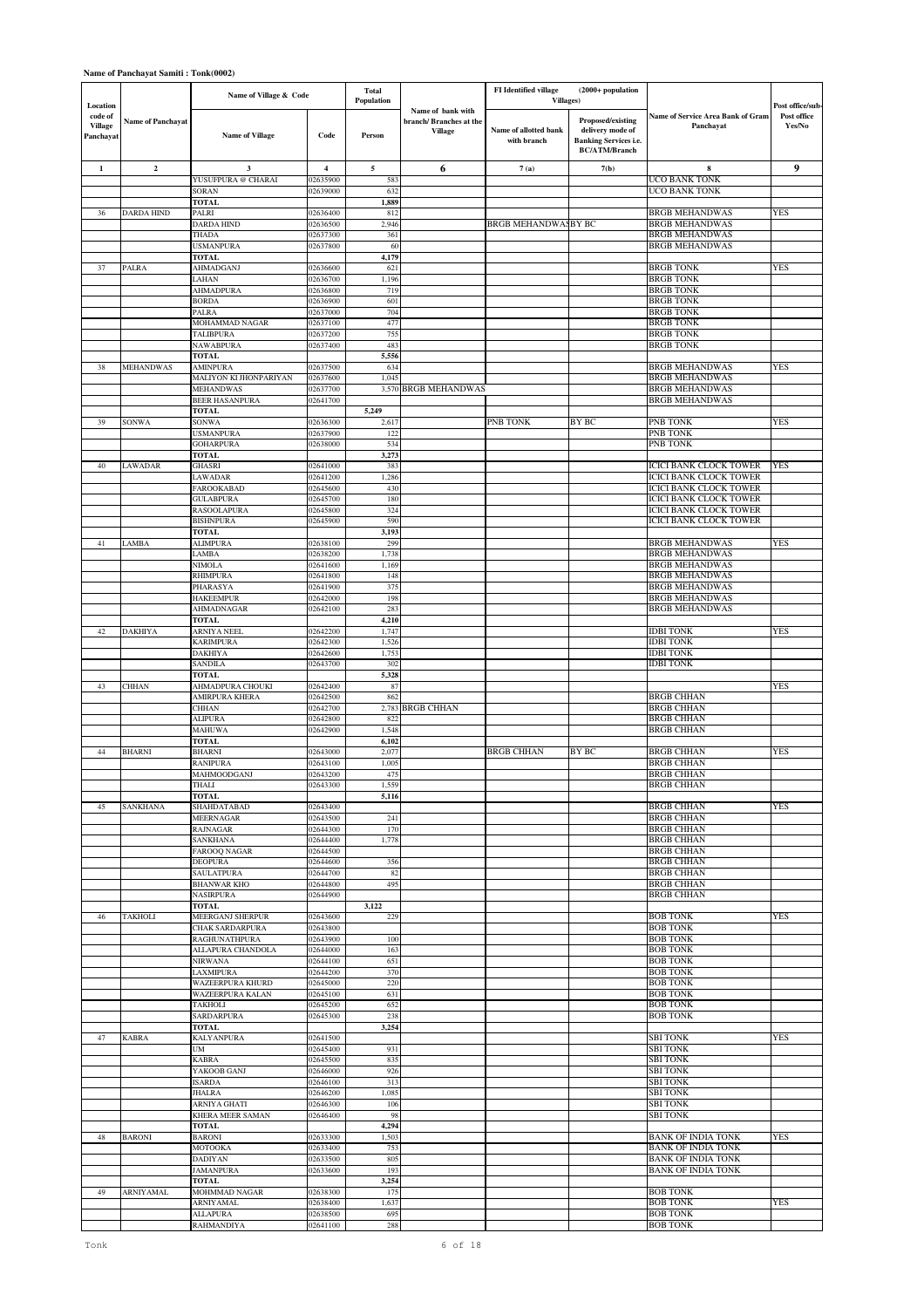| Location                                                                      |                        | Name of Village & Code   |          | Total<br>Population                                    |                                      | <b>FI</b> Identified village<br><b>Villages</b> )                                             | $(2000+$ population                                   |                       | Post office/sub- |
|-------------------------------------------------------------------------------|------------------------|--------------------------|----------|--------------------------------------------------------|--------------------------------------|-----------------------------------------------------------------------------------------------|-------------------------------------------------------|-----------------------|------------------|
| code of<br><b>Name of Panchayat</b><br>Village<br>Panchayat<br>$\overline{2}$ | <b>Name of Village</b> | Code                     | Person   | Name of bank with<br>branch/Branches at the<br>Village | Name of allotted bank<br>with branch | Proposed/existing<br>delivery mode of<br><b>Banking Services i.e.</b><br><b>BC/ATM/Branch</b> | <b>Name of Service Area Bank of Gram</b><br>Panchayat | Post office<br>Yes/No |                  |
|                                                                               |                        | 3                        |          | 5                                                      | 6                                    | 7(a)                                                                                          | 7(b)                                                  | 8                     | 9                |
|                                                                               |                        | <b>RAJPURA</b>           | 02641300 |                                                        |                                      |                                                                                               |                                                       |                       |                  |
|                                                                               |                        | YUSUFGANJ @ RAMNAGAR     | 02641400 | 271                                                    |                                      |                                                                                               |                                                       | <b>BOB TONK</b>       |                  |
|                                                                               |                        | TOTAL                    |          | 3,066                                                  |                                      |                                                                                               |                                                       |                       |                  |
| 50                                                                            | <b>DEOPURA</b>         | <b>CHOORIYA</b>          | 02635100 | 355                                                    |                                      |                                                                                               |                                                       | <b>UCO BANK TONK</b>  |                  |
|                                                                               |                        | <b>KAREERIYA</b>         | 02635200 | 529                                                    |                                      |                                                                                               |                                                       | <b>UCO BANK TONK</b>  |                  |
|                                                                               |                        | <b>DEOPURA</b>           | 02639500 | 1.040                                                  |                                      |                                                                                               |                                                       | <b>UCO BANK TONK</b>  | <b>YES</b>       |
|                                                                               |                        | <b>BALAPURA</b>          | 02639600 | 155                                                    |                                      |                                                                                               |                                                       | <b>UCO BANK TONK</b>  |                  |
|                                                                               |                        | <b>BITHOLA</b>           | 02639700 | 756                                                    |                                      |                                                                                               |                                                       | <b>UCO BANK TONK</b>  |                  |
|                                                                               |                        | <b>RAUFPURA KHERA</b>    | 02640600 | 342                                                    |                                      |                                                                                               |                                                       | <b>UCO BANK TONK</b>  |                  |
|                                                                               |                        | <b>SUNELA (HAZIPURA)</b> | 02640700 | 1,014                                                  |                                      |                                                                                               |                                                       | <b>UCO BANK TONK</b>  |                  |
|                                                                               |                        | TOTAL                    |          | 4,191                                                  |                                      |                                                                                               |                                                       |                       |                  |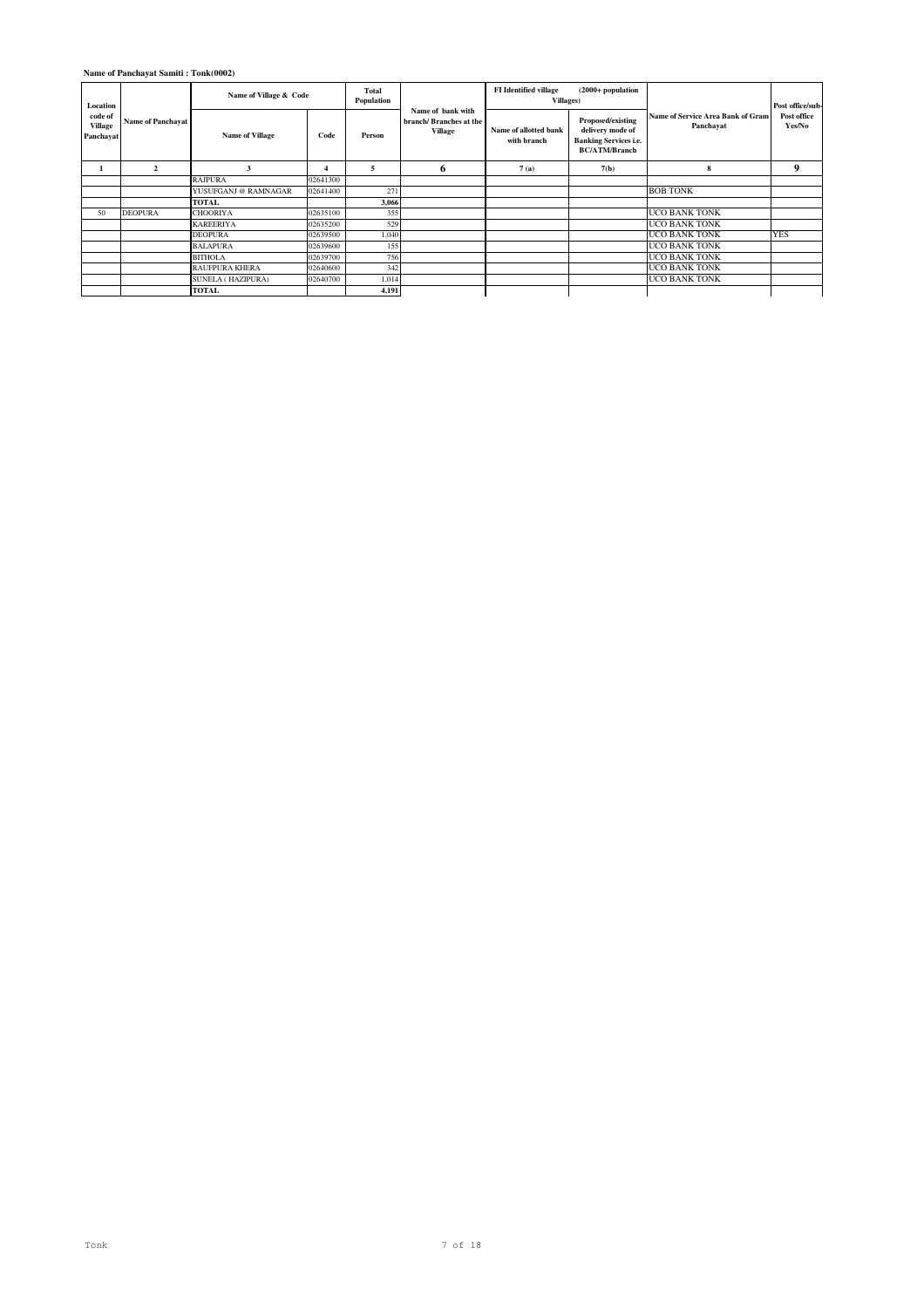## **NUMBER OF VILLAGES UNDER EACH GRAM PANCHAYAT**

**Name of Panchayat Samiti : Niwai(0003)**

| Location<br>code of  |                                | Name of Village & Code                                 |                      | <b>Total</b><br>Population | Name of bank with                  | <b>FI</b> Identified village         | (2000+ population Villages)                                                                   | Name of Service Area Bank of                       | Post office/sub<br>Post office |
|----------------------|--------------------------------|--------------------------------------------------------|----------------------|----------------------------|------------------------------------|--------------------------------------|-----------------------------------------------------------------------------------------------|----------------------------------------------------|--------------------------------|
| Village<br>Panchayat | <b>Name of Panchayat</b>       | <b>Name of Village</b>                                 | Code                 | Person                     | branch/ Branches at the<br>Village | Name of allotted bank with<br>branch | Proposed/existing<br>delivery mode of<br><b>Banking Services i.e.</b><br><b>BC/ATM/Branch</b> | <b>Gram Panchayat</b>                              | Yes/No                         |
| $\mathbf{1}$         | $\overline{2}$                 | $\overline{\mathbf{3}}$                                | $\overline{4}$       | $\sqrt{5}$                 | 6                                  | 7(a)                                 | 7(b)                                                                                          | 8                                                  | 9                              |
| 01                   | CHAINPURA                      | SANGARAMPURA<br><b>BHANWATA</b>                        | 02618400<br>02620500 | 343<br>1,388               |                                    |                                      |                                                                                               | <b>ICICI BANK NEWAI</b><br><b>ICICI BANK NEWAI</b> |                                |
|                      |                                | <b>BHANWATI</b>                                        | 02620900             | 831                        |                                    |                                      |                                                                                               | <b>ICICI BANK NEWAI</b>                            |                                |
|                      |                                | NAYA MAUJA                                             | 02621000             | 365                        |                                    |                                      |                                                                                               | <b>ICICI BANK NEWAI</b>                            |                                |
|                      |                                | <b>JAISINGHPURA</b><br><b>CHAINPURA</b>                | 02621100             | 1,63                       |                                    |                                      |                                                                                               | <b>ICICI BANK NEWAI</b><br><b>ICICI BANK NEWAI</b> | YES                            |
|                      |                                | <b>JAISINGHPURA</b>                                    | 02625500             | 407                        |                                    |                                      |                                                                                               | <b>ICICI BANK NEWAI</b>                            |                                |
|                      |                                | <b>KEROD</b>                                           | 02625600             | 1,090                      |                                    |                                      |                                                                                               | <b>ICICI BANK NEWAI</b>                            |                                |
|                      |                                | <b>GOPALPURA</b><br><b>TOTAL</b>                       | 02625700             | 351<br>6,406               |                                    |                                      |                                                                                               | <b>ICICI BANK NEWAI</b>                            |                                |
| 02                   | SUNARA                         | SOORAJ KA KHERA                                        | 02614900             | 350                        |                                    |                                      |                                                                                               | SBBJ RAHOLI                                        |                                |
|                      |                                | SHRI UDDETPURA<br><b>SUNARI</b>                        | 02615300             |                            |                                    |                                      |                                                                                               | SBBJ RAHOLI                                        |                                |
|                      |                                | PRATAPPURA                                             | 02615400<br>02615500 | 795<br>966                 |                                    |                                      |                                                                                               | <b>SBBJ RAHOLI</b><br>SBBJ RAHOLI                  |                                |
|                      |                                | <b>LODHERA</b>                                         | 02616800             | 656                        |                                    |                                      |                                                                                               | SBBJ RAHOLI                                        |                                |
|                      |                                | <b>BARH LODHERA</b><br><b>SUNARA</b>                   | 02616900<br>02617000 | 63<br>1,227                |                                    |                                      |                                                                                               | SBBJ RAHOLI<br><b>SBBJ RAHOLI</b>                  | YES                            |
|                      |                                | <b>BARH PATHRAJ KHURD</b>                              | 02617100             |                            |                                    |                                      |                                                                                               | SBBJ RAHOLI                                        |                                |
|                      |                                | SHOBHAGPURA                                            | 02617200             | 240                        |                                    |                                      |                                                                                               | SBBJ RAHOLI                                        |                                |
| 03                   | CHATARBHUJ                     | <b>TOTAL</b><br><b>AKODIYA</b>                         | 02615600             | 4,297<br>1,032             |                                    |                                      |                                                                                               | UCO BANK VANASTHLI                                 |                                |
|                      | PURA                           | RATANPURA @ ROHERA                                     | 02615700             | 864                        |                                    |                                      |                                                                                               | UCO BANK VANASTHLI                                 |                                |
|                      |                                | <b>CHATARBHUJ PURA</b>                                 | 02615800             | 1,250                      |                                    |                                      |                                                                                               | UCO BANK VANASTHLI                                 | YES                            |
|                      |                                | BHADANGPURA<br><b>TOTAL</b>                            | 02616500             | 635<br>3,781               |                                    |                                      |                                                                                               | UCO BANK VANASTHLI                                 |                                |
| 04                   | <b>DANGARTHAL</b>              | <b>RAMBHA</b>                                          | 02616200             | 882                        |                                    |                                      |                                                                                               | UCO BANK VANASTHLI                                 |                                |
|                      |                                | DANGARTHAL                                             | 02616300             | 4,197                      | <b>OBC DANGARTHAL</b>              | <b>SBBJ NEWAI</b>                    |                                                                                               | UCO BANK VANASTHLI                                 | YES                            |
| 05                   | <b>SIDRA</b>                   | <b>TOTAL</b><br><b>GOVINDPURA</b>                      | 02622200             | 5,079<br>218               |                                    |                                      |                                                                                               | <b>SBI NEWAI</b>                                   |                                |
|                      |                                | SHYOSINGHPURA @ KERIYA                                 | 02622300             | 360                        |                                    |                                      |                                                                                               | SBI NEWAI                                          |                                |
|                      |                                | <b>SIDRA</b>                                           | 02622400             | 3,102                      |                                    | <b>SBI NEWAI</b>                     | <b>BY BC</b>                                                                                  | <b>SBI NEWAI</b>                                   | YES                            |
|                      |                                | <b>DEORI</b><br>SAWAI JAISINGHPURA                     | 02623300<br>02623400 | 487<br>286                 |                                    |                                      |                                                                                               | <b>SBI NEWAI</b><br><b>SBI NEWAI</b>               |                                |
|                      |                                | <b>TOTAL</b>                                           |                      | 4,453                      |                                    |                                      |                                                                                               |                                                    |                                |
| 06                   | RAJWAS                         | <b>GIRDHARIPURA</b>                                    | 02623500             | 513                        |                                    |                                      |                                                                                               | <b>BOB NEWAI</b>                                   |                                |
|                      |                                | RAJWAS<br><b>GUDHA ANANDPURA</b>                       | 02623600<br>02623700 | 2,474<br>1,170             |                                    | <b>BOB NEWAI</b>                     | BY BC                                                                                         | <b>BOB NEWAI</b><br><b>BOB NEWAI</b>               | YES                            |
|                      |                                | CHAK VIJAIPURA                                         | 02623800             | 253                        |                                    |                                      |                                                                                               | <b>BOB NEWAI</b>                                   |                                |
|                      |                                | <b>VIJAIPURA</b>                                       | 02623900             | 134                        |                                    |                                      |                                                                                               | <b>BOB NEWAI</b>                                   |                                |
|                      | <b>RAHOLI</b>                  | <b>TOTAL</b>                                           |                      | 4,544                      |                                    |                                      |                                                                                               | <b>SBBJ RAHOLI</b>                                 |                                |
| 07                   |                                | <b>NAGAR</b><br><b>RAMPURA</b>                         | 02613200<br>02613300 | 579<br>174                 |                                    |                                      |                                                                                               | <b>SBBJ RAHOLI</b>                                 |                                |
|                      |                                | RAHOLI                                                 | 02613400             | 4,241                      | SBBJ RAHOLI                        |                                      |                                                                                               | SBBJ RAHOLI                                        | YES                            |
| 08                   | <b>CHANANI</b>                 | <b>TOTAL</b><br><b>KACHARIYA</b>                       | 02613700             | 4,994<br>640               |                                    |                                      |                                                                                               | <b>BRGB MOONDIYA</b>                               |                                |
|                      |                                | <b>GOPALPURA</b>                                       | 02613900             | 400                        |                                    |                                      |                                                                                               | <b>BRGB MOONDIYA</b>                               |                                |
|                      |                                | CHANANI                                                | 02614000             | 1,015                      |                                    |                                      |                                                                                               | <b>BRGB MOONDIYA</b>                               | YES                            |
|                      |                                | <b>BRIJLALPURA</b><br>SHRI DAYALPURA                   | 02614100<br>02614200 | 457                        |                                    |                                      |                                                                                               | <b>BRGB MOONDIYA</b><br><b>BRGB MOONDIYA</b>       |                                |
|                      |                                | MAHASINGHPURA @                                        |                      |                            |                                    |                                      |                                                                                               |                                                    |                                |
|                      |                                | <b>MAJOOKRA</b>                                        | 02614500             | 275                        |                                    |                                      |                                                                                               | <b>BRGB MOONDIYA</b>                               |                                |
|                      |                                | <b>KANESAR</b>                                         | 02614600             | 664                        |                                    |                                      |                                                                                               | <b>BRGB MOONDIYA</b><br><b>BRGB MOONDIYA</b>       |                                |
|                      |                                | SHRI KRIPALPURA                                        | 02614700             | 131                        |                                    |                                      |                                                                                               | <b>BRGB MOONDIYA</b>                               |                                |
|                      |                                | <b>TOTAL</b>                                           |                      | 3,582                      |                                    |                                      |                                                                                               |                                                    |                                |
| 09                   | MOONDIYA                       | <b>BARH DAMODARPURA</b><br><b>BARH KHERI MOHANPURA</b> | 02618000<br>02618100 | 577<br>20                  |                                    |                                      |                                                                                               | <b>BRGB MOONDIYA</b><br><b>BRGB MOONDIYA</b>       |                                |
|                      |                                | KHERI MOHANPURA                                        | 2618200              |                            |                                    |                                      |                                                                                               | BRGB MOONDIYA                                      |                                |
|                      |                                | MOONDIYA                                               | 02618300             |                            | 3,111 BRGB MOONDIYA                |                                      |                                                                                               | <b>BRGB MOONDIYA</b>                               | <b>YES</b>                     |
|                      |                                | <b>BARH JHANPARI</b><br><b>JHANPARI</b>                | 02618500<br>02618600 | 101<br>417                 |                                    |                                      |                                                                                               | <b>BRGB MOONDIYA</b><br><b>BRGB MOONDIYA</b>       |                                |
|                      |                                | <b>TOTAL</b>                                           |                      | 4,226                      |                                    |                                      |                                                                                               |                                                    |                                |
| 10                   | <b>LUHARA</b>                  | MANMOHANPURA                                           | 02618800             | 181                        |                                    |                                      |                                                                                               | <b>SBBJ NEWAI</b>                                  |                                |
|                      |                                | <b>LUHARA</b><br><b>BHURTIYA</b>                       | 02619000<br>02619100 | 1,630<br>867               |                                    |                                      |                                                                                               | <b>SBBJ NEWAI</b><br><b>SBBJ NEWAI</b>             | YES                            |
|                      |                                | SHAHJAHANPURA                                          | 02619200             |                            |                                    |                                      |                                                                                               | <b>SBBJ NEWAI</b>                                  |                                |
|                      |                                | RAMAWATA<br><b>TOTAL</b>                               | 02619300             | 984<br>3,662               |                                    |                                      |                                                                                               | <b>SBBJ NEWAI</b>                                  |                                |
| 11                   | SIROHI                         | SIROHI                                                 | 02630300             | 3,462                      |                                    | <b>BRGB NEWAI</b>                    | BY BC                                                                                         | <b>BRGB NEWAI</b>                                  | YES                            |
| 12                   | <b>BHARTHALA</b>               | <b>BHARTHALA</b>                                       | 02630800             | 1,811                      |                                    |                                      |                                                                                               | <b>IOB NEWAI</b>                                   | YES                            |
|                      |                                | <b>GOPALPURA</b><br><b>JEEWALI</b>                     | 02630900<br>02631000 | 222<br>869                 |                                    |                                      |                                                                                               | <b>IOB NEWAI</b><br><b>IOB NEWAI</b>               |                                |
|                      |                                | RAMNAGAR DHATURI                                       | 02631400             | 1,102                      |                                    |                                      |                                                                                               | <b>IOB NEWAI</b>                                   |                                |
|                      |                                | <b>TOTAL</b>                                           |                      | 4,004                      |                                    |                                      |                                                                                               |                                                    |                                |
| 13                   | <b>NOHTA</b>                   | <b>KARIRIYA</b><br><b>KANTOLI</b>                      | 02631200<br>02631300 | 1,211<br>471               |                                    |                                      |                                                                                               | <b>PNB JAMDOLI</b><br>PNB JAMDOLI                  |                                |
|                      |                                | NOHTA                                                  | 02631600             | 1,562                      |                                    |                                      |                                                                                               | PNB JAMDOLI                                        | YES                            |
|                      |                                | <b>TOTAL</b>                                           |                      | 3,244                      |                                    |                                      |                                                                                               |                                                    |                                |
| 14<br>15             | <b>JHILAI</b><br>KHIRGI        | JHILAI<br><b>BHAIRUPURA</b>                            | 02625800<br>02631100 | 312                        | 7,280 BOB JHILLAI                  |                                      |                                                                                               | <b>BOB JHILLAI</b><br><b>BOB JHILLAI</b>           | <b>YES</b>                     |
|                      |                                | <b>KIWARA</b>                                          | 02631900             | 1,273                      |                                    |                                      |                                                                                               | <b>BOB JHILLAI</b>                                 |                                |
|                      |                                | <b>GORDHANPURA</b>                                     | 02632000             | 396                        |                                    |                                      |                                                                                               | <b>BOB JHILLAI</b>                                 |                                |
|                      |                                | <b>KHIRGI</b><br><b>TOTAL</b>                          | 02632100             | 1,811<br>3,792             |                                    |                                      |                                                                                               | <b>BOB JHILLAI</b>                                 | YES                            |
| 16                   | <b>JAMDOLI</b>                 | RAHAR                                                  | 02631500             | 851                        |                                    |                                      |                                                                                               | PNB JAMDOLI                                        |                                |
|                      |                                | <b>JAMDOLI</b>                                         | 02631700             |                            | 3,139 PNB JAMDOLI                  |                                      |                                                                                               | PNB JAMDOLI                                        | <b>YES</b>                     |
| 17                   | <b>BAHAR</b>                   | <b>TOTAL</b><br><b>BAHAR</b>                           | 02632800             | 3,990<br>3,206             |                                    | PNB JAMDOLI                          | <b>BY BC</b>                                                                                  | PNB JAMDOLI                                        | YES                            |
|                      |                                | <b>KHERA</b>                                           | 02632900             | 671                        |                                    |                                      |                                                                                               | PNB JAMDOLI                                        |                                |
|                      |                                | <b>TOTAL</b>                                           |                      | 3,877                      |                                    |                                      |                                                                                               |                                                    |                                |
| 18<br>19             | <b>SIRAS</b><br><b>KHANDWA</b> | SIRAS<br>ABHAIPURA                                     | 02633100<br>02624600 | 571                        | 4,303 UBI SIRAS                    |                                      |                                                                                               | <b>UBI SIRAS</b><br><b>ICICI BANK NEWAI</b>        | YES                            |
|                      |                                | KHANDWA                                                | 02624700             | 1,335                      |                                    |                                      |                                                                                               | <b>ICICI BANK NEWAI</b>                            | YES                            |
|                      |                                | <b>HAMEEDPURA</b>                                      | 02624800             | 465                        |                                    |                                      |                                                                                               | <b>ICICI BANK NEWAI</b>                            |                                |
|                      |                                | <b>RAMSINGHPURA</b><br>SHYOSINGHPURA                   | 02624900<br>02625000 | 78<br>30                   |                                    |                                      |                                                                                               | <b>ICICI BANK NEWAI</b><br><b>ICICI BANK NEWAI</b> |                                |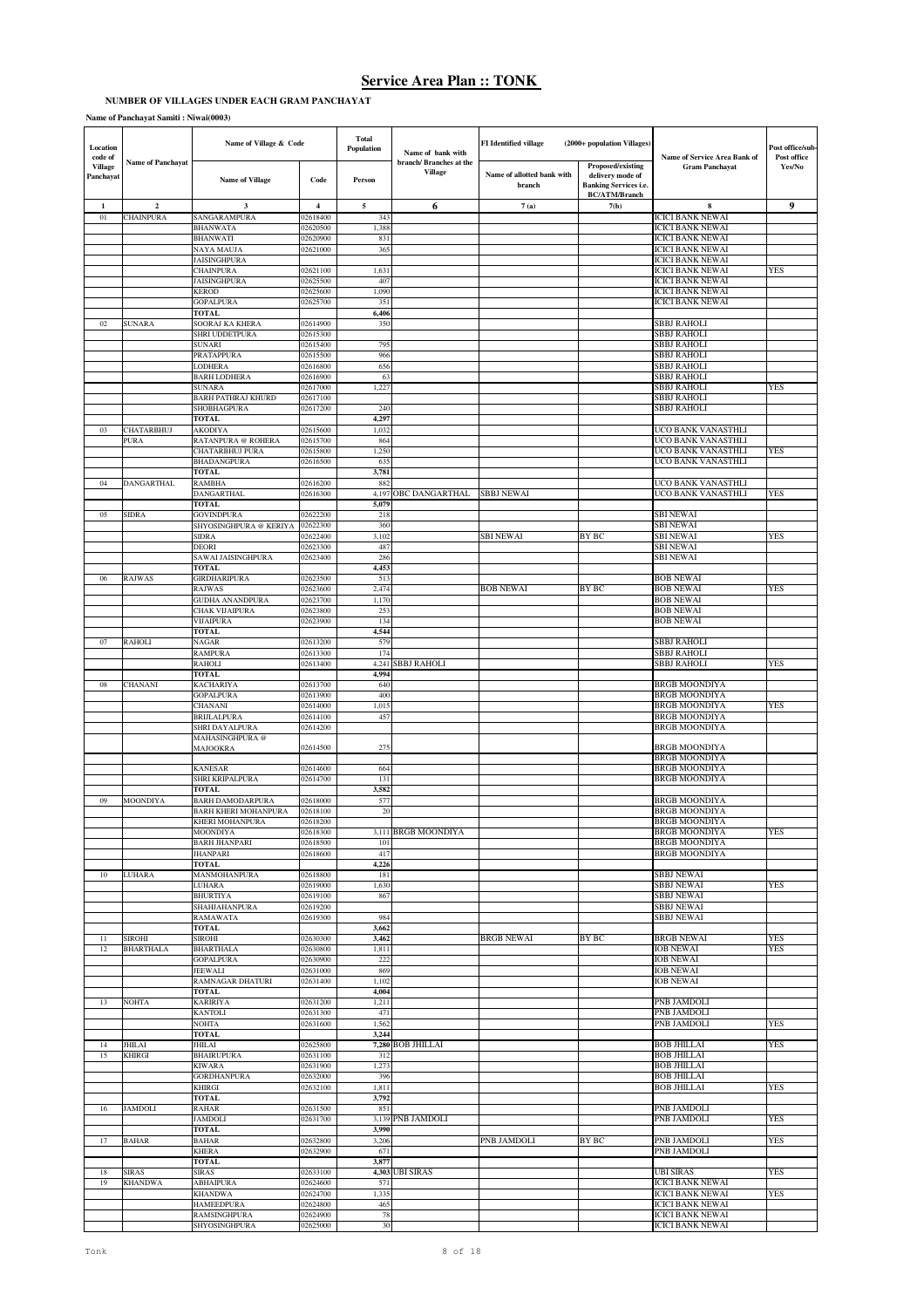### **Name of Panchayat Samiti : Niwai(0003)**

| Location<br>code of  | <b>Name of Panchayat</b> | Name of Village & Code                  |                         | <b>Total</b><br>Population | Name of bank with<br>branch/ Branches at the | <b>FI</b> Identified village         | (2000+ population Villages)                                                                          | Name of Service Area Bank of                         | Post office/sub<br>Post office |
|----------------------|--------------------------|-----------------------------------------|-------------------------|----------------------------|----------------------------------------------|--------------------------------------|------------------------------------------------------------------------------------------------------|------------------------------------------------------|--------------------------------|
| Village<br>Panchayat |                          | <b>Name of Village</b>                  | Code                    | Person                     | Village                                      | Name of allotted bank with<br>branch | <b>Proposed/existing</b><br>delivery mode of<br><b>Banking Services i.e.</b><br><b>BC/ATM/Branch</b> | <b>Gram Panchayat</b>                                | Yes/No                         |
| 1                    | $\mathbf 2$              | $\mathbf{3}$                            | $\overline{\mathbf{4}}$ | $\sqrt{5}$                 | 6                                            | 7(a)                                 | 7(b)                                                                                                 | 8                                                    | $\boldsymbol{9}$               |
|                      |                          | <b>NALA</b><br><b>TOTAL</b>             | 02632500                | 1,181<br>3,660             |                                              |                                      |                                                                                                      | <b>ICICI BANK NEWAI</b>                              |                                |
| 20                   | NATWARA                  | NATWARA                                 | 02633200                |                            | 3,408 BRGB NATWARA                           |                                      |                                                                                                      | <b>BRGB NATWARA</b>                                  | YES                            |
| $21\,$               | PAHARI                   | <b>BARTHAL</b><br><b>BISHNPURA</b>      | 02624000<br>02624100    | 1,148<br>25                |                                              |                                      |                                                                                                      | SBBJ NEWAI<br><b>SBBJ NEWAI</b>                      |                                |
|                      |                          | <b>BARH BISHANPURA</b>                  | 02624300                |                            |                                              |                                      |                                                                                                      | <b>SBBJ NEWAI</b>                                    |                                |
|                      |                          | PAHARI                                  | 02624400                | 1,538                      |                                              |                                      |                                                                                                      | SBBJ NEWAI                                           | YES                            |
|                      |                          | NAHARBARI<br><b>TOTAL</b>               | 02624500                | 540<br>3,251               |                                              |                                      |                                                                                                      | <b>SBBJ NEWAI</b>                                    |                                |
| 22                   | LALWARI                  | SHRI SUKHPURA                           | 02620600                | 137                        |                                              |                                      |                                                                                                      | P&S BANK NEWAI                                       |                                |
|                      |                          | VIJAI GOVINDPURA                        | 02620700                | 408                        |                                              |                                      |                                                                                                      | P&S BANK NEWAI                                       |                                |
|                      |                          | ANATPURA<br><b>DEOPURA</b>              | 02620800<br>02625900    | 627<br>401                 |                                              |                                      |                                                                                                      | P&S BANK NEWAI<br><b>P&amp;S BANK NEWAI</b>          |                                |
|                      |                          | <b>GANGAPURA</b>                        | 02626000                | 713                        |                                              |                                      |                                                                                                      | P&S BANK NEWAI                                       |                                |
|                      |                          | SANGRAMPURA                             | 02626100                | 600                        |                                              |                                      |                                                                                                      | P&S BANK NEWAI                                       |                                |
|                      |                          | LALWARI<br><b>AGARPURA</b>              | 02626200<br>02630200    | 2,748<br>353               |                                              | <b>BOB JHILLAI</b>                   | BY BC                                                                                                | P&S BANK NEWAI<br>P&S BANK NEWAI                     | YES                            |
|                      |                          | <b>TOTAL</b>                            |                         | 5,987                      |                                              |                                      |                                                                                                      |                                                      |                                |
| 23                   | KAREDA BUJURG            | <b>SOORAT RAMPURA</b><br>KAREDA BUJURG  | 02619400<br>02619500    | 492<br>2,353               | <b>BRGB KAREDA BUJURG</b>                    |                                      |                                                                                                      | BRGB KAREDA BUJURG<br>BRGB KAREDA BUJURG             | YES                            |
|                      |                          | NAGAL NARHAR                            | 02626800                | 631                        |                                              |                                      |                                                                                                      | BRGB KAREDA BUJURG                                   |                                |
|                      |                          | <b>TOTAL</b>                            |                         | 3,476                      |                                              |                                      |                                                                                                      |                                                      |                                |
| 24                   | PALEI                    | ROOPBAS<br>MAHARAJPURA                  | 02621200<br>02621300    | 286<br>784                 |                                              |                                      |                                                                                                      | <b>BOB NEWAI</b><br><b>BOB NEWAI</b>                 |                                |
|                      |                          | <b>ALIYABAD</b>                         | 02621400                | 858                        |                                              |                                      |                                                                                                      | <b>BOB NEWAI</b>                                     |                                |
|                      |                          | PALEI                                   | 02621500                | 1,632                      |                                              |                                      |                                                                                                      | <b>BOB NEWAI</b>                                     | YES                            |
|                      |                          | JUGALPURA KHURD<br>TOTAL                | 02621900                | 248<br>3,808               |                                              |                                      |                                                                                                      | <b>BOB NEWAI</b>                                     |                                |
| 25                   | MAHAPURA @               | JASODANANDAN PURA                       | 02627000                | 505                        |                                              |                                      |                                                                                                      | <b>BRGB DATTWAS</b>                                  |                                |
|                      | TURKIYA                  | SHRI RAJDHIRAJPURA                      | 02627100                | 790                        |                                              |                                      |                                                                                                      | <b>BRGB DATTWAS</b>                                  |                                |
|                      |                          | MAHAPURA @ TURKIYA<br>SUKH CHAINPURA    | 02627200<br>02627300    | 1,046<br>199               |                                              |                                      |                                                                                                      | <b>BRGB DATTWAS</b><br><b>BRGB DATTWAS</b>           | YES                            |
|                      |                          | SUNDARPURA KA BARH                      | 02627500                |                            |                                              |                                      |                                                                                                      | <b>BRGB DATTWAS</b>                                  |                                |
|                      |                          | <b>BANSHIPURA</b><br>KAYAMNAGAR @ BASRI | 02627600<br>02627700    | 500<br>481                 |                                              |                                      |                                                                                                      | <b>BRGB DATTWAS</b><br><b>BRGB DATTWAS</b>           |                                |
|                      |                          | TOTAL                                   |                         | 3,521                      |                                              |                                      |                                                                                                      |                                                      |                                |
| 26                   | <b>DATWAS</b>            | SHRI RAJDHANPURA                        | 02627900                | 259                        |                                              |                                      |                                                                                                      | <b>BRGB DATTWAS</b>                                  |                                |
|                      |                          | <b>DATWAS</b><br>MAHARAJ KANWARPURA     | 02628700<br>02628800    | 4,247<br>252               | <b>BRGB DATTWAS</b>                          |                                      |                                                                                                      | <b>BRGB DATTWAS</b><br><b>BRGB DATTWAS</b>           | YES                            |
|                      |                          | <b>NAGAL ISAR</b>                       | 02628900                | 281                        |                                              |                                      |                                                                                                      | <b>BRGB DATTWAS</b>                                  |                                |
|                      |                          | <b>BARHGOR KALAN</b>                    | 02629000                | 228                        |                                              |                                      |                                                                                                      | <b>BRGB DATTWAS</b>                                  |                                |
|                      |                          | DARAB NAGAR<br><b>ABHAIPURA</b>         | 02629100<br>02629200    | 350<br>119                 |                                              |                                      |                                                                                                      | <b>BRGB DATTWAS</b><br><b>BRGB DATTWAS</b>           |                                |
|                      |                          | <b>BARH GOR KHURD</b>                   | 02629300                | 173                        |                                              |                                      |                                                                                                      | <b>BRGB DATTWAS</b>                                  |                                |
|                      |                          | <b>BARH HANDA</b>                       | 02629400                | 98                         |                                              |                                      |                                                                                                      | <b>BRGB DATTWAS</b>                                  |                                |
| 27                   | <b>SHRI RAMPURA</b>      | <b>TOTAL</b><br><b>SEEPURA</b>          | 02626500                | 6,007<br>742               |                                              |                                      |                                                                                                      | <b>IOB NEWAI</b>                                     |                                |
|                      | @ NAYAGAON               | LUNERA                                  | 02626600                | 505                        |                                              |                                      |                                                                                                      | <b>IOB NEWAI</b>                                     |                                |
|                      |                          | KURAWADA<br>BAHADURPURA                 | 02629500<br>02630000    | 850<br>180                 |                                              |                                      |                                                                                                      | <b>IOB NEWAI</b><br><b>IOB NEWAI</b>                 |                                |
|                      |                          | SHRI RAMPURA @                          |                         |                            |                                              |                                      |                                                                                                      |                                                      |                                |
|                      |                          | NAYAGAON                                | 02630100                | 1,143                      |                                              |                                      |                                                                                                      | <b>IOB NEWAI</b>                                     | YES                            |
|                      |                          | <b>TOTAL</b>                            |                         | 3,420                      |                                              |                                      |                                                                                                      |                                                      |                                |
| 28                   | DAHLOD                   | <b>DAYALPURA</b>                        | 02619600<br>02620100    | 340<br>260                 |                                              |                                      |                                                                                                      | BRGB KAREDA BUJURG<br>BRGB KAREDA BUJURG             |                                |
|                      |                          | SHYOPURA<br>DAHLOD                      | 02626300                | 1,361                      |                                              |                                      |                                                                                                      | BRGB KAREDA BUJURG                                   | YES                            |
|                      |                          | GANESHPURA @                            | 02626400                | 884                        |                                              |                                      |                                                                                                      | <b>BRGB KAREDA BUJURG</b>                            |                                |
|                      |                          | HATHATHALI                              |                         |                            |                                              |                                      |                                                                                                      | BRGB KAREDA BUJURG                                   |                                |
|                      |                          | <b>GORDHANPURA</b>                      | 02626700                | 144                        |                                              |                                      |                                                                                                      | BRGB KAREDA BUJURG                                   |                                |
|                      |                          | <b>CHIMANPURA</b><br><b>TOTAL</b>       | 02626900                | 2,989                      |                                              |                                      |                                                                                                      | <b>BRGB KAREDA BUJURG</b>                            |                                |
| 29                   | <b>KHANDEWAT</b>         | <b>CHORPURA</b>                         | 02621600                | 427                        |                                              |                                      |                                                                                                      | <b>SBI NEWAI</b>                                     |                                |
|                      |                          | <b>JHUJHARPURA</b>                      | 02621700                | 458                        |                                              |                                      |                                                                                                      | <b>SBI NEWAI</b>                                     |                                |
|                      |                          | DAMODARPURA<br><b>KHANDEWAT</b>         | 02621800<br>02622100    | 528<br>1,718               |                                              |                                      |                                                                                                      | <b>SBI NEWAI</b><br><b>SBI NEWAI</b>                 | YES                            |
|                      |                          | <b>HINGOTIYA</b>                        | 02622500                | 1,153                      |                                              |                                      |                                                                                                      | <b>SBI NEWAI</b>                                     |                                |
|                      |                          | <b>CHIKANA</b>                          | 02623200                | 827                        |                                              |                                      |                                                                                                      | <b>SBI NEWAI</b>                                     |                                |
| 30                   | HANOTIYA                 | <b>TOTAL</b><br>SURIYA                  | 02613500                | 5,111<br>688               |                                              |                                      |                                                                                                      | BRGB MOONDIYA                                        | NIL                            |
|                      | <b>BUJURG</b>            | HARBHAGATPURA                           | 02613600                | 444                        |                                              |                                      |                                                                                                      | <b>BRGB MOONDIYA</b>                                 |                                |
|                      |                          | HANOTIYA BUJURG<br><b>SHRI JAGPURA</b>  | 02613800<br>02615000    | 883<br>258                 |                                              |                                      |                                                                                                      | <b>BRGB MOONDIYA</b><br>BRGB MOONDIYA                |                                |
|                      |                          | <b>BARH PATHRAJ KALAN</b>               | 02615100                | 366                        |                                              |                                      |                                                                                                      | <b>BRGB MOONDIYA</b>                                 |                                |
|                      |                          | PATHRAJ MUSTARKA                        | 02615200                | 556                        |                                              |                                      |                                                                                                      | BRGB MOONDIYA                                        |                                |
| 31                   | <b>BEEDOLI</b>           | <b>TOTAL</b><br>SHRI VIJAIPURA          | 02614800                | 3,195<br>252               |                                              |                                      |                                                                                                      | <b>BOB NEWAI</b>                                     |                                |
|                      |                          | <b>JAGMOHANPURA</b>                     | 02617300                | 308                        |                                              |                                      |                                                                                                      | <b>BOB NEWAI</b>                                     |                                |
|                      |                          | SHRI GOVINDPURA                         | 02617400                | 185                        |                                              |                                      |                                                                                                      | <b>BOB NEWAI</b>                                     |                                |
|                      |                          | SHRI DAULATPURA<br>RADHA KISHNPURA      | 02617500<br>02617600    | 167<br>300                 |                                              |                                      |                                                                                                      | <b>BOB NEWAI</b><br><b>BOB NEWAI</b>                 |                                |
|                      |                          | <b>BEEDOLI</b>                          | 02617700                | 887                        |                                              |                                      |                                                                                                      | <b>BOB NEWAI</b>                                     | YES                            |
|                      |                          | AHMADPURA @                             | 02617800                | 417                        |                                              |                                      |                                                                                                      | <b>BOB NEWAI</b>                                     |                                |
|                      |                          | <b>KETHOONIYA</b>                       |                         |                            |                                              |                                      |                                                                                                      | <b>BOB NEWAI</b>                                     |                                |
|                      |                          | <b>BAHAKWA</b>                          | 02617900                | 1,010                      |                                              |                                      |                                                                                                      | <b>BOB NEWAI</b>                                     |                                |
| 32                   | GUNSI                    | <b>TOTAL</b><br>GUNSI                   | 02614300                | 3,526<br>1,499             |                                              |                                      |                                                                                                      | BRGB MOONDIYA                                        | NIL                            |
|                      |                          | SAJIYA                                  | 02614400                | 1,605                      |                                              |                                      |                                                                                                      | <b>BRGB MOONDIYA</b>                                 |                                |
|                      |                          | <b>AJEETPURA</b>                        | 02618900                | 423                        |                                              |                                      |                                                                                                      | BRGB MOONDIYA                                        |                                |
| 33                   | SAIDARIYA                | <b>TOTAL</b><br>BHAGATRAMPURA           | 02618700                | 3,527<br>285               |                                              |                                      |                                                                                                      | <b>INDIAN BANK NEWAI</b>                             | NIL.                           |
|                      | KHURD                    | <b>BICHPARI</b>                         | 02619700                | 682                        |                                              |                                      |                                                                                                      | INDIAN BANK NEWAI                                    |                                |
|                      |                          | <b>BARADI</b>                           | 02619800                | 283                        |                                              |                                      |                                                                                                      | INDIAN BANK NEWAI                                    |                                |
|                      |                          | SHRI SOORATPURA<br>RADHA GOVINDPURA     | 02619900<br>02620000    | 302<br>283                 |                                              |                                      |                                                                                                      | INDIAN BANK NEWAI<br><b>INDIAN BANK NEWAI</b>        |                                |
|                      |                          | <b>KISHORPURA</b>                       | 02620200                | 498                        |                                              |                                      |                                                                                                      | INDIAN BANK NEWAI                                    |                                |
|                      |                          | <b>RACHAKPURA</b><br>SAIDARIYA KHURD    | 02620300<br>02620400    | 39<br>1,272                |                                              |                                      |                                                                                                      | <b>INDIAN BANK NEWAI</b><br><b>INDIAN BANK NEWAI</b> |                                |
|                      |                          |                                         |                         |                            |                                              |                                      |                                                                                                      |                                                      |                                |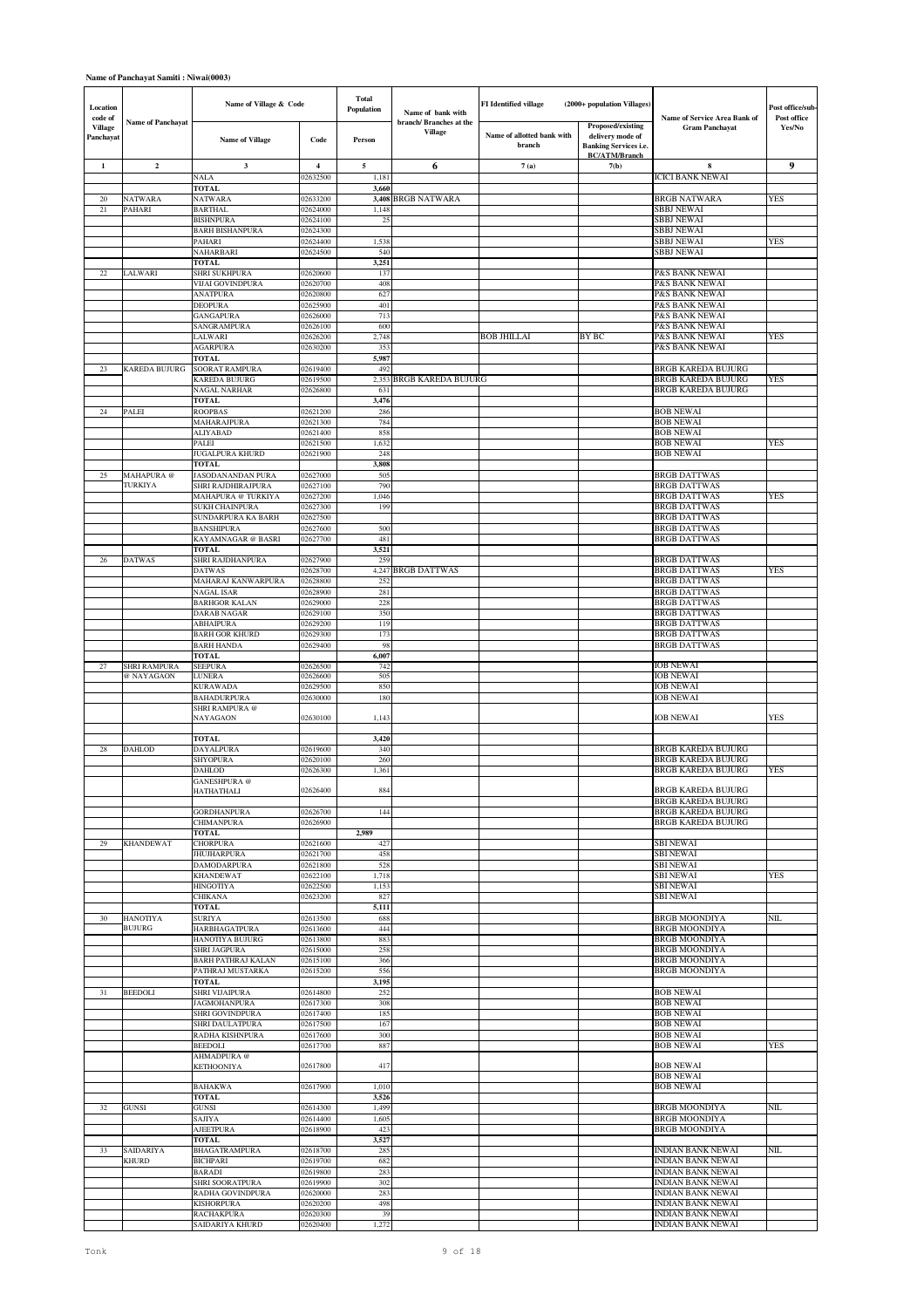### **Name of Panchayat Samiti : Niwai(0003)**

| Location<br>code of<br><b>Name of Panchayat</b><br>Village |                   | Name of Village & Code                |                      | <b>Total</b><br>Population | Name of bank with<br>branch/ Branches at the | FI Identified village                | (2000+ population Villages)                                                                   | Name of Service Area Bank of<br><b>Gram Panchayat</b> | Post office/sub-<br>Post office |
|------------------------------------------------------------|-------------------|---------------------------------------|----------------------|----------------------------|----------------------------------------------|--------------------------------------|-----------------------------------------------------------------------------------------------|-------------------------------------------------------|---------------------------------|
| Panchayat                                                  |                   | <b>Name of Village</b>                | Code                 | Person                     | <b>Village</b>                               | Name of allotted bank with<br>branch | Proposed/existing<br>delivery mode of<br><b>Banking Services i.e.</b><br><b>BC/ATM/Branch</b> |                                                       | Yes/No                          |
| $\mathbf 1$                                                | $\overline{2}$    | 3                                     | $\overline{4}$       | 5                          | 6                                            | 7(a)                                 | 7(b)                                                                                          | 8                                                     | 9                               |
|                                                            |                   | <b>TOTAL</b>                          |                      | 3.644                      |                                              |                                      |                                                                                               |                                                       |                                 |
| 34                                                         | <b>HINGONIYAN</b> | <b>BARH RAMPURA</b>                   | 02627400             | 279                        |                                              |                                      |                                                                                               | <b>BRGB DATWAS</b>                                    | N <sub>O</sub>                  |
|                                                            |                   | MOTHOOKA                              | 02627800             | 206                        |                                              |                                      |                                                                                               | <b>BRGB DATWAS</b>                                    |                                 |
|                                                            |                   | RAIDAMODARPURA                        | 02628000             | 269                        |                                              |                                      |                                                                                               | <b>BRGB DATWAS</b>                                    |                                 |
|                                                            |                   | <b>SHRI ROOPPURA</b>                  | 02628100             |                            |                                              |                                      |                                                                                               | <b>BRGB DATWAS</b>                                    |                                 |
|                                                            |                   | LAXMI DAMODARPURA                     | 02628200             | 182                        |                                              |                                      |                                                                                               | <b>BRGB DATWAS</b>                                    |                                 |
|                                                            |                   | <b>HINGONIYAN</b>                     | 02628300             | 1,216                      |                                              |                                      |                                                                                               | <b>BRGB DATWAS</b>                                    |                                 |
|                                                            |                   | <b>BARH JAGSARA</b>                   | 02628400             | 127                        |                                              |                                      |                                                                                               | <b>BRGB DATWAS</b>                                    |                                 |
|                                                            |                   | <b>JAGSARA</b><br><b>BARH KUKASYA</b> | 02628500<br>02628600 | 1,268<br>76                |                                              |                                      |                                                                                               | <b>BRGB DATWAS</b><br><b>BRGB DATWAS</b>              |                                 |
|                                                            |                   | <b>TOTAL</b>                          |                      | 3,623                      |                                              |                                      |                                                                                               |                                                       |                                 |
| 35                                                         | <b>ARNIYA</b>     | <b>BHAGWATPURA</b>                    | 02629600             | 855                        |                                              |                                      |                                                                                               | <b>BRGB NEWAI</b>                                     |                                 |
|                                                            |                   | CHURADA                               | 02629700             | 1,386                      |                                              |                                      |                                                                                               | <b>BRGB NEWAI</b>                                     |                                 |
|                                                            |                   | <b>ARNIYA</b>                         | 02629800             | 420                        |                                              |                                      |                                                                                               | <b>BRGB NEWAI</b>                                     | YES                             |
|                                                            |                   | RAMCHANDRAPURA                        | 02629900             | 509                        |                                              |                                      |                                                                                               | <b>BRGB NEWAI</b>                                     |                                 |
|                                                            |                   | <b>TOTAL</b>                          |                      | 3,170                      |                                              |                                      |                                                                                               |                                                       |                                 |
| 36                                                         | TEETOLI @ BARA    | TEETOLI @ BARA GAON                   | 02630400             | 1,946                      |                                              |                                      |                                                                                               | <b>BRGB NEWAI</b>                                     | <b>YES</b>                      |
|                                                            | GAON              | MEDHARKALAN                           | 02630500             | 535                        |                                              |                                      |                                                                                               | <b>BRGB NEWAI</b>                                     |                                 |
|                                                            |                   | TORDI                                 | 02630600             | 834                        |                                              |                                      |                                                                                               | <b>BRGB NEWAI</b>                                     |                                 |
|                                                            |                   | <b>KHAJPURA</b>                       | 02630700             | 629                        |                                              |                                      |                                                                                               | <b>BRGB NEWAI</b>                                     |                                 |
|                                                            |                   | <b>TOTAL</b>                          |                      | 3.944                      |                                              |                                      |                                                                                               |                                                       |                                 |
| 37                                                         | <b>BASSI</b>      | <b>BAREDA</b>                         | 02631800             | 1,220                      |                                              |                                      |                                                                                               | <b>UBI SIRAS</b>                                      |                                 |
|                                                            |                   | BASSI                                 | 02632700             | 1,455                      |                                              |                                      |                                                                                               | <b>UBI SIRAS</b>                                      | YES                             |
|                                                            |                   | <b>KHERI MANPURA</b>                  | 02633000             | 590                        |                                              |                                      |                                                                                               | <b>UBI SIRAS</b>                                      |                                 |
|                                                            |                   | <b>TOTAL</b>                          |                      | 3,265                      |                                              |                                      |                                                                                               |                                                       |                                 |
| 38                                                         | <b>SEENDRA</b>    | <b>SAKATPURA</b>                      | 02625100             | 527                        |                                              |                                      |                                                                                               | <b>BOB JHILLAI</b>                                    |                                 |
|                                                            |                   | <b>SEENDRA</b>                        | 02632200             | 1,196                      |                                              |                                      |                                                                                               | <b>BOB JHILLAI</b>                                    | <b>YES</b>                      |
|                                                            |                   | <b>BARODIYA</b> @ BHANWAR             | 02632300             | 676                        |                                              |                                      |                                                                                               | <b>BOB JHILLAI</b>                                    |                                 |
|                                                            |                   | <b>SAGAR</b>                          |                      |                            |                                              |                                      |                                                                                               | <b>BOB JHILLAI</b>                                    |                                 |
|                                                            |                   | <b>BHANWARPURA</b>                    | 02632400<br>02632600 | 47<br>944                  |                                              |                                      |                                                                                               | <b>BOB JHILLAI</b><br><b>BOB JHILLAI</b>              |                                 |
|                                                            |                   | MARALIYA<br><b>TOTAL</b>              |                      | 3 3 9 0                    |                                              |                                      |                                                                                               |                                                       |                                 |
| 39                                                         | <b>JODHPURIYA</b> | <b>JODHPURIYA</b>                     | 02615900             | 1,346                      |                                              |                                      |                                                                                               | UCO BANK VANASTHLI                                    | YES                             |
|                                                            |                   | CHURADA                               | 02616000             | 315                        |                                              |                                      |                                                                                               | UCO BANK VANASTHLI                                    |                                 |
|                                                            |                   | MANOHARPURA                           | 02616100             | 827                        |                                              |                                      |                                                                                               | UCO BANK VANASTHLI                                    |                                 |
|                                                            |                   | CHHORIYA                              | 02616400             | 491                        |                                              |                                      |                                                                                               | UCO BANK VANASTHLI                                    |                                 |
|                                                            |                   | <b>BARHCHHORIYA</b>                   | 02616600             | 394                        |                                              |                                      |                                                                                               | UCO BANK VANASTHLI                                    |                                 |
|                                                            |                   | <b>JAGATPURA</b>                      | 02616700             | 647                        |                                              |                                      |                                                                                               | UCO BANK VANASTHLI                                    |                                 |
|                                                            |                   | TOTAL                                 |                      | 4,020                      |                                              |                                      |                                                                                               |                                                       |                                 |
| 40                                                         | <b>DHANI</b>      | <b>GOPINATH PURA</b>                  | 02625200             |                            |                                              |                                      |                                                                                               | PNB NEWAI                                             |                                 |
|                                                            | <b>JUGALPURA</b>  | NIWAI (RURAL)                         | 02624200             | 3,636                      |                                              |                                      |                                                                                               | <b>PNB NEWAI</b>                                      |                                 |
|                                                            |                   | <b>BHAGWANPURA</b>                    | 02625300             | 327                        |                                              |                                      |                                                                                               | PNB NEWAI                                             |                                 |
|                                                            |                   | JUGALPURA KALAN                       | 02625400             | 518                        |                                              |                                      |                                                                                               | PNB NEWAI                                             | YES                             |
|                                                            |                   | TOTAL                                 |                      | 4,481                      |                                              |                                      |                                                                                               |                                                       |                                 |
| 41                                                         | VANASTHALI        | TILOKPURA                             | 02622000             | 234                        |                                              |                                      |                                                                                               | UCO BANK VANASTHLI                                    |                                 |
|                                                            |                   | <b>BARHBHANTRIYA</b>                  | 02622600             | 27                         |                                              |                                      |                                                                                               | UCO BANK VANASTHLI                                    |                                 |
|                                                            |                   | <b>BHATARIYA</b>                      | 02622700             | 392                        |                                              |                                      |                                                                                               | UCO BANK VANASTHLI                                    |                                 |
|                                                            |                   | <b>RAMJIPURA</b>                      | 02622800             | 209                        |                                              |                                      |                                                                                               | UCO BANK VANASTHLI                                    |                                 |
|                                                            |                   | <b>KARANPURA</b>                      | 02622900             | 211                        |                                              |                                      |                                                                                               | UCO BANK VANASTHLI                                    |                                 |
|                                                            |                   | SARSARI RAMPURA                       | 02623000             | 445<br>381                 |                                              |                                      |                                                                                               | UCO BANK VANASTHLI<br>UCO BANK VANASTHLI              |                                 |
|                                                            |                   | SOORAJPURA                            | 02623100             |                            |                                              |                                      |                                                                                               |                                                       |                                 |
|                                                            |                   | BANASTHALI (C.T.)<br><b>TOTAL</b>     | 42202000             | 6,677<br>8,576             | UCO BANK VANASTHLI                           |                                      |                                                                                               | UCO BANK VANASTHLI                                    | YES                             |
| 42                                                         | <b>HATAUNA</b>    | <b>HATAUNA</b>                        | 02634200             | 2,641                      |                                              | <b>BRGB</b>                          | <b>BY BC</b>                                                                                  | <b>BRGB NATWARA</b>                                   | <b>YES</b>                      |
|                                                            |                   | <b>DEOBARNIYAN</b>                    | 02634500             | 324                        |                                              |                                      |                                                                                               | <b>BRGB NATWARA</b>                                   |                                 |
|                                                            |                   | SHUKLPURA                             | 02634600             | 787                        |                                              |                                      |                                                                                               | <b>BRGB NATWARA</b>                                   |                                 |
|                                                            |                   | <b>TOTAL</b>                          |                      | 3,752                      |                                              |                                      |                                                                                               | <b>BRGB NATWARA</b>                                   |                                 |
| 43                                                         | PARANA            | <b>WAZEER NAGAR</b>                   | 02633700             | 219                        |                                              |                                      |                                                                                               |                                                       |                                 |
|                                                            |                   | <b>HANIFPUR</b>                       | 02633800             | 210                        |                                              |                                      |                                                                                               | <b>BRGB NATWARA</b>                                   |                                 |
|                                                            |                   | WAZEERABAD                            | 02633900             | 891                        |                                              |                                      |                                                                                               | <b>BRGB NATWARA</b>                                   |                                 |
|                                                            |                   | <b>KHALEELABAD</b>                    | 02634000             | 333                        |                                              |                                      |                                                                                               | <b>BRGB NATWARA</b>                                   |                                 |
|                                                            |                   | PARANA                                | 02634100             | 2,505                      |                                              | <b>BRGB</b>                          | BY BC                                                                                         | <b>BRGB NATWARA</b>                                   | YES                             |
|                                                            |                   | <b>TOTAL</b>                          |                      | 4,158                      |                                              |                                      |                                                                                               |                                                       |                                 |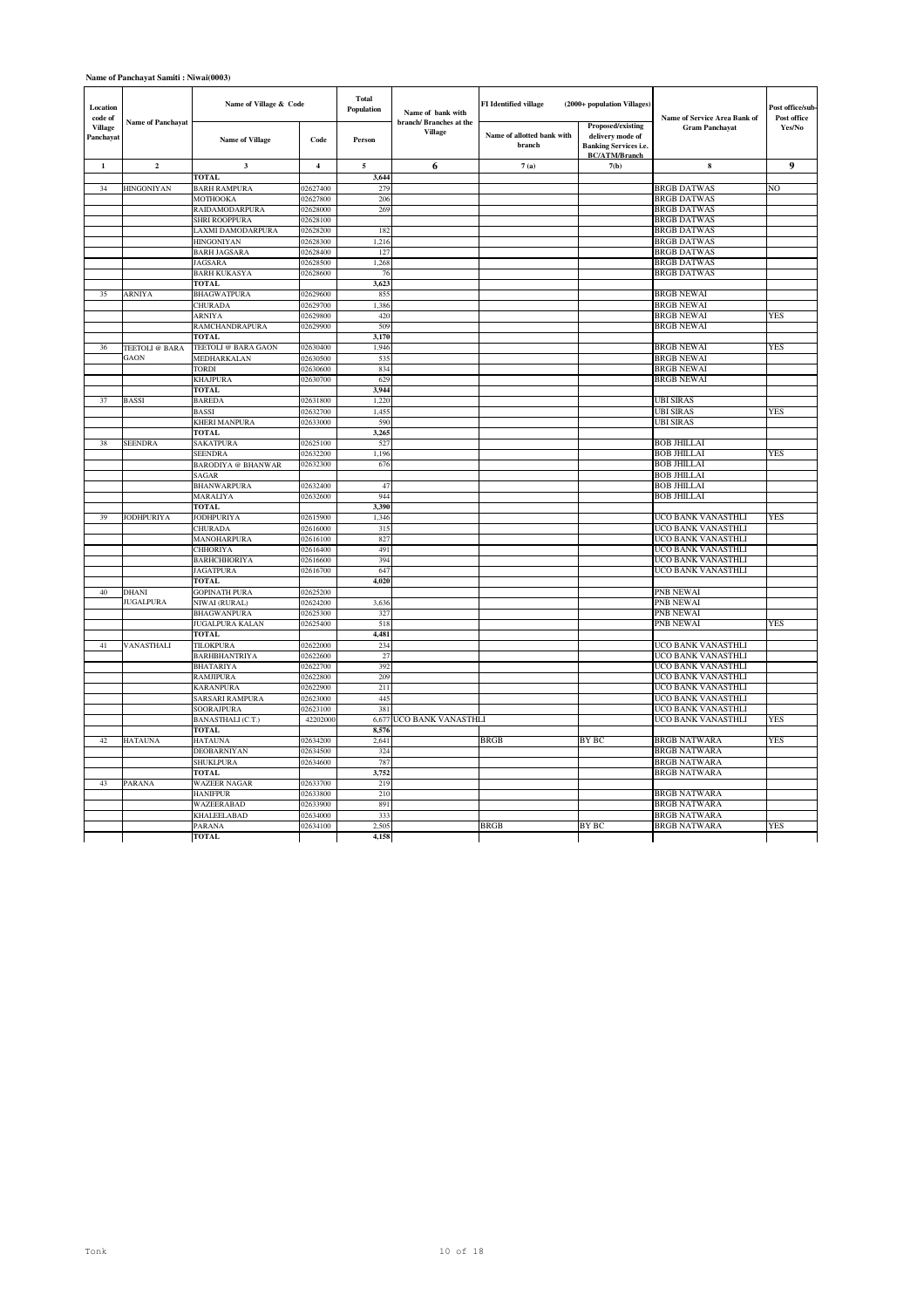## **NUMBER OF VILLAGES UNDER EACH GRAM PANCHAYAT**

**Name of Panchayat Samiti : Todaraisingh(0004)**

| Location                               |                                | Name of Village & Code                      |                         | Total<br>Population |                                                             | <b>FI</b> Identified village         | (2000+ population Villages)                                                                          |                                                        | Post office/sub-      |
|----------------------------------------|--------------------------------|---------------------------------------------|-------------------------|---------------------|-------------------------------------------------------------|--------------------------------------|------------------------------------------------------------------------------------------------------|--------------------------------------------------------|-----------------------|
| code of<br><b>Village</b><br>Panchayat | <b>Name of Panchayat</b>       | <b>Name of Village</b>                      | Code                    | Person              | Name of bank with branch/<br><b>Branches at the Village</b> | Name of allotted bank with<br>branch | <b>Proposed/existing</b><br>delivery mode of<br><b>Banking Services i.e.</b><br><b>BC/ATM/Branch</b> | Name of Service Area Bank of<br><b>Gram Panchayat</b>  | Post office<br>Yes/No |
| 1                                      | $\mathbf 2$                    | 3                                           | $\overline{\mathbf{4}}$ | 5                   | 6                                                           | 7(a)                                 | 7(b)                                                                                                 | 8                                                      | 9                     |
| 01                                     | SAWARIYA                       | SAWARIYA<br>UNIYARA KHURD                   | 02646500                | 2.493               | <b>BRGB UNIYARA KHURD</b>                                   | <b>BRGB UNIYARA KHURD BY BC</b>      |                                                                                                      | <b>BRGB UNIYARA KHURD</b><br><b>BRGB UNIYARA KHURD</b> | <b>YES</b>            |
| 02<br>03                               | UNIYARA KHURD<br>KUHARA BUJURG | KOTRI                                       | 02646600<br>02646700    | 3,015<br>52         |                                                             |                                      |                                                                                                      | <b>BRGB UNIYARA KHURD</b>                              | YES                   |
|                                        |                                | LAMBA KHURD                                 | 02646800                | 505                 |                                                             |                                      |                                                                                                      | <b>BRGB UNIYARA KHURD</b>                              |                       |
|                                        |                                | <b>KUHARA BUJURG</b><br><b>TOTAL</b>        | 02646900                | 1,852<br>2,882      |                                                             |                                      |                                                                                                      | <b>BRGB UNIYARA KHURD</b>                              | YES                   |
| 04                                     | DATOB                          | <b>DATOB</b>                                | 02647000                | 2,780               |                                                             | <b>BRGB UNIYARA KHURD BY BC</b>      |                                                                                                      | <b>BRGB UNIYARA KHURD</b>                              | YES                   |
| 05                                     | MANDOLAI                       | <b>KHEJRON KA BAS</b>                       | 02647100                | 654                 |                                                             |                                      |                                                                                                      | <b>BRGB UNIYARA KHURD</b>                              | <b>YES</b>            |
|                                        |                                | <b>MANDOLAI</b>                             | 02647200                | 1,943               |                                                             |                                      |                                                                                                      | <b>BRGB UNIYARA KHURD</b>                              |                       |
| 06                                     | <b>MEHROO</b>                  | <b>TOTAL</b><br><b>RAMESHWARPURA</b>        | 02647300                | 2.597<br>191        |                                                             |                                      |                                                                                                      | <b>BRGB PANWALIYA</b>                                  |                       |
|                                        |                                | <b>MEHROO</b>                               | 02647400                | 3,209               |                                                             | <b>BRGB PANWALIYA</b>                | <b>BY BC</b>                                                                                         | <b>BRGB PANWALIYA</b>                                  | YES                   |
|                                        |                                | <b>TOTAL</b>                                |                         | 3,400               |                                                             |                                      |                                                                                                      |                                                        |                       |
| 07<br>08                               | PANWALIYA<br>MOONDIYA KALAN    | PANWALIYA<br><b>NEEMERA</b>                 | 02647500<br>02648200    | 1,159               | 4,083 BRGB PANWALIYA                                        |                                      |                                                                                                      | <b>BRGB PANWALIYA</b><br><b>BRGB PANWALIYA</b>         | YES                   |
|                                        |                                | MOONDIYA KALAN                              | 02648300                | 1,926               |                                                             |                                      |                                                                                                      | <b>BRGB PANWALIYA</b>                                  | YES                   |
|                                        |                                | <b>NAREDA</b>                               | 02648400                | 967                 |                                                             |                                      |                                                                                                      | <b>BRGB PANWALIYA</b>                                  |                       |
|                                        |                                | <b>DAYALPURA</b><br><b>TOTAL</b>            | 02649200                | 13<br>4,06          |                                                             |                                      |                                                                                                      | <b>BRGB PANWALIYA</b>                                  |                       |
| 09                                     | DABAR DOOMBA                   | KISHANPURA                                  | 02648500                | 120                 |                                                             |                                      |                                                                                                      | <b>BBJ TODARAISINGH</b>                                |                       |
|                                        |                                | DABAR DOOMBA                                | 02648600                | 1,790               |                                                             |                                      |                                                                                                      | <b>SBBJ TODARAISINGH</b>                               | YES                   |
|                                        |                                | <b>RAMSINGHPURA</b>                         | 02648700                | 443                 |                                                             |                                      |                                                                                                      | <b>SBBJ TODARAISINGH</b>                               |                       |
|                                        |                                | <b>KHAJOORIYA</b><br><b>TOPA</b>            | 02648800<br>02648900    | 20<br>574           |                                                             |                                      |                                                                                                      | <b>SBBJ TODARAISINGH</b><br>SBBJ TODARAISINGH          |                       |
|                                        |                                | SHUBHDAND                                   | 02649000                | 492                 |                                                             |                                      |                                                                                                      | SBBJ TODARAISINGH                                      |                       |
|                                        |                                | SANDOIYA                                    | 02649100                | 561                 |                                                             |                                      |                                                                                                      | <b>SBBJ TODARAISINGH</b>                               |                       |
| 10                                     | BHANWATA                       | TOTAL<br><b>BAS JAGROOP</b>                 | 02647900                | 4,000               |                                                             |                                      |                                                                                                      | <b>BRGB PANWALIYA</b>                                  |                       |
|                                        |                                | RAMCHANDRAPURA                              | 02648000                | 28                  |                                                             |                                      |                                                                                                      | <b>BRGB PANWALIYA</b>                                  |                       |
|                                        |                                | PATHRAJ KALAN                               | 02648100                | 1,605               |                                                             |                                      |                                                                                                      | <b>BRGB PANWALIYA</b>                                  |                       |
|                                        |                                | <b>BHANWATA</b><br>PATHRAJ KHURD            | 02649300                | 1,351               |                                                             |                                      |                                                                                                      | <b>BRGB PANWALIYA</b>                                  | YES                   |
|                                        |                                | <b>TOTAL</b>                                | 02649500                | 74:<br>3,729        |                                                             |                                      |                                                                                                      | <b>BRGB PANWALIYA</b>                                  |                       |
| 11                                     | RINDALYA RAMPURA               | <b>BANKA KHERA</b>                          | 02647600                | 1,362               |                                                             |                                      |                                                                                                      | <b>BOB BAORI</b>                                       |                       |
|                                        |                                | RINDALYA RAMPURA                            | 02647700                | 1,378               |                                                             |                                      |                                                                                                      | <b>BOB BAORI</b>                                       | YES                   |
|                                        |                                | PANDRAHERA<br><b>TOTAL</b>                  | 02650100                | 1,733<br>4,473      |                                                             |                                      |                                                                                                      | <b>BOB BAORI</b>                                       |                       |
| 12                                     | ALIYARI                        | ALIYARI                                     | 02650200                | 1,849               |                                                             |                                      |                                                                                                      | <b>BRGB HAMEERPURA</b>                                 | YES                   |
|                                        |                                | MANDA                                       | 02650300                | 832                 |                                                             |                                      |                                                                                                      | <b>BRGB HAMEERPURA</b>                                 |                       |
|                                        |                                | <b>BAHERA</b><br><b>MOTIPURA</b>            | 02650400<br>02650500    | 479<br>23.5         |                                                             |                                      |                                                                                                      | <b>BRGB HAMEERPURA</b><br><b>BRGB HAMEERPURA</b>       |                       |
|                                        |                                | <b>HUNDEELA</b>                             | 02650600                |                     |                                                             |                                      |                                                                                                      | <b>BRGB HAMEERPURA</b>                                 |                       |
|                                        |                                | <b>TOTAL</b>                                |                         | 3,395               |                                                             |                                      |                                                                                                      |                                                        |                       |
| 13                                     | <b>HAMEERPUR</b>               | <b>HAMEERPUR</b>                            | 02650700                |                     | 4,180 BRGB HAMEERPURA                                       |                                      |                                                                                                      | <b>BRGB HAMEERPURA</b>                                 | YES                   |
|                                        |                                |                                             |                         |                     |                                                             |                                      |                                                                                                      |                                                        |                       |
| 14                                     | <b>INDOKIYA</b>                | <b>BAS UDDA</b>                             | 02650800                | 116                 |                                                             |                                      |                                                                                                      | <b>BRGB HAMEERPURA</b>                                 |                       |
|                                        |                                | KUHARA KHURD<br>NAYABAS                     | 02650900<br>02651000    | 691<br>307          |                                                             |                                      |                                                                                                      | <b>BRGB HAMEERPURA</b><br><b>BRGB HAMEERPURA</b>       |                       |
|                                        |                                | <b>INDOKIYA</b>                             | 02651100                | 529                 |                                                             |                                      |                                                                                                      | <b>BRGB HAMEERPURA</b>                                 | YES                   |
|                                        |                                | <b>HARBHAGATPURA</b>                        | 02651200                | 317                 |                                                             |                                      |                                                                                                      | <b>BRGB HAMEERPURA</b>                                 |                       |
|                                        |                                | <b>SUKHNIWASPURA</b><br><b>GADAPAT</b>      | 02651500<br>02651600    | 335<br>366          |                                                             |                                      |                                                                                                      | <b>BRGB HAMEERPURA</b><br><b>BRGB HAMEERPURA</b>       |                       |
|                                        |                                | TOTAL                                       |                         | 2,661               |                                                             |                                      |                                                                                                      |                                                        |                       |
| 15                                     | BARWAS                         | CHOOLI                                      | 02651300                | 909                 |                                                             |                                      |                                                                                                      | <b>BRGB KHAREDA</b>                                    |                       |
|                                        |                                | <b>RAM NIWASPURA</b><br><b>KYARIYA</b>      | 02651400<br>02655000    | 157<br>346          |                                                             |                                      |                                                                                                      | <b>BRGB KHAREDA</b><br><b>BRGB KHAREDA</b>             |                       |
|                                        |                                | <b>BARWAS</b>                               | 02655100                | 1,542               |                                                             |                                      |                                                                                                      | <b>BRGB KHAREDA</b>                                    | YES                   |
|                                        |                                | <b>TOTAL</b>                                |                         | 2,954               |                                                             |                                      |                                                                                                      |                                                        |                       |
| 16                                     | CHHAN BASSORIYA                | <b>JAIKMABAD</b><br><b>RAISINGHPURA</b>     | 02654800<br>02654900    | 835<br>441          |                                                             |                                      |                                                                                                      | <b>BRGB KHAREDA</b><br><b>BRGB KHAREDA</b>             | NIL.                  |
|                                        |                                | CHHAN BASSORYA                              | 02655200                | 1,347               |                                                             |                                      |                                                                                                      | <b>BRGB KHAREDA</b>                                    |                       |
|                                        |                                | MAHADEOPURA                                 | 02655300                |                     |                                                             |                                      |                                                                                                      | <b>BRGB KHAREDA</b>                                    |                       |
|                                        |                                | <b>LACHHMIPURA</b>                          | 02655400                | 108<br>124          |                                                             |                                      |                                                                                                      | <b>BRGB KHAREDA</b>                                    |                       |
|                                        |                                | <b>ISLAMPURA</b><br><b>TOTAL</b>            | 02655500                | 2,85.               |                                                             |                                      |                                                                                                      | <b>BRGB KHAREDA</b>                                    |                       |
| 17                                     | LAMBA KALAN                    | <b>GEDIYA</b>                               | 02651700                | 1,918               |                                                             |                                      |                                                                                                      | <b>BRGB HAMEERPURA</b>                                 |                       |
|                                        |                                | <b>AMBA KALAN</b>                           | 02651800                | 2,127               |                                                             | <b>BRGB HAMEERPURA</b>               | <b>BY BC</b>                                                                                         | <b>BRGB HAMEERPURA</b>                                 | YES                   |
|                                        |                                | <b>BHEROOPURA</b><br><b>BANERIYA BUJURG</b> | 02654400<br>02654500    | 121<br>620          |                                                             |                                      |                                                                                                      | <b>BRGB HAMEERPURA</b><br><b>BRGB HAMEERPURA</b>       |                       |
|                                        |                                | <b>TOTAL</b>                                |                         | 4,786               |                                                             |                                      |                                                                                                      |                                                        |                       |
| 18                                     | <b>BAORI</b>                   | <b>BAORI</b>                                | 02651900                | 3,807               | <b>BOB BAORI</b>                                            |                                      |                                                                                                      | <b>BOB BAORI</b>                                       | YES                   |
| 19                                     | LACHHMIPURA                    | <b>SITARAMPURA</b><br>KHEDOOLYA KALAN       | 02649400<br>02649600    | 415<br>366          |                                                             |                                      |                                                                                                      | <b>CORPORATION BANK</b><br><b>CORPORATION BANK</b>     |                       |
|                                        |                                | KHEDOOLYA KHURD                             | 02649700                | 1,308               |                                                             |                                      |                                                                                                      | <b>CORPORATION BANK</b>                                |                       |
|                                        |                                | LACHHMIPURA                                 | 02649800                | 866                 |                                                             |                                      |                                                                                                      | <b>CORPORATION BANK</b>                                | YES                   |
|                                        |                                | <b>GANGOLAW</b><br>NAYABAS                  | 02652200                | 28<br>208           |                                                             |                                      |                                                                                                      | <b>CORPORATION BANK</b><br><b>CORPORATION BANK</b>     |                       |
|                                        |                                | <b>TOTAL</b>                                | 02652300                | 3,191               |                                                             |                                      |                                                                                                      |                                                        |                       |
| 20                                     | KOOKAR                         | <b>KOOKAR</b>                               | 02649900                | 1,868               |                                                             |                                      |                                                                                                      | <b>BOB TODARAISINGH</b>                                | YES                   |
|                                        |                                | <b>GHAREDA</b>                              | 02650000                | 1,198               |                                                             |                                      |                                                                                                      | <b>BRGB TODARAISINGH</b>                               |                       |
|                                        |                                | RATWAI<br><b>TOTAL</b>                      | 02652100                | 523<br>3,589        |                                                             |                                      |                                                                                                      | <b>BRGB TODARAISINGH</b>                               |                       |
| 21                                     | BHASOO                         | <b>BHASOO</b>                               | 02652400                |                     | 4,548 CORPORATION BANK SBBJ TODARAISINGH                    |                                      |                                                                                                      | <b>CORPORATION BANK</b>                                | YES                   |
| 22                                     | THAROLI                        | <b>BHATERA</b>                              | 02652500                | 799                 |                                                             |                                      |                                                                                                      | <b>SBBJ TODARAISINGH</b>                               |                       |
|                                        |                                | <b>BAS BHAGEERATH</b>                       | 02652600                |                     |                                                             |                                      |                                                                                                      | SBBJ TODARAISINGH                                      |                       |
|                                        |                                | <b>BAS CHATRA</b><br><b>THAROLA</b>         | 02652700<br>02652800    | 73<br>177           |                                                             |                                      |                                                                                                      | <b>SBBJ TODARAISINGH</b><br>SBBJ TODARAISINGH          | YES                   |
|                                        |                                | THAROLI                                     | 02652900                | 1,931               |                                                             |                                      |                                                                                                      | <b>SBBJ TODARAISINGH</b>                               |                       |
|                                        |                                | <b>SURAJPURA</b>                            | 02653000                | 176                 |                                                             |                                      |                                                                                                      | SBBJ TODARAISINGH                                      |                       |
|                                        |                                | LADPURA<br><b>TOTAL</b>                     | 02653200                | 249<br>3,405        |                                                             |                                      |                                                                                                      | <b>SBBJ TODARAISINGH</b>                               |                       |
| 23                                     | <b>BASERA</b>                  | SANDLA                                      | 02653600                | 727                 |                                                             |                                      |                                                                                                      | <b>BOB BAORI</b>                                       |                       |
|                                        |                                | <b>BASERA</b><br><b>BAS SONWA</b>           | 02653700<br>02653800    | 1,750<br>302        |                                                             |                                      |                                                                                                      | <b>BOB BAORI</b><br><b>BOB BAORI</b>                   | YES                   |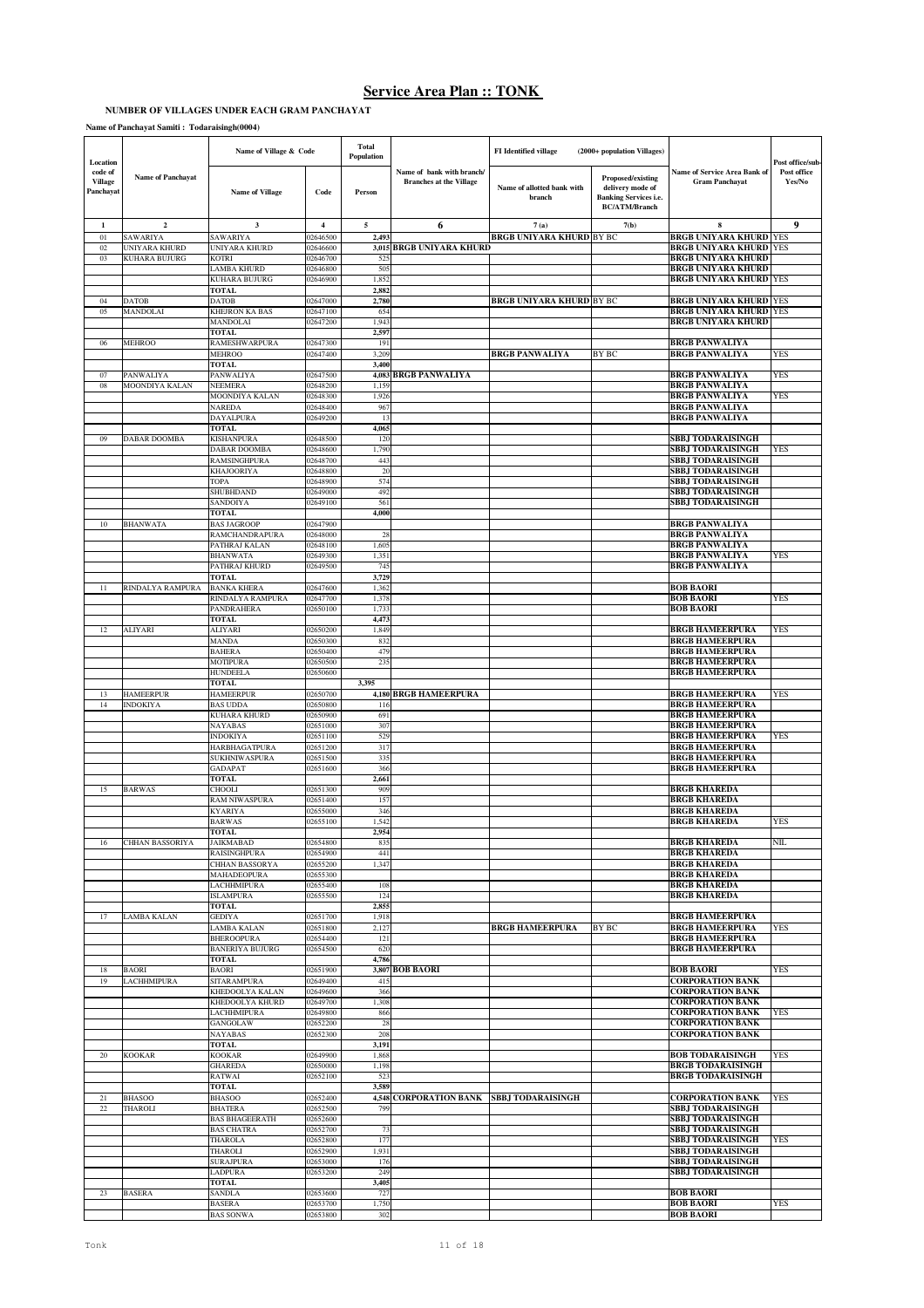### **Name of Panchayat Samiti : Todaraisingh(0004)**

| Location                               |                                   | Name of Village & Code          |                      | <b>Total</b><br>Population |                                                             | FI Identified village                | (2000+ population Villages)                                                                   |                                                       | Post office/sub-      |
|----------------------------------------|-----------------------------------|---------------------------------|----------------------|----------------------------|-------------------------------------------------------------|--------------------------------------|-----------------------------------------------------------------------------------------------|-------------------------------------------------------|-----------------------|
| code of<br><b>Village</b><br>Panchayat | Name of Panchayat                 | <b>Name of Village</b>          | Code                 | Person                     | Name of bank with branch/<br><b>Branches at the Village</b> | Name of allotted bank with<br>branch | Proposed/existing<br>delivery mode of<br><b>Banking Services i.e.</b><br><b>BC/ATM/Branch</b> | Name of Service Area Bank of<br><b>Gram Panchayat</b> | Post office<br>Yes/No |
| $\mathbf{1}$                           | $\mathbf 2$                       | $\mathbf{3}$                    | $\overline{4}$       | 5                          | 6                                                           | 7(a)                                 | 7(b)                                                                                          | 8                                                     | 9                     |
|                                        |                                   | SHRI RAMNAGAR                   | 02656900             | 689                        |                                                             |                                      |                                                                                               | <b>BOB BAORI</b>                                      |                       |
|                                        |                                   | <b>GOVINDPURA</b>               | 02657100             | 20                         |                                                             |                                      |                                                                                               | <b>BOB BAORI</b>                                      |                       |
|                                        |                                   | <b>TOTAL</b>                    |                      | 3.488                      |                                                             |                                      |                                                                                               |                                                       |                       |
| 24                                     | <b>GOPALPURA</b>                  | <b>JANGLAT KERLI</b>            | 02652000             |                            |                                                             |                                      |                                                                                               | <b>BOB BAORI</b>                                      |                       |
|                                        |                                   | <b>KERLI</b>                    | 02653900             | 353                        |                                                             |                                      |                                                                                               | <b>BOB BAORI</b>                                      |                       |
|                                        |                                   | <b>GANESHGANJ</b>               | 02654000             | 508                        |                                                             |                                      |                                                                                               | <b>BOB BAORI</b>                                      |                       |
|                                        |                                   | <b>GOPALPURA</b>                | 02654100             | 1,032                      |                                                             |                                      |                                                                                               | <b>BOB BAORI</b>                                      | YES                   |
|                                        |                                   | <b>RATWARA</b>                  | 02654200             | 380                        |                                                             |                                      |                                                                                               | <b>BOB BAORI</b>                                      |                       |
|                                        |                                   | MADHOGANJ                       | 02654300             | 1,020                      |                                                             |                                      |                                                                                               | <b>BOB BAORI</b>                                      |                       |
|                                        |                                   | <b>TOTAL</b>                    |                      | 3,293                      |                                                             |                                      |                                                                                               |                                                       |                       |
| 25                                     | GANETI                            | KALYANPURA                      | 02654600             | 318                        |                                                             |                                      |                                                                                               | <b>BRGB KHAREDA</b>                                   |                       |
|                                        |                                   | <b>GANETA</b>                   | 02654700             | 212                        |                                                             |                                      |                                                                                               | <b>BRGB KHAREDA</b>                                   | <b>YES</b>            |
|                                        |                                   | <b>GANOLI</b>                   | 02655600             | 529                        |                                                             |                                      |                                                                                               | <b>BRGB KHAREDA</b>                                   |                       |
|                                        |                                   | <b>GANETI</b>                   | 02656500             | 1.25 <sup>2</sup>          |                                                             |                                      |                                                                                               | <b>BRGB KHAREDA</b>                                   |                       |
|                                        |                                   | <b>BIBOLAO</b>                  | 02656600             | 642                        |                                                             |                                      |                                                                                               | <b>BRGB KHAREDA</b>                                   |                       |
|                                        |                                   | <b>GANESHGANJ</b>               | 02656700             | 107                        |                                                             |                                      |                                                                                               | <b>BRGB KHAREDA</b>                                   |                       |
|                                        |                                   | <b>BAS JHARANA</b>              | 02656800             | 269                        |                                                             |                                      |                                                                                               | <b>BRGB KHAREDA</b>                                   |                       |
|                                        |                                   | <b>TOTAL</b>                    |                      | 3,330                      |                                                             |                                      |                                                                                               |                                                       |                       |
| 26                                     | <b>MOR BHATIYAN</b>               | <b>MODIYALA</b>                 | 02655800             | 1,312                      |                                                             |                                      |                                                                                               | <b>BRGB KHAREDA</b>                                   |                       |
|                                        |                                   | <b>MORDA</b>                    | 02655900             | 907                        |                                                             |                                      |                                                                                               | <b>BRGB KHAREDA</b>                                   |                       |
|                                        |                                   | MOR BHATIYAN                    | 02656000             | 1,328                      |                                                             |                                      |                                                                                               | <b>BRGB KHAREDA</b>                                   | YES                   |
|                                        |                                   | RADHABALLABHPURA                | 02656100             | 875                        |                                                             |                                      |                                                                                               | <b>BRGB KHAREDA</b>                                   |                       |
|                                        | <b>KHAREDA</b>                    | <b>TOTAL</b><br><b>DHEEBROO</b> | 02655700             | 4,422<br>275               |                                                             |                                      |                                                                                               | <b>BRGB KHAREDA</b>                                   |                       |
| 27                                     |                                   | <b>JETHALYA</b>                 |                      | 341                        |                                                             |                                      |                                                                                               | <b>BRGB KHAREDA</b>                                   |                       |
|                                        |                                   | <b>SETIWAS</b>                  | 02656200<br>02656300 | 597                        |                                                             |                                      |                                                                                               | <b>BRGB KHAREDA</b>                                   |                       |
|                                        |                                   | <b>KHAREDA</b>                  | 02656400             | 2,913                      | <b>BRGB KHAREDA</b>                                         |                                      |                                                                                               | <b>BRGB KHAREDA</b>                                   | YES                   |
|                                        |                                   | <b>TOTAL</b>                    |                      | 4.126                      |                                                             |                                      |                                                                                               |                                                       |                       |
| 28                                     | BASSI                             | <b>BAGRI</b>                    | 02653300             | 379                        |                                                             |                                      |                                                                                               | <b>BRGB TODARAISINGH</b>                              |                       |
|                                        |                                   | <b>OJHAPURA</b>                 | 02653400             | 209                        |                                                             |                                      |                                                                                               | <b>BRGB TODARAISINGH</b>                              |                       |
|                                        |                                   | <b>BASSI</b>                    | 02653500             | 1,200                      |                                                             |                                      |                                                                                               | <b>BRGB TODARAISINGH</b>                              | <b>YES</b>            |
|                                        |                                   | <b>GANGAPURA</b>                | 02657000             |                            |                                                             |                                      |                                                                                               | <b>BRGB TODARAISINGH</b>                              |                       |
|                                        |                                   | <b>KANKALWAR</b>                | 02657200             | 878                        |                                                             |                                      |                                                                                               | <b>BRGB TODARAISINGH</b>                              |                       |
|                                        |                                   | <b>THATHA</b>                   | 02657300             | 457                        |                                                             |                                      |                                                                                               | <b>BRGB TODARAISINGH</b>                              |                       |
|                                        |                                   | <b>RALAWATA</b>                 | 02657400             | 377                        |                                                             |                                      |                                                                                               | <b>BRGB TODARAISINGH</b>                              |                       |
|                                        |                                   | <b>GOLA HERA</b>                | 02657500             | 528                        |                                                             |                                      |                                                                                               | <b>BRGB TODARAISINGH</b>                              |                       |
|                                        |                                   | <b>TOTAL</b>                    |                      | 4.028                      |                                                             |                                      |                                                                                               |                                                       |                       |
| 29                                     | <b>BOTUNDA</b>                    | <b>RAMPURA</b>                  | 02657800             | 1,095                      |                                                             |                                      |                                                                                               | <b>BOB TODARAISINGH</b>                               |                       |
|                                        |                                   | <b>BOTUNDA</b>                  | 02657900             | 2,239                      |                                                             | <b>BRGB TODARAISINGH</b>             | BY BC                                                                                         | <b>BRGB TODARAISINGH</b>                              | <b>YES</b>            |
|                                        |                                   | <b>KURASYA</b>                  | 02658100             | 336                        |                                                             |                                      |                                                                                               | <b>BRGB TODARAISINGH</b>                              |                       |
|                                        |                                   | <b>TOTAL</b>                    |                      | 3,670                      |                                                             |                                      |                                                                                               |                                                       |                       |
| 30                                     | KANWARAWAS                        | <b>SALGYAWAS</b>                | 02657600             | 784                        |                                                             |                                      |                                                                                               | <b>BRGB TODARAISINGH</b>                              |                       |
|                                        |                                   | <b>CHANDPURA</b>                | 02657700             | 431                        |                                                             |                                      |                                                                                               | <b>BRGB TODARAISINGH</b>                              |                       |
|                                        |                                   | <b>KANWARAWAS</b>               | 02658000             | 1,520                      |                                                             |                                      |                                                                                               | <b>BRGB TODARAISINGH</b>                              | YES                   |
|                                        |                                   | <b>BANERIYA CHARNAN</b>         | 02658200             | 1,062                      |                                                             |                                      |                                                                                               | <b>BRGB TODARAISINGH</b>                              |                       |
|                                        |                                   | <b>TOTAL</b>                    |                      | 3,797                      |                                                             |                                      |                                                                                               |                                                       |                       |
| 31                                     | MOR                               | <b>MOR</b>                      | 02647800             | 2,746                      |                                                             | <b>BRGB PANWALIYA</b>                | <b>BY BC</b>                                                                                  | <b>BRGB PANWALIYA</b>                                 | <b>YES</b>            |
| *TODARA                                |                                   |                                 |                      |                            |                                                             |                                      |                                                                                               |                                                       |                       |
| ISINGH(R                               |                                   |                                 |                      |                            |                                                             |                                      |                                                                                               |                                                       |                       |
| URAL)                                  |                                   | Unspecified                     | 02653100             | 343                        |                                                             |                                      |                                                                                               |                                                       |                       |
|                                        |                                   |                                 |                      |                            |                                                             |                                      |                                                                                               |                                                       |                       |
|                                        | * Gram Panchayat is not mentioned |                                 |                      |                            |                                                             |                                      |                                                                                               |                                                       |                       |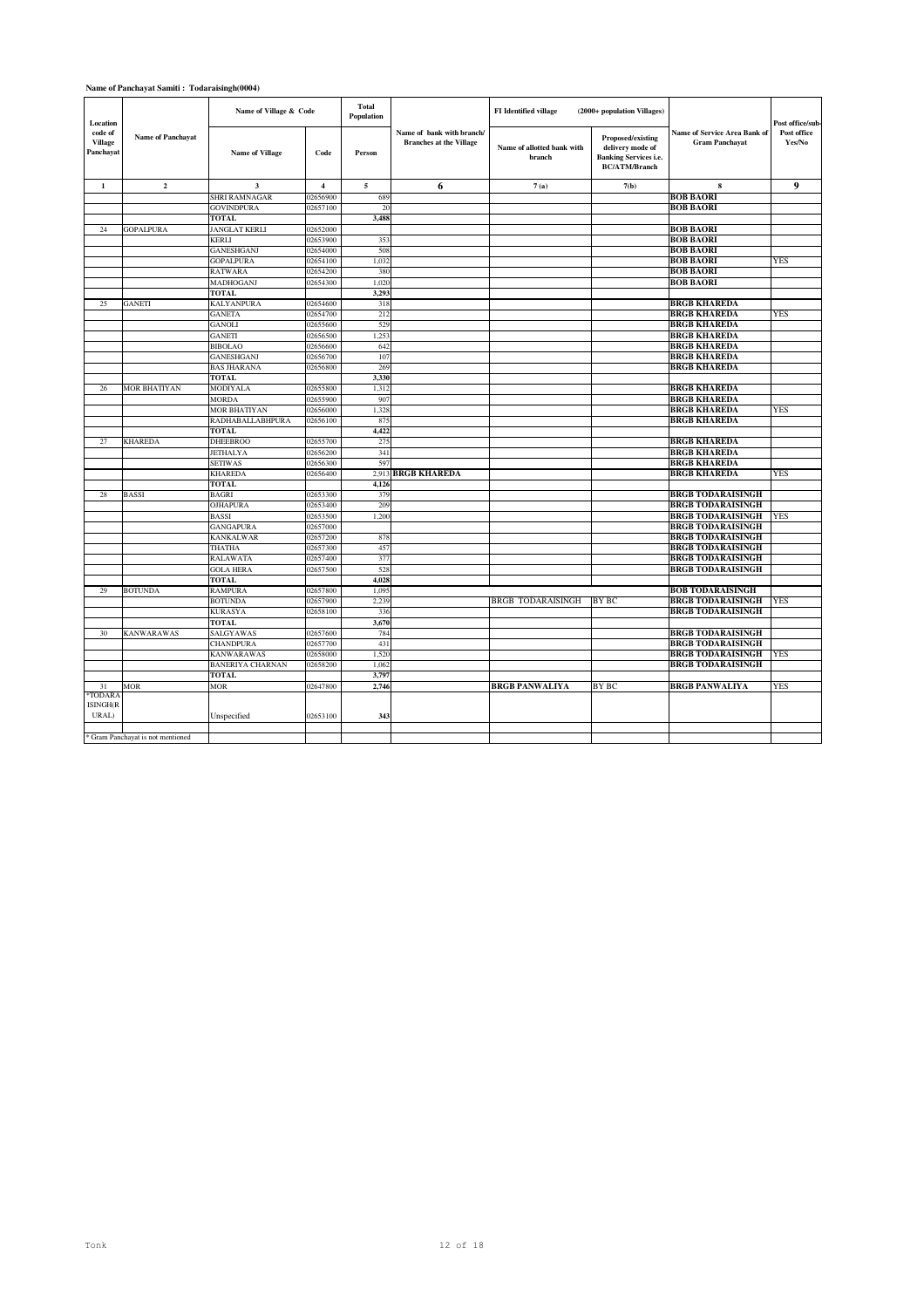# **NUMBER OF VILLAGES UNDER EACH GRAM PANCHAYAT**

### **Name of Panchayat Samiti : Deoli(0005)**

| Location                               |                          | Name of Village & Code                 |                      | <b>Total</b><br>Population |                                                               | <b>FI</b> Identified village         | $(2000+$ population<br><b>Villages</b> )                                                             |                                                       | Post office/sub       |
|----------------------------------------|--------------------------|----------------------------------------|----------------------|----------------------------|---------------------------------------------------------------|--------------------------------------|------------------------------------------------------------------------------------------------------|-------------------------------------------------------|-----------------------|
| code of<br><b>Village</b><br>Panchayat | <b>Name of Panchayat</b> | <b>Name of Village</b>                 | Code                 | Person                     | Name of bank with<br>branch/Branches at the<br><b>Village</b> | Name of allotted bank<br>with branch | <b>Proposed/existing</b><br>delivery mode of<br><b>Banking Services i.e.</b><br><b>BC/ATM/Branch</b> | <b>Name of Service Area Bank</b><br>of Gram Panchayat | Post office<br>Yes/No |
| 1                                      | $\overline{2}$           | 3                                      | $\overline{4}$       | 5                          | 6                                                             | 7(a)                                 | 7(b)                                                                                                 | 8                                                     | 9                     |
| 01                                     | <b>HISAMPUR</b>          | ALEXANDERPURA                          | 02658400             | 218<br>1,545               |                                                               |                                      |                                                                                                      | SBBJ NASIRDA<br><b>SBBJ NASIRDA</b>                   | YES                   |
|                                        |                          | <b>HISAMPUR</b><br>RAGHUNATHPURA       | 02658500<br>02658600 | 417                        |                                                               |                                      |                                                                                                      | <b>SBBJ NASIRDA</b>                                   |                       |
|                                        |                          | THALI                                  | 02658700             | 871                        |                                                               |                                      |                                                                                                      | SBBJ NASIRDA                                          |                       |
|                                        |                          | TITRIYAN                               | 02658800             | 1,146                      |                                                               |                                      |                                                                                                      | <b>SBBJ NASIRDA</b>                                   |                       |
|                                        |                          | NAYAWAS                                | 02658900             | 377                        |                                                               |                                      |                                                                                                      | SBBJ NASIRDA                                          |                       |
| 02                                     | <b>NASIRDA</b>           | <b>TOTAL</b><br><b>NASIRDA</b>         | 02659100             | 4,574                      | 6,199 SBBJ NASIRDA                                            |                                      |                                                                                                      | SBBJ NASIRDA                                          | YES                   |
| 03                                     | <b>BEESALPUR</b>         | RATANPURA                              | 02659000             | 725                        |                                                               |                                      |                                                                                                      | <b>SBBJ NASIRDA</b>                                   |                       |
|                                        |                          | SHREEMANSINGHPURA                      | 02659200             | 199                        |                                                               |                                      |                                                                                                      | SBBJ NASIRDA                                          |                       |
|                                        |                          | SANKARWARA                             | 02659300             | 651                        |                                                               |                                      |                                                                                                      | <b>SBBJ NASIRDA</b>                                   |                       |
|                                        |                          | <b>SUJANPURA</b>                       | 02659400             | 112                        |                                                               |                                      |                                                                                                      | <b>SBBJ NASIRDA</b>                                   |                       |
|                                        |                          | <b>BEESALPUR</b><br>TOTAL              | 02659500             | 1,000<br>2,687             |                                                               |                                      |                                                                                                      | SBBJ NASIRDA                                          | YES                   |
| 04                                     | SANIDLA                  | <b>BHANWAR THALA</b>                   | 02659600             | 273                        |                                                               |                                      |                                                                                                      | SBBJ NASIRDA                                          |                       |
|                                        |                          | SARSARI                                | 02659700             | 455                        |                                                               |                                      |                                                                                                      | SBBJ NASIRDA                                          |                       |
|                                        |                          | <b>BANERIYA KHURD</b>                  | 02659800             | 1,311                      |                                                               |                                      |                                                                                                      | <b>SBBJ NASIRDA</b>                                   |                       |
|                                        |                          | SANDLA                                 | 02659900             | 240                        |                                                               |                                      |                                                                                                      | SBBJ NASIRDA                                          | YES                   |
| 05                                     |                          | TOTAL<br><b>DALWASA</b>                |                      | 2,279<br>1,371             |                                                               |                                      |                                                                                                      | <b>BRGB THANWALA</b>                                  |                       |
|                                        | THANWALA                 | THANWALA                               | 02660000<br>02660200 | 3,872                      | <b>BRGB THANWALA</b>                                          |                                      |                                                                                                      | <b>BRGB THANWALA</b>                                  | YES                   |
|                                        |                          | <b>TOTAL</b>                           |                      | 5,24                       |                                                               |                                      |                                                                                                      |                                                       |                       |
| 06                                     | MALERA                   | BARLA                                  | 02660600             | 1,092                      |                                                               |                                      |                                                                                                      | <b>BOB DEOLI</b>                                      |                       |
|                                        |                          | RAMTHALA                               | 02660700             | 1,369                      |                                                               |                                      |                                                                                                      | <b>BOB DEOLI</b>                                      |                       |
|                                        |                          | MALERA<br>TOTAL                        | 02660800             | 1,275<br>3,736             |                                                               |                                      |                                                                                                      | <b>BOB DEOLI</b>                                      | YES                   |
| 07                                     | <b>BEEJWAR</b>           | <b>MANPURA</b>                         | 02658300             | 503                        |                                                               |                                      |                                                                                                      | <b>BRGB THANWALA</b>                                  |                       |
|                                        |                          | KANTICHANDPURA                         | 02660300             | 163                        |                                                               |                                      |                                                                                                      | <b>BRGB THANWALA</b>                                  |                       |
|                                        |                          | <b>BEEJWAR</b>                         | 02660400             | 2,668                      |                                                               | BRGB THANWALA                        | <b>BY BC</b>                                                                                         | <b>BRGB THANWALA</b>                                  | YES                   |
|                                        |                          | ARNIYA                                 | 02660500             | 185                        |                                                               |                                      |                                                                                                      | <b>BRGB THANWALA</b>                                  |                       |
| 08                                     | <b>KASEER</b>            | TOTAL<br><b>BAS JODHA</b>              | 02661000             | 3,519<br>53                |                                                               |                                      |                                                                                                      | <b>IOB DEOLI</b>                                      |                       |
|                                        |                          | CHHATRI                                | 02661100             | 508                        |                                                               |                                      |                                                                                                      | <b>IOB DEOLI</b>                                      |                       |
|                                        |                          | <b>DOUDAWAS</b>                        | 02661200             | 242                        |                                                               |                                      |                                                                                                      | <b>IOB DEOLI</b>                                      |                       |
|                                        |                          | <b>KUNDERA</b>                         | 02662300             | 592                        |                                                               |                                      |                                                                                                      | <b>IOB DEOLI</b>                                      |                       |
|                                        |                          | <b>KASEER</b>                          | 02662400             | 2,619                      |                                                               | <b>BRGB DEOLI</b>                    | BY BC                                                                                                | <b>IOB DEOLI</b>                                      | YES                   |
|                                        |                          | <b>INDRAPURA</b><br>DEOPURA            | 02662500             | 1,252<br>1,258             |                                                               |                                      |                                                                                                      | <b>IOB DEOLI</b><br><b>IOB DEOLI</b>                  |                       |
|                                        |                          | BOYARA                                 | 02662600<br>02662700 | 414                        |                                                               |                                      |                                                                                                      | <b>IOB DEOLI</b>                                      |                       |
|                                        |                          | TOTAL                                  |                      | 6,938                      |                                                               |                                      |                                                                                                      |                                                       |                       |
| 09                                     | RAJMAHAL                 | RAJMAHAL                               | 02661400             | 6,248                      | <b>BRGB RAJMAHAL</b>                                          |                                      |                                                                                                      | <b>BRGB RAJMAHAL</b>                                  | YES                   |
|                                        |                          | NAYAGAON                               | 02661500             | 771                        |                                                               |                                      |                                                                                                      | <b>BRGB RAJMAHAL</b>                                  |                       |
|                                        |                          | LAKOLAI                                | 02661600             | 313                        |                                                               |                                      |                                                                                                      | <b>BRGB RAJMAHAL</b>                                  |                       |
|                                        |                          | KUSHALPURA<br><b>DEV KHEDA</b>         | 02661700<br>02661800 | 396<br>946                 |                                                               |                                      |                                                                                                      | <b>BRGB RAJMAHAL</b><br><b>BRGB RAJMAHAL</b>          |                       |
|                                        |                          | <b>SATWARA</b>                         | 02664200             | 819                        |                                                               |                                      |                                                                                                      | <b>BRGB RAJMAHAL</b>                                  |                       |
|                                        |                          | <b>TOTAL</b>                           |                      | 9,493                      |                                                               |                                      |                                                                                                      |                                                       |                       |
| $10\,$                                 | <b>SANTHALI</b>          | SANTHALI                               | 02664300             | 1,714                      |                                                               |                                      |                                                                                                      | <b>CANARA BANK</b>                                    | <b>YES</b>            |
|                                        |                          | GANDHIGRAM                             | 02665400             | 868                        |                                                               |                                      |                                                                                                      | <b>CANARA BANK</b>                                    |                       |
|                                        |                          | AKODIYA<br>TOTAL                       | 02665500             | 666<br>3,248               |                                                               |                                      |                                                                                                      | <b>CANARA BANK</b>                                    |                       |
| 11                                     | SANWATGARH               | SANWATGARH                             | 02663000             | 2.830                      |                                                               | <b>SBBJ DEOLI</b>                    | <b>BY BC</b>                                                                                         | PNB DEOLI                                             | <b>YES</b>            |
|                                        |                          | SENDIYAWAS                             | 02663700             | 866                        |                                                               |                                      |                                                                                                      | PNB DEOLI                                             |                       |
|                                        |                          | <b>TOTAL</b>                           |                      | 3,696                      |                                                               |                                      |                                                                                                      |                                                       |                       |
| 12                                     | <b>GAONRI</b>            | RAWTA                                  | 02661300             | 802<br>473                 |                                                               |                                      |                                                                                                      | <b>CBI DEOLI</b>                                      |                       |
|                                        |                          | <b>KAKORIYA</b><br>GAONRI              | 02661900<br>02662000 | 2,140                      |                                                               | CBI DEOLI                            | <b>BY BC</b>                                                                                         | <b>CBI DEOLI</b><br><b>CBI DEOLI</b>                  | YES                   |
|                                        |                          | <b>KHERA GAONRI</b>                    | 02662100             | 529                        |                                                               |                                      |                                                                                                      | <b>CBI DEOLI</b>                                      |                       |
|                                        |                          | <b>BHEEWARAWAS</b>                     | 02662200             | 35                         |                                                               |                                      |                                                                                                      | <b>CBI DEOLI</b>                                      |                       |
|                                        |                          | <b>AMBAPURA</b>                        | 02663200             | 652                        |                                                               |                                      |                                                                                                      | <b>CBI DEOLI</b>                                      |                       |
|                                        |                          | <b>KALANARA</b>                        | 02663300             | 363                        |                                                               |                                      |                                                                                                      | <b>CBI DEOLI</b>                                      |                       |
|                                        |                          | TOTAL<br>MADHOSINGHPURA@               |                      | 4,994                      |                                                               |                                      |                                                                                                      |                                                       |                       |
| 13                                     | <b>PANWAR</b>            | <b>DAULTA</b>                          | 02662900             | 608                        |                                                               |                                      |                                                                                                      | <b>SBBJ DEOLI</b>                                     |                       |
|                                        |                          |                                        |                      |                            |                                                               |                                      |                                                                                                      | <b>SBBJ DEOLI</b>                                     |                       |
|                                        |                          | <b>PANWAR</b>                          | 02663100             | 3,352                      |                                                               | <b>SBBJ DEOLI</b>                    | BY BC                                                                                                | <b>SBBJ DEOLI</b>                                     | <b>YES</b>            |
|                                        |                          | <b>GOPIPURA</b><br><b>NARSINGHPURA</b> | 02663400<br>02663500 | 340                        |                                                               |                                      |                                                                                                      | <b>SBBJ DEOLI</b><br><b>SBBJ DEOLI</b>                |                       |
|                                        |                          | <b>BASLACHHMANA</b>                    | 02663600             | 299                        |                                                               |                                      |                                                                                                      | <b>SBBJ DEOLI</b>                                     |                       |
|                                        |                          | <b>TOTAL</b>                           |                      | 4,599                      |                                                               |                                      |                                                                                                      |                                                       |                       |
| 14                                     | POLYARA                  | SIROHI                                 | 02663800             | 994                        |                                                               |                                      |                                                                                                      | <b>BRGB RAJMAHAL</b>                                  |                       |
|                                        |                          | POLYARA                                | 02663900             | 1,310                      |                                                               |                                      |                                                                                                      | <b>BRGB RAJMAHAL</b>                                  | <b>YES</b>            |
|                                        |                          | DHANDHOLI<br>MUNDIYA KHURD             | 02664000<br>02664100 | 626<br>339                 |                                                               |                                      |                                                                                                      | <b>BRGB RAJMAHAL</b><br><b>BRGB RAJMAHAL</b>          |                       |
|                                        |                          | TOTAL                                  |                      | 3,269                      |                                                               |                                      |                                                                                                      |                                                       |                       |
| 15                                     | <b>CHANDLI</b>           | <b>RATANPURA</b>                       | 02664500             | 93                         |                                                               |                                      |                                                                                                      | <b>SBBJ DEOLI</b>                                     |                       |
|                                        |                          | SARDARA                                | 02664600             | 677                        |                                                               |                                      |                                                                                                      | <b>SBBJ DEOLI</b>                                     |                       |
|                                        |                          | <b>CHANDLI</b>                         | 02664700             | 2,911                      |                                                               | <b>SBBJ DEOLI</b>                    | <b>BY BC</b>                                                                                         | <b>SBBJ DEOLI</b>                                     | YES                   |
|                                        |                          | TOTAL                                  |                      | 3,681                      |                                                               |                                      |                                                                                                      |                                                       |                       |
| 16                                     | <b>RAJKOT</b>            | <b>KALYANPURA</b><br><b>BISANPURA</b>  | 02667700<br>02667800 | 345<br>598                 |                                                               |                                      |                                                                                                      | <b>BRGB AANWA</b><br><b>BRGB AANWA</b>                |                       |
|                                        |                          | NAYAGAON                               | 02667900             | 556                        |                                                               |                                      |                                                                                                      | <b>BRGB AANWA</b>                                     |                       |
|                                        |                          | <b>GOPALPURA</b>                       | 02668000             | 216                        |                                                               |                                      |                                                                                                      | <b>BRGB AANWA</b>                                     |                       |
|                                        |                          | RAJKOT                                 | 02668300             | 1,629                      |                                                               |                                      |                                                                                                      | <b>BRGB AANWA</b>                                     | YES                   |
|                                        |                          | <b>TOTAL</b>                           |                      | 3,344                      |                                                               |                                      |                                                                                                      |                                                       |                       |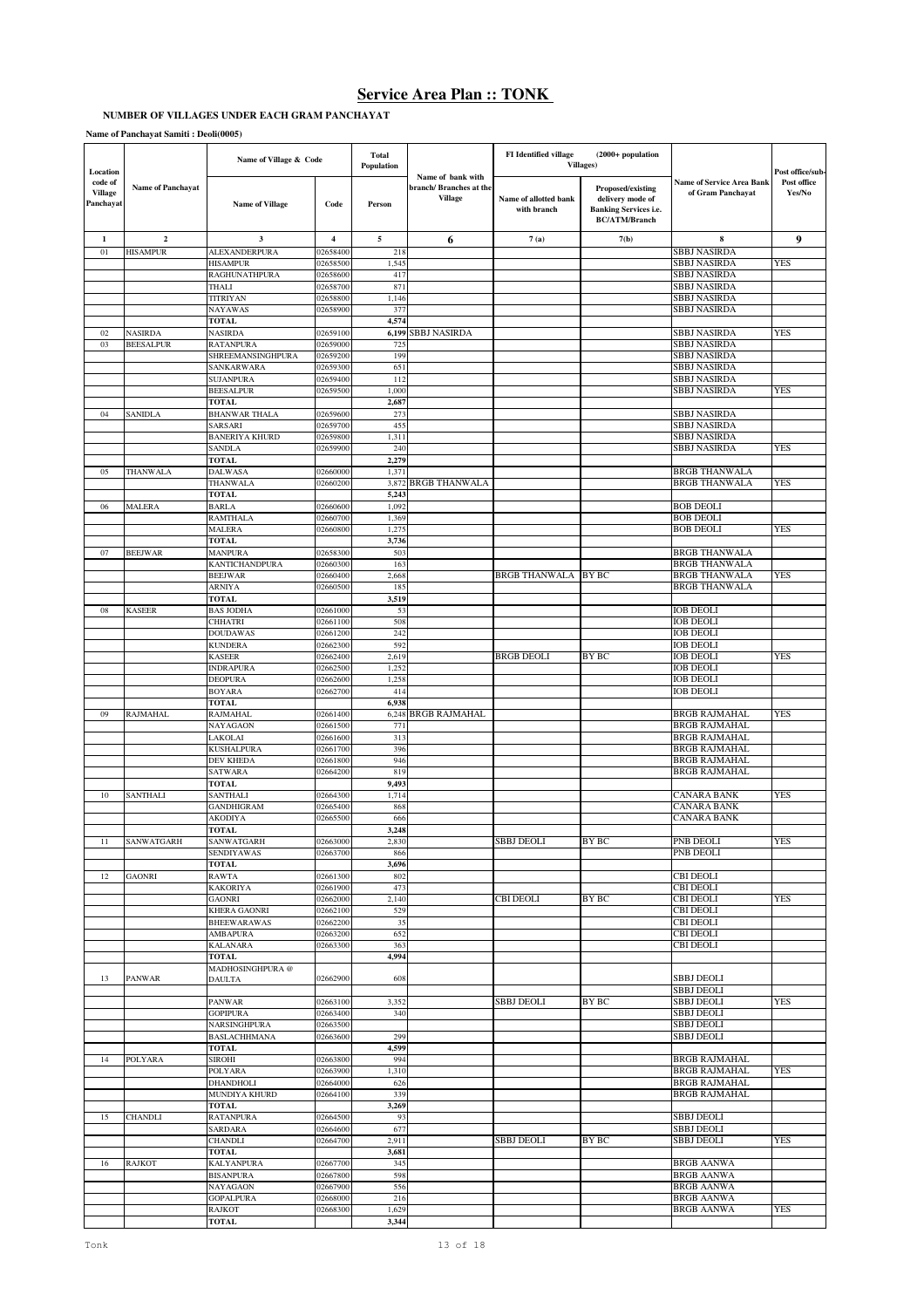### **Name of Panchayat Samiti : Deoli(0005)**

| Location                               |                          | Name of Village & Code                  |                      | <b>Total</b><br>Population |                                                        | <b>FI</b> Identified village         | $(2000+$ population<br><b>Villages</b> )                                                      |                                                       | Post office/sub-      |
|----------------------------------------|--------------------------|-----------------------------------------|----------------------|----------------------------|--------------------------------------------------------|--------------------------------------|-----------------------------------------------------------------------------------------------|-------------------------------------------------------|-----------------------|
| code of<br><b>Village</b><br>Panchayat | <b>Name of Panchayat</b> | <b>Name of Village</b>                  | Code                 | Person                     | Name of bank with<br>branch/Branches at the<br>Village | Name of allotted bank<br>with branch | Proposed/existing<br>delivery mode of<br><b>Banking Services i.e.</b><br><b>BC/ATM/Branch</b> | <b>Name of Service Area Bank</b><br>of Gram Panchayat | Post office<br>Yes/No |
| 1                                      | $\mathbf 2$              | $\mathbf{3}$                            | $\overline{4}$       | $\overline{5}$             | 6                                                      | 7(a)                                 | 7(b)                                                                                          | $\bf8$                                                | 9                     |
| 17                                     | TODA KA GOTHRA           | <b>BENPA</b><br><b>SUJANPURA</b>        | 02668100<br>02668200 | 768<br>454                 |                                                        |                                      |                                                                                               | <b>BRGB AANWA</b><br><b>BRGB AANWA</b>                |                       |
|                                        |                          | <b>RAJNAGAR</b>                         | 02668400             | 317                        |                                                        |                                      |                                                                                               | <b>BRGB AANWA</b>                                     |                       |
|                                        |                          | LAXMIPURA                               | 02668500             | 589                        |                                                        |                                      |                                                                                               | <b>BRGB AANWA</b>                                     |                       |
|                                        |                          | TODA KA GOTHRA<br><b>TOTAL</b>          | 02668600             | 1,074<br>3,202             |                                                        |                                      |                                                                                               | <b>BRGB AANWA</b>                                     | <b>YES</b>            |
| 18                                     | <b>TOKRAWAS</b>          | SANGRAMGANJ                             | 02669600             | 262                        |                                                        |                                      |                                                                                               | <b>UBI DOONI</b>                                      |                       |
|                                        |                          | <b>CHAK AWAN</b>                        | 02669700             |                            |                                                        |                                      |                                                                                               | <b>UBI DOONI</b>                                      |                       |
|                                        |                          | TOKRAWAS BUNDI<br>TOKRAWAS UNIYARA      | 02669800<br>02669900 | 594<br>585                 |                                                        |                                      |                                                                                               | <b>UBI DOONI</b><br><b>UBI DOONI</b>                  | YES                   |
|                                        |                          | <b>KHAROI</b>                           | 02670000             | 1,306                      |                                                        |                                      |                                                                                               | <b>UBI DOONI</b>                                      |                       |
|                                        |                          | TOTAL                                   |                      | 2,747                      |                                                        |                                      |                                                                                               |                                                       |                       |
| 19                                     | <b>CHANDSINGHPURA</b>    | NAYAGAON (DHIGARIYA)<br>CHANDSINGHPURA  | 02667200<br>02667300 | 717<br>1,113               |                                                        |                                      |                                                                                               | <b>BOB DOONI</b><br><b>BOB DOONI</b>                  | NO                    |
|                                        |                          | <b>HANUMANPURA</b>                      | 02667400             | 426                        |                                                        |                                      |                                                                                               | <b>BOB DOONI</b>                                      |                       |
|                                        |                          | NAYAGAON GOTHRA                         | 02667500             | 738                        |                                                        |                                      |                                                                                               | <b>BOB DOONI</b>                                      |                       |
|                                        |                          | <b>JYOTIPURA</b><br><b>TOTAL</b>        | 02670100             | 688<br>3,682               |                                                        |                                      |                                                                                               | <b>BOB DOONI</b>                                      |                       |
| 20                                     | <b>SITAPURA</b>          | <b>SITAPURA</b>                         | 02668700             | 1,554                      |                                                        |                                      |                                                                                               | <b>BRGB AANWA</b>                                     | YES                   |
|                                        |                          | <b>DHAROLA</b>                          | 02668800             | 718                        |                                                        |                                      |                                                                                               | <b>BRGB AANWA</b>                                     |                       |
|                                        |                          | <b>SARDARPURA</b>                       | 02668900             | 799                        |                                                        |                                      |                                                                                               | <b>BRGB AANWA</b>                                     |                       |
| 21                                     | <b>ANWA</b>              | <b>TOTAL</b><br><b>ANWA</b>             | 02667600             | 3,071<br>4,480             | <b>BRGB AANWA</b>                                      |                                      |                                                                                               | <b>BRGB AANWA</b>                                     | YES                   |
| 22                                     | <b>GHAR</b>              | DHUANKHURD                              | 02671200             | 1,096                      |                                                        |                                      |                                                                                               | <b>BOB GHAR</b>                                       |                       |
|                                        |                          | <b>GHAR</b>                             | 02671300             | 4,210                      | <b>BOB GHAR</b>                                        |                                      |                                                                                               | <b>BOB GHAR</b>                                       | YES                   |
|                                        |                          | <b>DATOONDA</b><br>TOTAL                | 02670200             | 717<br>6,023               |                                                        |                                      |                                                                                               | <b>BOB GHAR</b>                                       |                       |
| 23                                     | <b>DOONI</b>             | <b>DOONI</b>                            | 02665900             | 9,233                      | <b>BOB DOONI</b>                                       |                                      |                                                                                               | <b>BOB DOONI</b>                                      | YES                   |
| 24                                     | <b>CHANDWAR</b>          | <b>KALYANPURA</b>                       | 02671400             | 212                        |                                                        |                                      |                                                                                               | <b>BOB GHAR</b>                                       |                       |
|                                        |                          | LAXMIPURA                               | 02671500             | 204                        |                                                        |                                      |                                                                                               | <b>BOB GHAR</b>                                       |                       |
|                                        |                          | <b>AKODIYA</b><br>THEEKARIYA KALAN      | 02671600<br>02671700 | 523<br>1,031               |                                                        |                                      |                                                                                               | <b>BOB GHAR</b><br><b>BOB GHAR</b>                    |                       |
|                                        |                          | <b>RANGVILAS</b>                        | 02672700             | 590                        |                                                        |                                      |                                                                                               | <b>BOB GHAR</b>                                       |                       |
|                                        |                          | <b>CHANDWAR</b>                         | 02672800             | 918                        |                                                        |                                      |                                                                                               | <b>BOB GHAR</b>                                       | YES                   |
|                                        |                          | RAMNAGAR<br><b>TOTAL</b>                | 02672900             | 53<br>3,531                |                                                        |                                      |                                                                                               | <b>BOB GHAR</b>                                       |                       |
| 25                                     | NIWARIYA                 | NIWARIYA                                | 02664400             | 2,218                      |                                                        | SBI DEOLI                            | BY BC                                                                                         | SBI DEOLI                                             | NO                    |
|                                        |                          | SANGRAMPURA                             | 02664800             | 630                        |                                                        |                                      |                                                                                               | <b>SBI DEOLI</b>                                      |                       |
|                                        |                          | <b>KANWARPURA</b>                       | 02664900             | 968                        |                                                        |                                      |                                                                                               | <b>SBI DEOLI</b><br><b>SBI DEOLI</b>                  |                       |
|                                        |                          | <b>BALAPURA</b><br><b>SHREE NAGAR</b>   | 02665000<br>02665100 | 318<br>141                 |                                                        |                                      |                                                                                               | <b>SBI DEOLI</b>                                      |                       |
|                                        |                          | MAHARAJPURA                             | 02665200             |                            |                                                        |                                      |                                                                                               | SBI DEOLI                                             |                       |
|                                        |                          | <b>BHEEMPURA</b>                        | 02665300             |                            |                                                        |                                      |                                                                                               | SBI DEOLI                                             |                       |
| 26                                     | <b>BANTHALI</b>          | TOTAL<br><b>BALAPURA</b>                | 02665600             | 4,275<br>100               |                                                        |                                      |                                                                                               | <b>BRGB DEOLI</b>                                     |                       |
|                                        |                          | VIJAI GARH                              | 02665700             | 433                        |                                                        |                                      |                                                                                               | <b>BRGB DEOLI</b>                                     |                       |
|                                        |                          | <b>BANTHALI</b>                         | 02665800             | 2,552                      |                                                        | <b>BRGB DEOLI</b>                    | <b>BY BC</b>                                                                                  | <b>BRGB DEOLI</b>                                     | <b>YES</b>            |
| $27\,$                                 | <b>JOONIYA</b>           | <b>TOTAL</b><br>SAROLI                  | 02666000             | 3,085<br>1,373             |                                                        |                                      |                                                                                               | BOB DOONI                                             |                       |
|                                        |                          | JOONIYA                                 | 02666100             | 1,750                      |                                                        |                                      |                                                                                               | <b>BOB DOONI</b>                                      | <b>YES</b>            |
|                                        |                          | <b>JALSEENA</b>                         | 02666200             | 1,527                      |                                                        |                                      |                                                                                               | <b>BOB DOONI</b>                                      |                       |
|                                        |                          | <b>TOTAL</b>                            |                      | 4,650                      |                                                        |                                      |                                                                                               | <b>BOB DOONI</b>                                      |                       |
| 28                                     | <b>DEORAWAS</b>          | <b>JALERI</b><br><b>NONDPURA</b>        | 02666300<br>02666400 | 935<br>478                 |                                                        |                                      |                                                                                               | <b>BOB DOONI</b>                                      |                       |
|                                        |                          | <b>DEORAWAS</b>                         | 02666500             | 3,068                      |                                                        | CBI DEOLI                            | <b>BY BC</b>                                                                                  | <b>BOB DOONI</b>                                      | YES                   |
|                                        |                          | AMLI                                    | 02666600             | 717                        |                                                        |                                      |                                                                                               | <b>BOB DOONI</b><br><b>BOB DOONI</b>                  |                       |
|                                        |                          | <b>JAGTYA</b><br><b>TOTAL</b>           | 02666700             | 218<br>5,416               |                                                        |                                      |                                                                                               |                                                       |                       |
| 29                                     | <b>GEROLI</b>            | <b>BHARNA</b>                           | 02666800             | 326                        |                                                        |                                      |                                                                                               | <b>BRGB DHUAN KALAN</b>                               |                       |
|                                        |                          | <b>GEROLI</b>                           | 02666900             | 1,940                      |                                                        |                                      |                                                                                               | <b>BRGB DHUAN KALAN YES</b>                           |                       |
|                                        |                          | <b>KANWARPURA</b><br><b>BAS KHERIYA</b> | 02667000<br>02667100 | 294<br>201                 |                                                        |                                      |                                                                                               | <b>BRGB DHUAN KALAN</b><br><b>BRGB DHUAN KALAN</b>    |                       |
|                                        |                          | MUGLANA                                 | 02670300             | 1,230                      |                                                        |                                      |                                                                                               | <b>BRGB DHUAN KALAN</b>                               |                       |
|                                        |                          | MUGLANI                                 | 02670400             | 290                        |                                                        |                                      |                                                                                               | <b>BRGB DHUAN KALAN</b>                               |                       |
| 30                                     | <b>DHUAN KALAN</b>       | TOTAL<br><b>DHUAN KALAN</b>             | 02670500             | 4,281                      | 3,015 BRGB DHUAN KALAN                                 |                                      |                                                                                               | BRGB DHUAN KALAN YES                                  |                       |
|                                        |                          | <b>KISHANPURA</b>                       | 02670600             | 98                         |                                                        |                                      |                                                                                               | <b>BRGB DHUAN KALAN</b>                               |                       |
|                                        |                          | IQBALGANJ                               | 02670700             | 217                        |                                                        |                                      |                                                                                               | <b>BRGB DHUAN KALAN</b>                               |                       |
|                                        |                          | <b>HAROTI</b><br><b>KANWARPURA</b>      | 02670800<br>02670900 | 277<br>70                  |                                                        |                                      |                                                                                               | <b>BRGB DHUAN KALAN</b><br><b>BRGB DHUAN KALAN</b>    |                       |
|                                        |                          | <b>INDODA</b>                           | 02671000             | 625                        |                                                        |                                      |                                                                                               | <b>BRGB DHUAN KALAN</b>                               |                       |
|                                        |                          | <b>KALANDARPURA</b>                     | 02671100             | 220                        |                                                        |                                      |                                                                                               | <b>BRGB DHUAN KALAN</b>                               |                       |
|                                        |                          | <b>TOTAL</b>                            |                      | 4,522                      |                                                        |                                      |                                                                                               | UBI DOONI                                             |                       |
| 31                                     | <b>KANWARA</b>           | <b>KANWARA</b><br><b>SYAWATA</b>        | 02671800<br>02672300 | 1,801<br>922               |                                                        |                                      |                                                                                               | <b>UBI DOONI</b>                                      | YES                   |
|                                        |                          | <b>TOTAL</b>                            |                      | 2,723                      |                                                        |                                      |                                                                                               |                                                       |                       |
| 32                                     | <b>BALOONDA</b>          | <b>BALOONDA</b>                         | 02672500             | 1,508                      |                                                        |                                      |                                                                                               | <b>BOB GHAR</b>                                       | YES                   |
|                                        |                          | <b>SATWARA</b><br><b>TOTAL</b>          | 02672600             | 1,783<br>3,291             |                                                        |                                      |                                                                                               | <b>BOB GHAR</b>                                       |                       |
| 33                                     | <b>BAROLI</b>            | <b>BAROLI</b>                           | 02671900             | 1,515                      |                                                        |                                      |                                                                                               | <b>BOB GHAR</b>                                       | YES                   |
|                                        |                          | <b>BHANOLI</b>                          | 02672000             | 625                        |                                                        |                                      |                                                                                               | <b>BOB GHAR</b>                                       |                       |
|                                        |                          | <b>BAJOLI</b>                           | 02672100             | 191                        |                                                        |                                      |                                                                                               | <b>BOB GHAR</b>                                       |                       |
|                                        |                          | SANGRAMPURA<br>THEEKARIYA KHURD         | 02672200<br>02672400 | 414<br>16                  |                                                        |                                      |                                                                                               | <b>BOB GHAR</b><br><b>BOB GHAR</b>                    |                       |
|                                        |                          | <b>TOTAL</b>                            |                      | 2,761                      |                                                        |                                      |                                                                                               |                                                       |                       |
| 34                                     | <b>NAGAR</b>             | <b>UDAIPURA</b>                         | 02674000             | 91                         |                                                        |                                      |                                                                                               | <b>BOB NAGARFORT</b>                                  | YES                   |
|                                        |                          | <b>NAGAR FORT</b><br><b>TOTAL</b>       | 02674100             | 4,870                      | 4,779 BOB NAGARFORT                                    |                                      |                                                                                               | <b>BOB NAGARFORT</b>                                  |                       |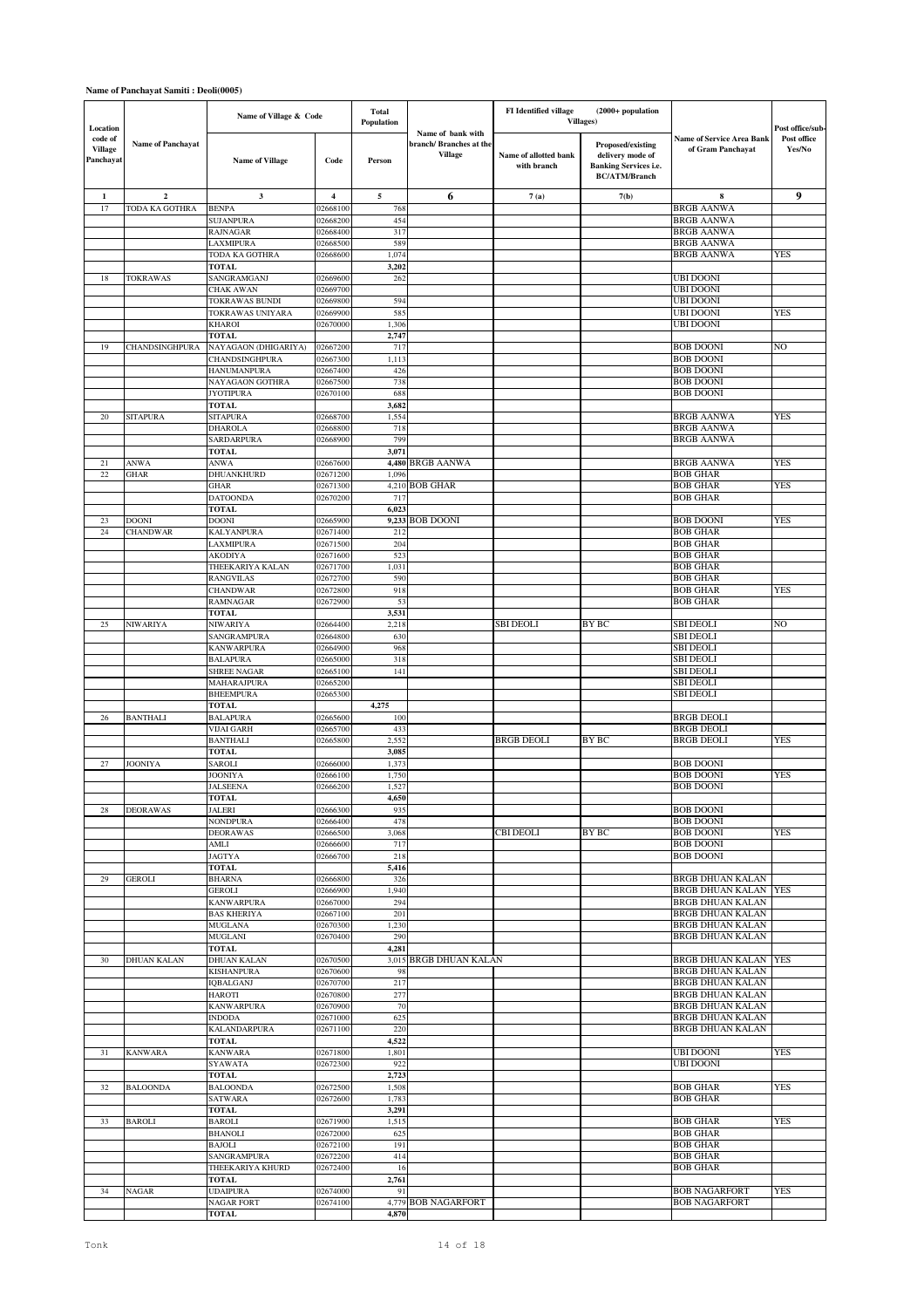### **Name of Panchayat Samiti : Deoli(0005)**

| Location                               |                          | Name of Village & Code |                         | Total<br>Population |                                                               | <b>FI</b> Identified village         | $(2000+$ population<br><b>Villages</b> )                                                      |                                                       | Post office/sub-      |
|----------------------------------------|--------------------------|------------------------|-------------------------|---------------------|---------------------------------------------------------------|--------------------------------------|-----------------------------------------------------------------------------------------------|-------------------------------------------------------|-----------------------|
| code of<br><b>Village</b><br>Panchayat | <b>Name of Panchayat</b> | <b>Name of Village</b> | Code                    | Person              | Name of bank with<br>branch/Branches at the<br><b>Village</b> | Name of allotted bank<br>with branch | Proposed/existing<br>delivery mode of<br><b>Banking Services i.e.</b><br><b>BC/ATM/Branch</b> | <b>Name of Service Area Bank</b><br>of Gram Panchayat | Post office<br>Yes/No |
| 1                                      | $\mathbf{2}$             | 3                      | $\overline{\mathbf{4}}$ | 5                   | 6                                                             | 7(a)                                 | 7(b)                                                                                          | 8                                                     | 9                     |
| 35                                     | <b>DEOLI GAON</b>        | <b>DEOLI</b>           | 02662800                |                     | 5,140 BRGB DEOLI                                              |                                      |                                                                                               | <b>BRGB DEOLI</b>                                     | <b>YES</b>            |
| 36                                     | <b>GURAI</b>             | <b>BALAGARH</b>        | 02675100                | 890                 |                                                               |                                      |                                                                                               | <b>BOB NAGARFORT</b>                                  | <b>YES</b>            |
|                                        |                          | <b>GURAI</b>           | 02675200                | 2,164               |                                                               | <b>BOB NAGARFORT</b>                 | <b>BY BC</b>                                                                                  | <b>BOB NAGARFORT</b>                                  |                       |
|                                        |                          | JAIL                   | 02675300                | 534                 |                                                               |                                      |                                                                                               | <b>BOB NAGARFORT</b>                                  |                       |
|                                        |                          | <b>TOTAL</b>           |                         | 3,588               |                                                               |                                      |                                                                                               |                                                       |                       |
| 37                                     | RAMSAGAR                 | MAHARAJ KANWARPURA     | 02673500                | 657                 |                                                               |                                      |                                                                                               | <b>BOB NAGARFORT</b>                                  | <b>YES</b>            |
|                                        |                          | <b>GEROTA</b>          | 02673600                | 351                 |                                                               |                                      |                                                                                               | <b>BOB NAGARFORT</b>                                  |                       |
|                                        |                          | <b>HARIPURA</b>        | 02673700                | 346                 |                                                               |                                      |                                                                                               | <b>BOB NAGARFORT</b>                                  |                       |
|                                        |                          | <b>BAHADURGANJ</b>     | 02673800                |                     |                                                               |                                      |                                                                                               | <b>BOB NAGARFORT</b>                                  |                       |
|                                        |                          | PHOOLSAGAR             | 02673900                | 268                 |                                                               |                                      |                                                                                               | <b>BOB NAGARFORT</b>                                  |                       |
|                                        |                          | <b>MUCHKAND PURA</b>   | 02674200                | 101                 |                                                               |                                      |                                                                                               | <b>BOB NAGARFORT</b>                                  |                       |
|                                        |                          | <b>JALIMGANJ</b>       | 02674300                | 337                 |                                                               |                                      |                                                                                               | <b>BOB NAGARFORT</b>                                  |                       |
|                                        |                          | <b>SANGRAMPURA</b>     | 02674400                | 371                 |                                                               |                                      |                                                                                               | <b>BOB NAGARFORT</b>                                  |                       |
|                                        |                          | SARANGPURA             | 02674500                | 184                 |                                                               |                                      |                                                                                               | <b>BOB NAGARFORT</b>                                  |                       |
|                                        |                          | <b>GORDHANPURA</b>     | 02674600                | 311                 |                                                               |                                      |                                                                                               | <b>BOB NAGARFORT</b>                                  |                       |
|                                        |                          | <b>JAGANNATHPURA</b>   | 02674700                | 383                 |                                                               |                                      |                                                                                               | <b>BOB NAGARFORT</b>                                  |                       |
|                                        |                          | <b>RAMSAGAR</b>        | 02674800                | 242                 |                                                               |                                      |                                                                                               | <b>BOB NAGARFORT</b>                                  |                       |
|                                        |                          | <b>HEERAPURA</b>       | 02674900                | 311                 |                                                               |                                      |                                                                                               | <b>BOB NAGARFORT</b>                                  |                       |
|                                        |                          | <b>TOTAL</b>           |                         | 3.862               |                                                               |                                      |                                                                                               |                                                       |                       |
| 38                                     | <b>CHARNET</b>           | <b>KEDARA</b>          | 02673000                | 447                 |                                                               |                                      |                                                                                               | <b>BOB NAGARFORT</b>                                  | <b>YES</b>            |
|                                        |                          | <b>KOTRA</b>           | 02673100                | 528                 |                                                               |                                      |                                                                                               | <b>BOB NAGARFORT</b>                                  |                       |
|                                        |                          | <b>CHARNET</b>         | 02673200                | 699                 |                                                               |                                      |                                                                                               | <b>BOB NAGARFORT</b>                                  |                       |
|                                        |                          | <b>BAHALRI</b>         | 02673300                | 472                 |                                                               |                                      |                                                                                               | <b>BOB NAGARFORT</b>                                  |                       |
|                                        |                          | <b>GEROTI</b>          | 02673400                | 702                 |                                                               |                                      |                                                                                               | <b>BOB NAGARFORT</b>                                  |                       |
|                                        |                          | <b>SYALASUKHPURA</b>   | 02675000                | 327                 |                                                               |                                      |                                                                                               | <b>BOB NAGARFORT</b>                                  |                       |
|                                        |                          | TOTAL                  |                         | 3,175               |                                                               |                                      |                                                                                               |                                                       |                       |
| 39                                     | <b>DABARKALAN</b>        | <b>DABAR KHURD</b>     | 02660100                | 705                 |                                                               |                                      |                                                                                               | <b>BOB DEOLI</b>                                      | <b>YES</b>            |
|                                        |                          | <b>DABARKALAN</b>      | 02660900                | 2,624               |                                                               | <b>BOB DEOLI</b>                     | BY BC                                                                                         | <b>BOB DEOLI</b>                                      |                       |
|                                        |                          | <b>TOTAL</b>           |                         | 3.329               |                                                               |                                      |                                                                                               |                                                       |                       |
| 40                                     | KHAWASPURA(40)           | <b>KHAWASPURA</b>      | 02669000                | 1.205               |                                                               |                                      |                                                                                               | <b>UBI DOONI</b>                                      | <b>YES</b>            |
|                                        |                          | <b>DHEEKLA</b>         | 02669100                | 794                 |                                                               |                                      |                                                                                               | <b>UBI DOONI</b>                                      |                       |
|                                        |                          | CHAKANANDPURA          | 02669200                | 117                 |                                                               |                                      |                                                                                               | <b>UBI DOONI</b>                                      |                       |
|                                        |                          | <b>RAMPURA</b>         | 02669300                | 431                 |                                                               |                                      |                                                                                               | <b>UBI DOONI</b>                                      |                       |
|                                        |                          | <b>GULABPURA</b>       | 02669400                | 288                 |                                                               |                                      |                                                                                               | <b>UBI DOONI</b>                                      |                       |
|                                        |                          | <b>RAJENDRAPURA</b>    | 02669500                |                     |                                                               |                                      |                                                                                               |                                                       |                       |
|                                        |                          | <b>TOTAL</b>           |                         | 2.835               |                                                               |                                      |                                                                                               |                                                       |                       |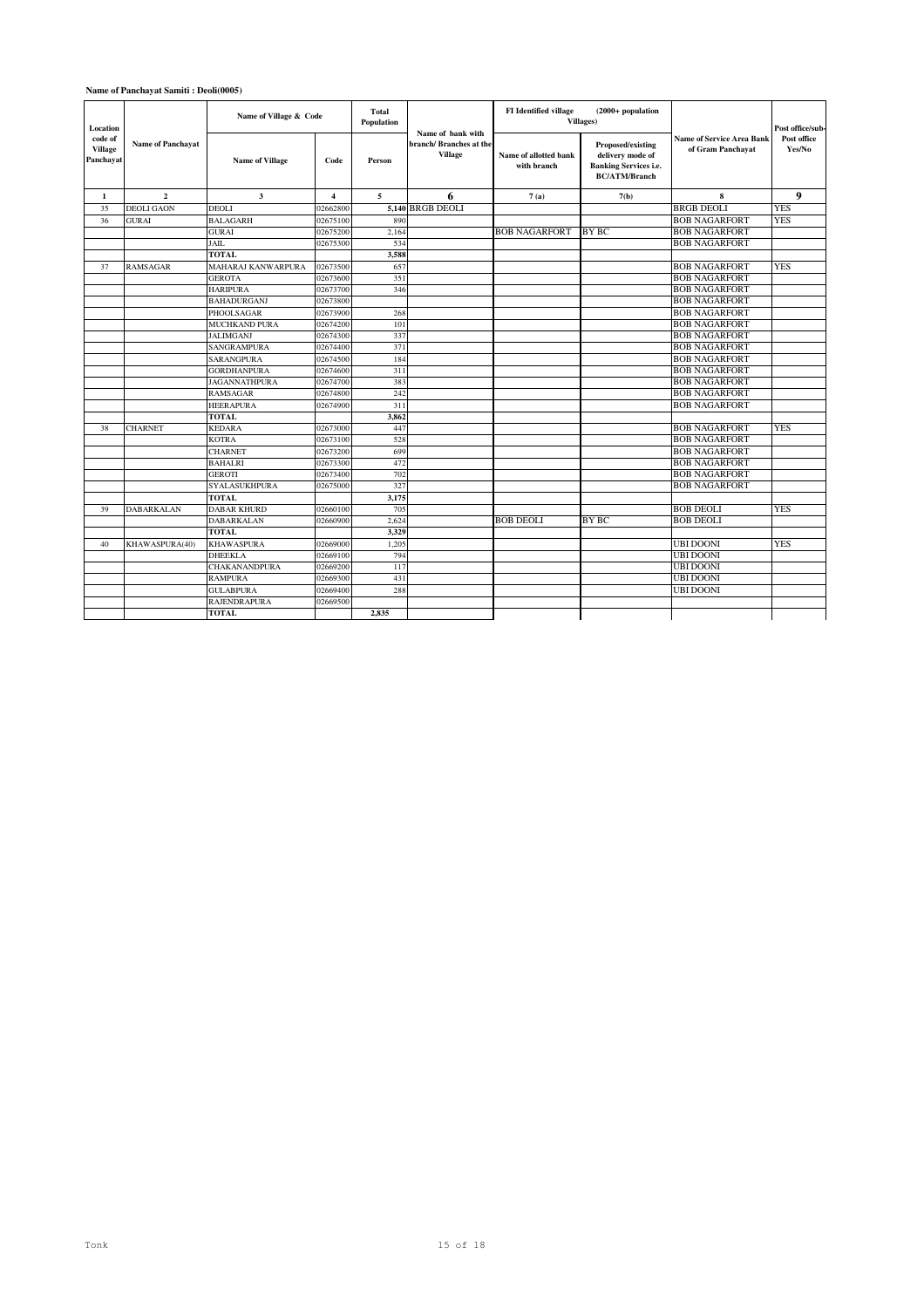# **NUMBER OF VILLAGES UNDER EACH GRAM PANCHAYAT**

| Name of Panchayat Samiti: Uniara(0006) |  |
|----------------------------------------|--|
|----------------------------------------|--|

|                  |                          | Name of Village & Code                  |                         | Total          |                    | FI Identified village | $(2000+$ population          |                                            |                  |
|------------------|--------------------------|-----------------------------------------|-------------------------|----------------|--------------------|-----------------------|------------------------------|--------------------------------------------|------------------|
| Location code of |                          |                                         |                         | Population     | Name of bank with  |                       | Villages)                    | <b>Name of Service</b>                     | Post office/sub- |
| <b>Village</b>   | <b>Name of Panchayat</b> |                                         |                         |                | branch/Branches at |                       | Proposed/existing            | <b>Area Bank of Gram</b>                   | Post office      |
| Panchayat        |                          | <b>Name of Village</b>                  | Code                    | Person         | the Village        | Name of allotted bank | delivery mode of             | Panchayat                                  | Yes/No           |
|                  |                          |                                         |                         |                |                    | with branch           | <b>Banking Services i.e.</b> |                                            |                  |
|                  |                          |                                         |                         |                |                    |                       | <b>BC/ATM/Branch</b>         |                                            |                  |
| $\mathbf{1}$     | $\mathbf 2$              | 3                                       | $\overline{\mathbf{4}}$ | $\sqrt{5}$     | 6                  | 7(a)                  | 7(b)                         | 8                                          | 9                |
| 01               | <b>ROOPWAS</b>           | LACHHMIPURA                             | 02675500                |                |                    |                       |                              | <b>BRGB KAKOD</b>                          |                  |
|                  |                          | <b>KALICHHOR</b>                        | 02675600                | 57             |                    |                       |                              | <b>BRGB KAKOD</b>                          |                  |
|                  |                          | <b>RAM NAGAR</b>                        | 02675700                |                |                    |                       |                              | <b>BRGB KAKOD</b>                          |                  |
|                  |                          | <b>ROOPWAS</b>                          | 02675800                | 1,502          |                    |                       |                              | <b>BRGB KAKOD</b>                          | YES              |
|                  |                          | KALYANPURA                              | 02675900                | 538            |                    |                       |                              | <b>BRGB KAKOD</b>                          |                  |
|                  |                          | <b>GUDALIYA</b><br><b>GOPALPURA</b>     | 02676000<br>02676100    | 652<br>213     |                    |                       |                              | <b>BRGB KAKOD</b><br><b>BRGB KAKOD</b>     |                  |
|                  |                          | SANGRAMPURA                             | 02676200                | 497            |                    |                       |                              | <b>BRGB KAKOD</b>                          |                  |
|                  |                          | <b>TOTAL</b>                            |                         | 3,459          |                    |                       |                              |                                            |                  |
| 02               | <b>KAKOD</b>             | NAYA GAON                               | 02675400                | 424            |                    |                       |                              | <b>BRGB KAKOD</b>                          |                  |
|                  |                          | <b>BALAGARH</b>                         | 02678200                | 60             |                    |                       |                              | <b>BRGB KAKOD</b>                          |                  |
|                  |                          | <b>RAMPURA</b>                          | 02678300                | 630            |                    |                       |                              | <b>BRGB KAKOD</b>                          |                  |
|                  |                          | <b>KAKOD</b>                            | 02678400                |                | 3.825 BRGB KAKOD   |                       |                              | <b>BRGB KAKOD</b>                          | YES              |
|                  |                          | MOTIS KI JHONPRIYAN                     | 02678500                | 88             |                    |                       |                              | <b>BRGB KAKOD</b>                          |                  |
|                  |                          | SARDARPURA                              | 02678600                | 122            |                    |                       |                              | <b>BRGB KAKOD</b>                          |                  |
|                  |                          | <b>HANSOLAI</b>                         | 02678700                | 187            |                    |                       |                              | <b>BRGB KAKOD</b>                          |                  |
|                  |                          | <b>BRIJNAGAR DEOPURA</b>                | 02678800                |                |                    |                       |                              |                                            |                  |
| 03               | <b>BANETHA</b>           | <b>TOTAL</b><br><b>BANETHA</b>          | 02676300                | 5,336          | 7,706 BOB BANETHA  |                       |                              | <b>BOB BANETHA</b>                         | YES              |
| 04               | <b>SURELI</b>            | SURELI                                  | 02676400                | 3,598          |                    | <b>BOB BANETHA</b>    | BY BC                        | <b>BOB BANETHA</b>                         | YES              |
|                  |                          | THEEKARIYA                              | 02676500                | 418            |                    |                       |                              | <b>BOB BANETHA</b>                         |                  |
|                  |                          | <b>TOTAL</b>                            |                         | 4,016          |                    |                       |                              |                                            |                  |
| 05               | <b>KUNDER</b>            | <b>SEDRI</b>                            | 02676600                | 913            |                    |                       |                              | <b>BOB BANETHA</b>                         |                  |
|                  |                          | <b>KUNDER</b>                           | 02676700                | 1,673          |                    |                       |                              | <b>BOB BANETHA</b>                         | YES              |
|                  |                          | CHITANI                                 | 02677000                | 310            |                    |                       |                              | <b>BOB BANETHA</b>                         |                  |
|                  |                          | <b>KAIROD</b>                           | 02677100                | 765            |                    |                       |                              | <b>BOB BANETHA</b>                         |                  |
|                  |                          | <b>TOTAL</b>                            |                         | 3,661          |                    |                       |                              |                                            |                  |
| 06               | <b>ROOPPURA</b>          | RUGHNATHPURA                            | 02677200                | 213            |                    |                       |                              | <b>BOB BANETHA</b>                         |                  |
|                  |                          | RAMNAGAR                                | 02677300                | 85<br>194      |                    |                       |                              | <b>BOB BANETHA</b><br><b>BOB BANETHA</b>   |                  |
|                  |                          | KISHANGANJ<br><b>RAMZAN GANJ</b>        | 02677400<br>02677500    | 479            |                    |                       |                              | <b>BOB BANETHA</b>                         |                  |
|                  |                          | <b>ROOPPURA</b>                         | 02677600                | 893            |                    |                       |                              | <b>BOB BANETHA</b>                         | YES              |
|                  |                          | <b>SHREEPURA</b>                        | 02677700                | 202            |                    |                       |                              | <b>BOB BANETHA</b>                         |                  |
|                  |                          | FATEHGANJ                               | 02677800                | 732            |                    |                       |                              | <b>BOB BANETHA</b>                         |                  |
|                  |                          | VIJAIPURA                               | 02677900                | 143            |                    |                       |                              | <b>BOB BANETHA</b>                         |                  |
|                  |                          | <b>HARDATTPURA</b>                      | 02680500                | 362            |                    |                       |                              | <b>BOB BANETHA</b>                         |                  |
|                  |                          | <b>BUNDI</b>                            | 02680600                | 355            |                    |                       |                              | <b>BOB BANETHA</b>                         |                  |
|                  |                          | PARVAN                                  | 02680700                |                |                    |                       |                              | <b>BOB BANETHA</b>                         |                  |
|                  |                          | TOTAL                                   |                         | 3,658          |                    |                       |                              |                                            |                  |
| 07               | <b>SOOTHRA</b>           | <b>RAMGANJ</b>                          | 02678000                | 216            |                    |                       |                              | <b>BOB SOOTHRA</b>                         |                  |
|                  |                          | <b>GUMANGANJ</b><br>MAHARAJ KANWAR PURA | 02678100<br>02679700    | 86<br>471      |                    |                       |                              | <b>BOB SOOTHRA</b><br><b>BOB SOOTHRA</b>   |                  |
|                  |                          | SITARAMPURA                             | 02679800                | 188            |                    |                       |                              | <b>BOB SOOTHRA</b>                         |                  |
|                  |                          | CHATARPURA                              | 02679900                | 34             |                    |                       |                              | <b>BOB SOOTHRA</b>                         |                  |
|                  |                          | <b>SOOTHRA</b>                          | 02680000                |                | 2,608 BOB SOOTHRA  |                       |                              | <b>BOB SOOTHRA</b>                         | <b>YES</b>       |
|                  |                          | LACHHMIPURA                             | 02680200                |                |                    |                       |                              | <b>BOB SOOTHRA</b>                         |                  |
|                  |                          | MANDALIYA                               | 02680300                | 558            |                    |                       |                              | <b>BOB SOOTHRA</b>                         |                  |
|                  |                          | <b>RAMNAGAR</b>                         | 02680400                | 73             |                    |                       |                              | <b>BOB SOOTHRA</b>                         |                  |
|                  |                          | <b>TOTAL</b>                            |                         | 4,234          |                    |                       |                              |                                            |                  |
| 08               | <b>GOTHRA</b>            | SHYORAJPURA                             | 02678900                | 464            |                    |                       |                              | <b>BRGB KAKOD</b>                          |                  |
|                  |                          | <b>KHERA</b>                            | 02679000<br>02679100    | 368            |                    |                       |                              | <b>BRGB KAKOD</b>                          |                  |
|                  |                          | SHYODASPURA<br><b>GOTHRA</b>            | 02683000                | 312<br>1,603   |                    |                       |                              | <b>BRGB KAKOD</b><br><b>BRGB KAKOD</b>     | YES              |
|                  |                          | <b>JAINAGAR</b>                         | 02683100                | 7              |                    |                       |                              | <b>BRGB KAKOD</b>                          |                  |
|                  |                          | DEOPURA KHURD                           | 02683200                | 121            |                    |                       |                              | <b>BRGB KAKOD</b>                          |                  |
|                  |                          | <b>KHATOLA</b>                          | 02685600                | 370            |                    |                       |                              | <b>BRGB KAKOD</b>                          |                  |
|                  |                          | <b>TOTAL</b>                            |                         | 3,245          |                    |                       |                              |                                            |                  |
| 09               | <b>KHELNIYA</b>          | <b>UDAIPURA</b>                         | 02680100                | 405            |                    |                       |                              | <b>SBBJ UNIYARA</b>                        |                  |
|                  |                          | <b>DABLA</b>                            | 02682000                | 715            |                    |                       |                              | SBBJ UNIYARA                               |                  |
|                  |                          | <b>GOVINDPURA</b>                       | 02682200                | 277            |                    |                       |                              | <b>SBBJ UNIYARA</b>                        |                  |
|                  |                          | <b>BAJOLIYA</b>                         | 02682300                | 799            |                    |                       |                              | <b>SBBJ UNIYARA</b>                        |                  |
|                  |                          | <b>KHELNIYA</b><br><b>BHEEMGANJ</b>     | 02682400<br>02687300    | 790<br>514     |                    |                       |                              | SBBJ UNIYARA<br>SBBJ UNIYARA               | <b>YES</b>       |
|                  |                          | TOTAL                                   |                         | 3,500          |                    |                       |                              |                                            |                  |
| 10               | <b>DHIKOLIYA</b>         | <b>DHOLIPAL</b>                         | 02679200                | 83             |                    |                       |                              | <b>SBBJ UNIYARA</b>                        |                  |
|                  |                          | <b>BESHKI</b>                           | 02679300                | 153            |                    |                       |                              | <b>SBBJ UNIYARA</b>                        |                  |
|                  |                          | <b>GUMANPURA</b>                        | 02679400                | 260            |                    |                       |                              | <b>SBBJ UNIYARA</b>                        |                  |
|                  |                          | SARA                                    | 02679500                | 473            |                    |                       |                              | <b>SBBJ UNIYARA</b>                        |                  |
|                  |                          | <b>HINGONIYA</b>                        | 02679600                | 254            |                    |                       |                              | <b>SBBJ UNIYARA</b>                        |                  |
|                  |                          | <b>CHAINPURA</b>                        | 02682600                | 267            |                    |                       |                              | SBBJ UNIYARA                               |                  |
|                  |                          | <b>DHIKOLIYA</b>                        | 02682700                | 1,218          |                    |                       |                              | SBBJ UNIYARA                               | YES              |
|                  |                          | <b>HUKAMPURA</b>                        | 02682800                |                |                    |                       |                              | <b>SBBJ UNIYARA</b><br><b>SBBJ UNIYARA</b> |                  |
|                  |                          | <b>BHANPURA</b><br>TOTAL                | 02682900                | 613<br>3,321   |                    |                       |                              |                                            |                  |
| 11               | <b>KHOHLYA</b>           | <b>BARUDHAN</b>                         | 02676800                | 673            |                    |                       |                              | <b>BOB SOOTHRA</b>                         |                  |
|                  |                          | <b>BARODIYA</b>                         | 02676900                | 158            |                    |                       |                              | <b>BOB SOOTHRA</b>                         |                  |
|                  |                          | KHOHLYA                                 | 02680800                | 1,663          |                    |                       |                              | <b>BOB SOOTHRA</b>                         |                  |
|                  |                          | <b>DEORI</b>                            | 02680900                | 1,061          |                    |                       |                              | <b>BOB SOOTHRA</b>                         |                  |
|                  |                          | <b>KUNDIYA</b>                          | 02681000                | 975            |                    |                       |                              | <b>BOB SOOTHRA</b>                         |                  |
|                  |                          | <b>TOTAL</b>                            |                         | 4,530          |                    |                       |                              |                                            |                  |
| 12               | <b>BALITHAL</b>          | <b>BAMNIYA</b>                          | 02681100                | 987            |                    |                       |                              | <b>BOB SOOTHRA</b>                         |                  |
|                  |                          | CHAK UKHLANA                            | 02681200                |                |                    |                       |                              | <b>BOB SOOTHRA</b>                         |                  |
|                  |                          | <b>SAHADAT NAGAR</b>                    | 02681800                | 1,000          |                    |                       |                              | <b>BOB SOOTHRA</b>                         |                  |
|                  |                          | <b>BALITHAL</b><br>TOTAL                | 02682100                | 1,198<br>3,185 |                    |                       |                              | <b>BOB SOOTHRA</b>                         | YES              |
| 13               | <b>BILOTA</b>            | <b>NAWABPURA</b>                        | 02681400                | 301            |                    |                       |                              | SBBJ ALIGARH                               |                  |
|                  |                          | <b>ASALGAON</b>                         | 02681500                | 577            |                    |                       |                              | SBBJ ALIGARH                               |                  |
|                  |                          | <b>UKHLANA</b>                          | 02681600                | 2,327          |                    | SBBJ ALIGARH          | BY BC                        | SBBJ ALIGARH                               |                  |
|                  |                          | <b>UMARPURA</b>                         | 02681700                | 39             |                    |                       |                              | <b>SBBJ ALIGARH</b>                        |                  |
|                  |                          | <b>KHERLI</b>                           | 02688400                | 280            |                    |                       |                              | <b>SBBJ ALIGARH</b>                        |                  |
|                  |                          | <b>BILOTA</b>                           | 02688500                | 1,497          |                    |                       |                              | SBBJ ALIGARH                               | YES              |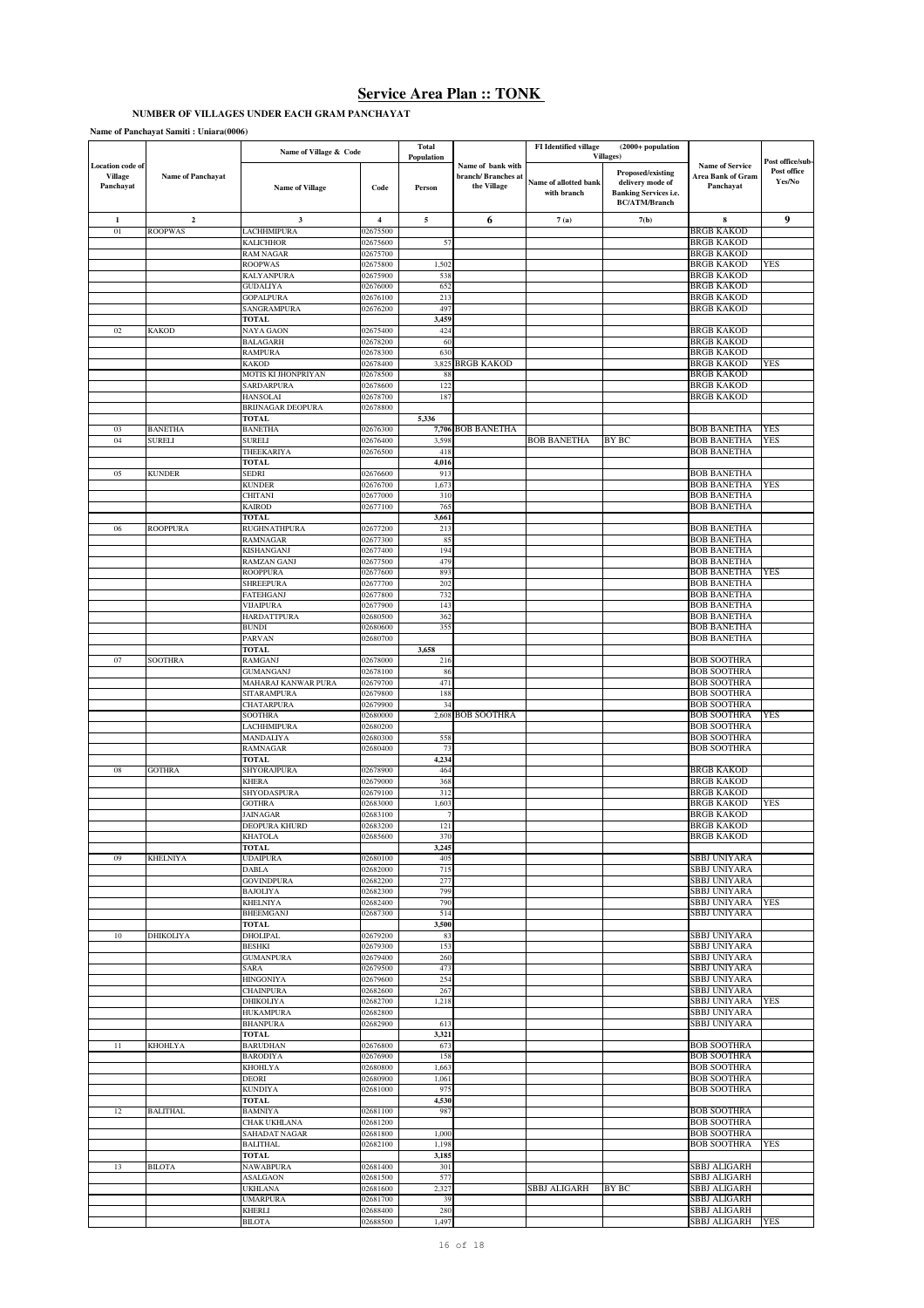## **Name of Panchayat Samiti : Uniara(0006)**

|                                                        |                          |                                    |                      | Total          |                                                        | FI Identified village                | $(2000+$ population                                                                           |                                                          |                       |
|--------------------------------------------------------|--------------------------|------------------------------------|----------------------|----------------|--------------------------------------------------------|--------------------------------------|-----------------------------------------------------------------------------------------------|----------------------------------------------------------|-----------------------|
|                                                        |                          | Name of Village & Code             |                      | Population     |                                                        |                                      | Villages)                                                                                     |                                                          | Post office/sub-      |
| <b>Location</b> code of<br><b>Village</b><br>Panchayat | <b>Name of Panchayat</b> | <b>Name of Village</b>             | Code                 | Person         | Name of bank with<br>branch/Branches at<br>the Village | Name of allotted bank<br>with branch | Proposed/existing<br>delivery mode of<br><b>Banking Services i.e.</b><br><b>BC/ATM/Branch</b> | <b>Name of Service</b><br>Area Bank of Gram<br>Panchayat | Post office<br>Yes/No |
| $\mathbf{1}$                                           | $\mathbf 2$              | $\overline{\mathbf{3}}$            | $\boldsymbol{4}$     | $\sqrt{5}$     | 6                                                      | 7(a)                                 | 7(b)                                                                                          | 8                                                        | 9                     |
|                                                        |                          | <b>TOTAL</b>                       |                      | 5,021          |                                                        |                                      |                                                                                               |                                                          |                       |
| 14                                                     | <b>ALIGARH</b>           | <b>ALIGARH</b>                     | 02681300             | 6,645          |                                                        |                                      |                                                                                               | <b>SBBJ ALIGARH</b>                                      | <b>YES</b>            |
| 15                                                     | <b>MANDAWARA</b>         | SOLATPURA<br>SADDIK NAGAR          | 02688800<br>02690700 | 578<br>125     |                                                        |                                      |                                                                                               | SBBJ ALIGARH<br>SBBJ ALIGARH                             |                       |
|                                                        |                          | FIROZPURA                          | 02690800             | 526            |                                                        |                                      |                                                                                               | <b>SBBJ ALIGARH</b>                                      |                       |
|                                                        |                          | MANDAWARA                          | 02690900             | 853            |                                                        |                                      |                                                                                               | SBBJ ALIGARH                                             | YES                   |
|                                                        |                          | ALIPURA BHAGWANPURA                | 02691000             | 455            |                                                        |                                      |                                                                                               | <b>SBBJ ALIGARH</b>                                      |                       |
|                                                        |                          | MAHUWA<br>TOTAL                    | 02694200             | 846<br>3,383   |                                                        |                                      |                                                                                               | SBBJ ALIGARH                                             |                       |
| 16                                                     | <b>CHORU</b>             | RAHMAN NAGAR                       | 02689000             | 213            |                                                        |                                      |                                                                                               | <b>BRGB PACHALA</b>                                      |                       |
|                                                        |                          | CHORU                              | 02689100             | 3,758          | ANDHRA BANK BRGB PACHALA                               |                                      |                                                                                               | <b>BRGB PACHALA</b>                                      | YES                   |
|                                                        |                          | TOTAL                              |                      | 3,971          |                                                        |                                      |                                                                                               | SBBJ ALIGARH                                             | NO                    |
| 17                                                     | PATOLI                   | GADOLI<br><b>ALLAPURA</b>          | 02688300<br>02688600 | 1,078<br>288   |                                                        |                                      |                                                                                               | SBBJ ALIGARH                                             |                       |
|                                                        |                          | PATOLI                             | 02688700             | 1,102          |                                                        |                                      |                                                                                               | SBBJ ALIGARH                                             |                       |
|                                                        |                          | <b>ALINAGAR</b>                    | 02688900             | 368            |                                                        |                                      |                                                                                               | SBBJ ALIGARH                                             |                       |
|                                                        |                          | NAHRI<br>TOTAL                     | 02691100             | 467<br>3,303   |                                                        |                                      |                                                                                               | SBBJ ALIGARH                                             |                       |
| 18                                                     | <b>HAIDARIPURA</b>       | MOLVINAGAR                         | 02689200             | 242            |                                                        |                                      |                                                                                               | <b>BRGB PACHALA</b>                                      |                       |
|                                                        |                          | AMENPURA                           | 02689300             | 393            |                                                        |                                      |                                                                                               | <b>BRGB PACHALA</b>                                      |                       |
|                                                        |                          | LASADIYA                           | 02689400             | 792            |                                                        |                                      |                                                                                               | <b>BRGB PACHALA</b>                                      |                       |
|                                                        |                          | <b>ALEEMPURA</b><br>BARANA         | 02689500<br>02689600 | 160<br>701     |                                                        |                                      |                                                                                               | <b>BRGB PACHALA</b><br><b>BRGB PACHALA</b>               |                       |
|                                                        |                          | <b>HAIDARIPURA</b>                 | 02689700             | 560            |                                                        |                                      |                                                                                               | BRGB PACHALA                                             | <b>YES</b>            |
|                                                        |                          | PARLI                              | 02689800             | 979            |                                                        |                                      |                                                                                               | <b>BRGB PACHALA</b>                                      |                       |
|                                                        |                          | TOTAL                              |                      | 3,827          |                                                        |                                      |                                                                                               |                                                          |                       |
| 19                                                     | <b>PACHALA</b>           | BISHANPURA<br>MADANPURA            | 02689900<br>02690000 | 487            |                                                        |                                      |                                                                                               | <b>BRGB PACHALA</b><br><b>BRGB PACHALA</b>               |                       |
|                                                        |                          | PACHALA                            | 02690100             |                | 3,325 BRGB PACHALA                                     |                                      |                                                                                               | BRGB PACHALA                                             | <b>YES</b>            |
|                                                        |                          | PACHALI                            | 02690200             | 386            |                                                        |                                      |                                                                                               | <b>BRGB PACHALA</b>                                      |                       |
|                                                        |                          | <b>GAFOOR PURA</b>                 | 02690300             | 335            |                                                        |                                      |                                                                                               | <b>BRGB PACHALA</b>                                      |                       |
|                                                        |                          | RINJODA<br><b>ATEERPURA</b>        | 02690400<br>02690600 | 771            |                                                        |                                      |                                                                                               | <b>BRGB PACHALA</b>                                      |                       |
|                                                        |                          | TOTAL                              |                      | 5,304          |                                                        |                                      |                                                                                               |                                                          |                       |
| $20\,$                                                 | <b>SHOP</b>              | SHOP                               | 02690500             |                | 4,573 BRGB SHOP                                        |                                      |                                                                                               | <b>BRGB SHOP</b>                                         | <b>YES</b>            |
| 21                                                     | PHOOLETA                 | <b>BHOJPURA</b>                    | 02683300             | 1,047          |                                                        |                                      |                                                                                               | <b>BRGB KAKOD</b>                                        |                       |
|                                                        |                          | PHOOLETA<br>TOTAL                  | 02683500             | 2,500<br>3,547 |                                                        | <b>BRGB KAKOD</b>                    | BY BC                                                                                         | BRGB KAKOD                                               | YES                   |
| $22\,$                                                 | <b>RANIPURA</b>          | SARDARPURA                         | 02683400             | 193            |                                                        |                                      |                                                                                               | <b>BRGB KAKOD</b>                                        |                       |
|                                                        |                          | NAYA GAON                          | 02683600             | 168            |                                                        |                                      |                                                                                               | <b>BRGB KAKOD</b>                                        |                       |
|                                                        |                          | SAWAN BHADWA<br>VIJAIGARH          | 02683700<br>02683800 | 64<br>461      |                                                        |                                      |                                                                                               | <b>BRGB KAKOD</b><br><b>BRGB KAKOD</b>                   |                       |
|                                                        |                          | KALYANPURA                         | 02684500             | 204            |                                                        |                                      |                                                                                               | <b>BRGB KAKOD</b>                                        |                       |
|                                                        |                          | <b>VIJAI NAGAR</b>                 | 02684600             | 313            |                                                        |                                      |                                                                                               | <b>BRGB KAKOD</b>                                        |                       |
|                                                        |                          | LACHHMIPURA                        | 02684700             | 334            |                                                        |                                      |                                                                                               | BRGB KAKOD                                               |                       |
|                                                        |                          | DEOPURA KALAN<br><b>RATANPURA</b>  | 02685200<br>02685300 | 381<br>181     |                                                        |                                      |                                                                                               | <b>BRGB KAKOD</b><br><b>BRGB KAKOD</b>                   |                       |
|                                                        |                          | CHAK BILASPUR                      | 02685400             |                |                                                        |                                      |                                                                                               |                                                          |                       |
|                                                        |                          | RANIPURA                           | 02685500             | 874            |                                                        |                                      |                                                                                               | <b>BRGB KAKOD</b>                                        | <b>YES</b>            |
|                                                        |                          | <b>TOTAL</b>                       |                      | 3,173          |                                                        |                                      |                                                                                               |                                                          |                       |
| 23                                                     | <b>BILASPUR</b>          | BINJARI<br>NONDPURA                | 02683900<br>02684000 | 844<br>174     |                                                        |                                      |                                                                                               | <b>BRGB KAKOD</b><br><b>BRGB KAKOD</b>                   | NO                    |
|                                                        |                          | SHYAMPURA                          | 02684100             | 292            |                                                        |                                      |                                                                                               | <b>BRGB KAKOD</b>                                        |                       |
|                                                        |                          | <b>DEOPURA</b>                     | 02684200             | 488            |                                                        |                                      |                                                                                               | <b>BRGB KAKOD</b>                                        |                       |
|                                                        |                          | RUGHUNATHPURA                      | 02684300             | 301            |                                                        |                                      |                                                                                               | <b>BRGB KAKOD</b>                                        |                       |
|                                                        |                          | <b>BILASPUR</b><br>TOTAL           | 02684400             | 868<br>2,967   |                                                        |                                      |                                                                                               | BRGB KAKOD                                               |                       |
| 24                                                     | MOHAMMAD GARH            | VIJAIGARH                          | 02682500             | 224            |                                                        |                                      |                                                                                               | SBBJ UNIYARA                                             |                       |
|                                                        |                          | <b>BISHANPURA</b>                  | 02685100             | 354            |                                                        |                                      |                                                                                               | SBBJ UNIYARA                                             |                       |
|                                                        |                          | YAKOOBPURA<br><b>GYANPURA</b>      | 02685700<br>02685800 | 365<br>43      |                                                        |                                      |                                                                                               | <b>SBBJ UNIYARA</b><br><b>SBBJ UNIYARA</b>               |                       |
|                                                        |                          | RAGHONATH PURA KALAN               | 02686800             | 271            |                                                        |                                      |                                                                                               | SBBJ UNIYARA                                             |                       |
|                                                        |                          | RAGHUNATHPURA KHURD                | 02686900             | 164            |                                                        |                                      |                                                                                               | <b>SBBJ UNIYARA</b>                                      |                       |
|                                                        |                          | CHAK YAKOOB PURA                   | 02687000             |                |                                                        |                                      |                                                                                               |                                                          |                       |
|                                                        |                          | MOHAMMAD GARH<br><b>TUMBI PURA</b> | 02687100<br>02687200 | 1,356<br>231   |                                                        |                                      |                                                                                               | SBBJ UNIYARA<br>SBBJ UNIYARA                             | YES                   |
|                                                        |                          | TOTAL                              |                      | 3,008          |                                                        |                                      |                                                                                               |                                                          |                       |
| 25                                                     | <b>KACHRAWATA</b>        | <b>RAMPURA</b>                     | 02684900             | 182            |                                                        |                                      |                                                                                               | <b>BRGB UNIYARA</b>                                      |                       |
|                                                        |                          | DEORI<br><b>RAIPURA</b>            | 02686000<br>02686100 | 644<br>705     |                                                        |                                      |                                                                                               | BRGB UNIYARA<br><b>BRGB UNIYARA</b>                      |                       |
|                                                        |                          | <b>SAMRAWATA</b>                   | 02686200             | 940            |                                                        |                                      |                                                                                               | <b>BRGB UNIYARA</b>                                      |                       |
|                                                        |                          | <b>KACHRAWATA</b>                  | 02686300             | 1,015          |                                                        |                                      |                                                                                               | BRGB UNIYARA                                             | YES                   |
|                                                        |                          | <b>RAJPURA</b>                     | 02686400             | 8              |                                                        |                                      |                                                                                               | BRGB UNIYARA                                             |                       |
|                                                        |                          | BHANKARWARI<br>TOTAL               | 02686500             | 224<br>3,718   |                                                        |                                      |                                                                                               | <b>BRGB UNIYARA</b>                                      |                       |
| 26                                                     | <b>BOSARIYA</b>          | <b>BALAPURA</b>                    | 02684800             | 959            |                                                        |                                      |                                                                                               | <b>BRGB UNIYARA</b>                                      |                       |
|                                                        |                          | KHERLI                             | 02685000             | 541            |                                                        |                                      |                                                                                               | BRGB UNIYARA                                             |                       |
|                                                        |                          | <b>BOSARIYA</b><br>LACHHMIPURA     | 02685900<br>02686600 | 1,198<br>524   |                                                        |                                      |                                                                                               | BRGB UNIYARA<br><b>BRGB UNIYARA</b>                      | YES                   |
|                                                        |                          | TOTAL                              |                      | 3,222          |                                                        |                                      |                                                                                               |                                                          |                       |
| $27\,$                                                 | PALAI                    | <b>HUKAMPURA</b>                   | 02686700             | 251            |                                                        |                                      |                                                                                               | BRGB UNIYARA                                             |                       |
|                                                        |                          | PALAI                              | 02687400             | 2,428          |                                                        | <b>BRGB UNIYARA</b>                  | <b>BY BC</b>                                                                                  | BRGB UNIYARA                                             | YES                   |
|                                                        |                          | MAHARAJ PURA<br>CHATARPURA         | 02687500<br>02687600 | 312<br>412     |                                                        |                                      |                                                                                               | <b>BRGB UNIYARA</b><br>BRGB UNIYARA                      |                       |
|                                                        |                          | <b>SHYOPURA</b>                    | 02687700             | 200            |                                                        |                                      |                                                                                               | <b>BRGB UNIYARA</b>                                      |                       |
|                                                        |                          | TOTAL                              |                      | 3,603          |                                                        |                                      |                                                                                               |                                                          |                       |
| $\sqrt{28}$                                            | <b>KHATOLI</b>           | <b>NAHRA</b>                       | 02687800             | 438            |                                                        |                                      |                                                                                               | <b>BRGB ALIGARH</b>                                      |                       |
|                                                        |                          | UNIARI<br>PAGRI                    | 02687900<br>02688000 | 513            |                                                        |                                      |                                                                                               | <b>BRGB ALIGARH</b>                                      |                       |
|                                                        |                          | PAGRA                              | 02688100             | 390            |                                                        |                                      |                                                                                               | <b>BRGB ALIGARH</b>                                      |                       |
|                                                        |                          | <b>DOBARIYA</b>                    | 02688200             | 343            |                                                        |                                      |                                                                                               | BRGB ALIGARH                                             |                       |
|                                                        |                          | KHATOLI<br>GANGLI                  | 02691500<br>02691600 | 1,129<br>499   |                                                        |                                      |                                                                                               | BRGB ALIGARH<br><b>BRGB ALIGARH</b>                      | YES                   |
|                                                        |                          | TOTAL                              |                      | 3,312          |                                                        |                                      |                                                                                               |                                                          |                       |